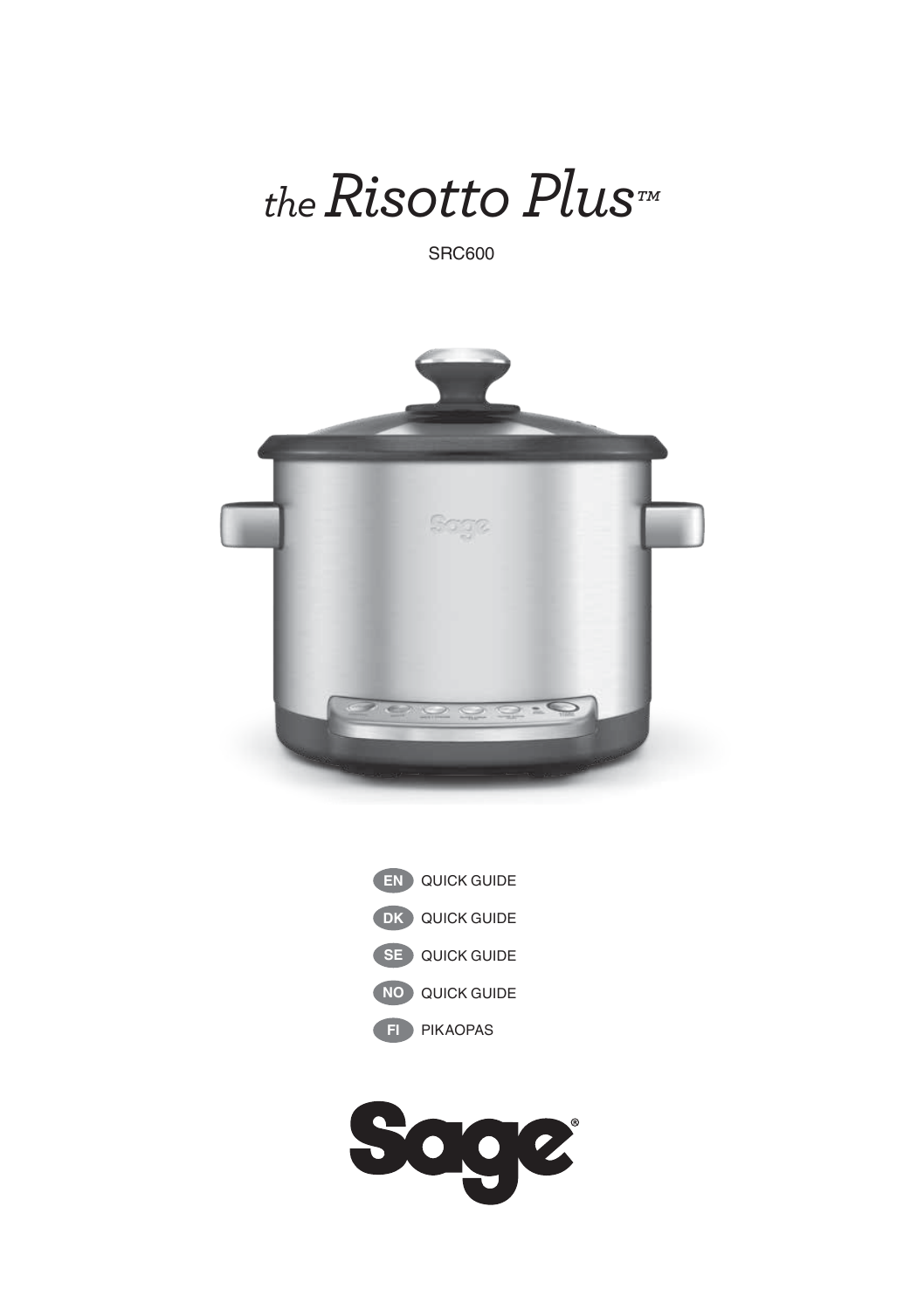### **CONTENTS**

- **2** Sage<sup>®</sup> recommends safety first<br>**7** Getting to know your new applis
- **7** Getting to know your new appliance
- **8** Operating your new appliance
- **10** Slow Cooking
- **10** Steaming
- **11** Care & Cleaning
- **11** Troubleshooting
- **12** Guarantee

# **SAGE® RECOMMENDS SAFETY FIRST**

**At Sage® we are very safety conscious. We design and manufacture consumer products with the safety of you, our valued customer, foremost in mind. In addition we ask that you exercise a degree of care when using any electrical appliance and adhere to the following precautions.**

# **IMPORTANT SAFEGUARDS READ ALL INSTRUCTIONS BEFORE USE AND SAVE FOR FUTURE REFERENCE**

- A downloadable version of this document is also available at sageappliances.com
- Before using for the first time please ensure that your

electricity supply is the same as shown on the rating label on the underside of the appliance. If you have any concerns please contact your local electricity company.

- Remove and safely discard any packaging material and promotional labels before using the appliance for the first time.
- To eliminate a choking hazard for young children, remove and safely discard the protective cover fitted to the power plug of this Risotto Plus™.
- Do not place the Risotto Plus™ near the edge of a bench or table during operation. Ensure that the surface is level, clean and free of water and other substances.
- Position the lid so that the steam vent is directed away from you. Lift and remove the lid carefully to avoid scalding from escaping steam.
- Always ensure the Risotto Plus™ is properly assembled before use. Follow the instructions provided in this book.
- Always operate the Risotto Plus™ on a stable and heat resistant surface.
- Use the removable cooking bowl supplied with the Risotto Plus™. Do not use any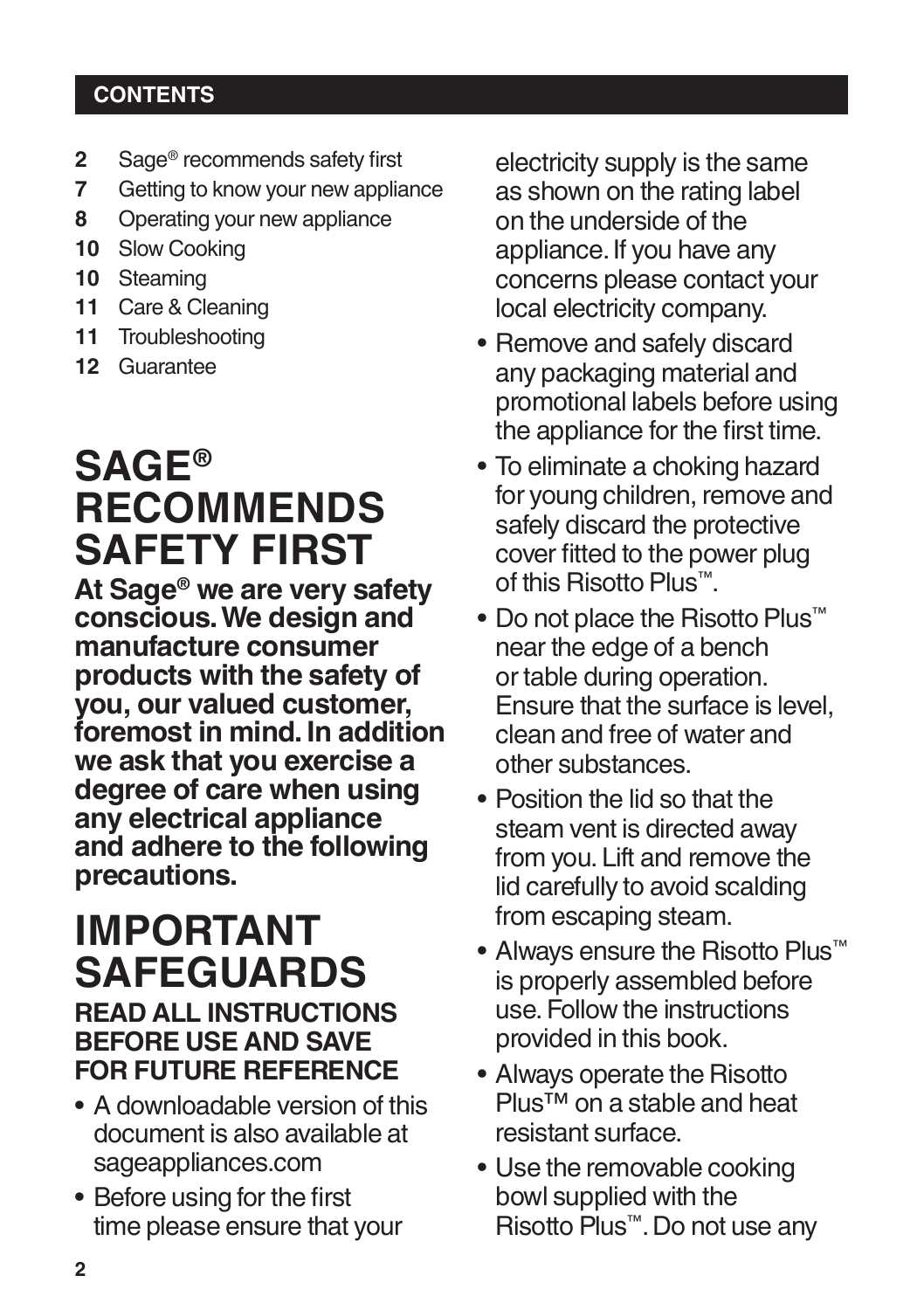### **WE RECOMMEND SAFETY FIRST**

other bowl inside the Risotto Plus™ housing.

- Do not use a damaged or dented removable cooking bowl. If damaged or dented, replace bowl before using.
- Do not operate the Risotto Plus™ on a sink drain board.
- Do not touch hot surfaces. Use the handle for lifting and carrying the Risotto Plus™.
- Do not use chemicals, steel wool, metal scouring pad or abrasive cleaners to clean the outside of the Risotto Plus<sup>™</sup> housing or cooking bowl as these can damage the housing or the coating of the cooking bowl.
- Keep the Risotto Plus™ clean. Follow the cleaning instructions provided in this book.
- Never plug in or switch on the Risotto Plus™ without having the removable cooking bowl placed inside the Risotto Plus™ housing.
- Do not place food or liquid in the Risotto Plus™ housing. Only the removable cooking bowl is designed to contain food or liquid.
- Never operate the Risotto Plus™ without food and liquid in the removable cooking bowl.
- Do not touch hot surfaces, use

oven mitts to remove the lid and or removable cooking bowl. Lift and remove the lid carefully and away from yourself to avoid scalding from escaping steam.

- Do not allow water from the lid to drip into the Risotto Plus™ housing, only into the removable cooking bowl.
- Do not leave the Risotto Plus™ unattended when in use.
- Extreme caution must be used when the Risotto Plus™ contains hot food and liquids. Do not move the appliance during cooking.
- The temperature of accessible surfaces will be high when the Risotto Plus™ is operating and for some time after use.
- Do not place anything, other than the lid, on top of the Risotto Plus™ when assembled, when in use and when stored.
- Always insert the connector end of the power cord into the appliance inlet before inserting power plug into the power outlet and switching on appliance. Ensure the appliance inlet is completely dry before inserting the connector end of the power cord.
- To prevent scratching the nonstick surface of the removable cooking bowl, always use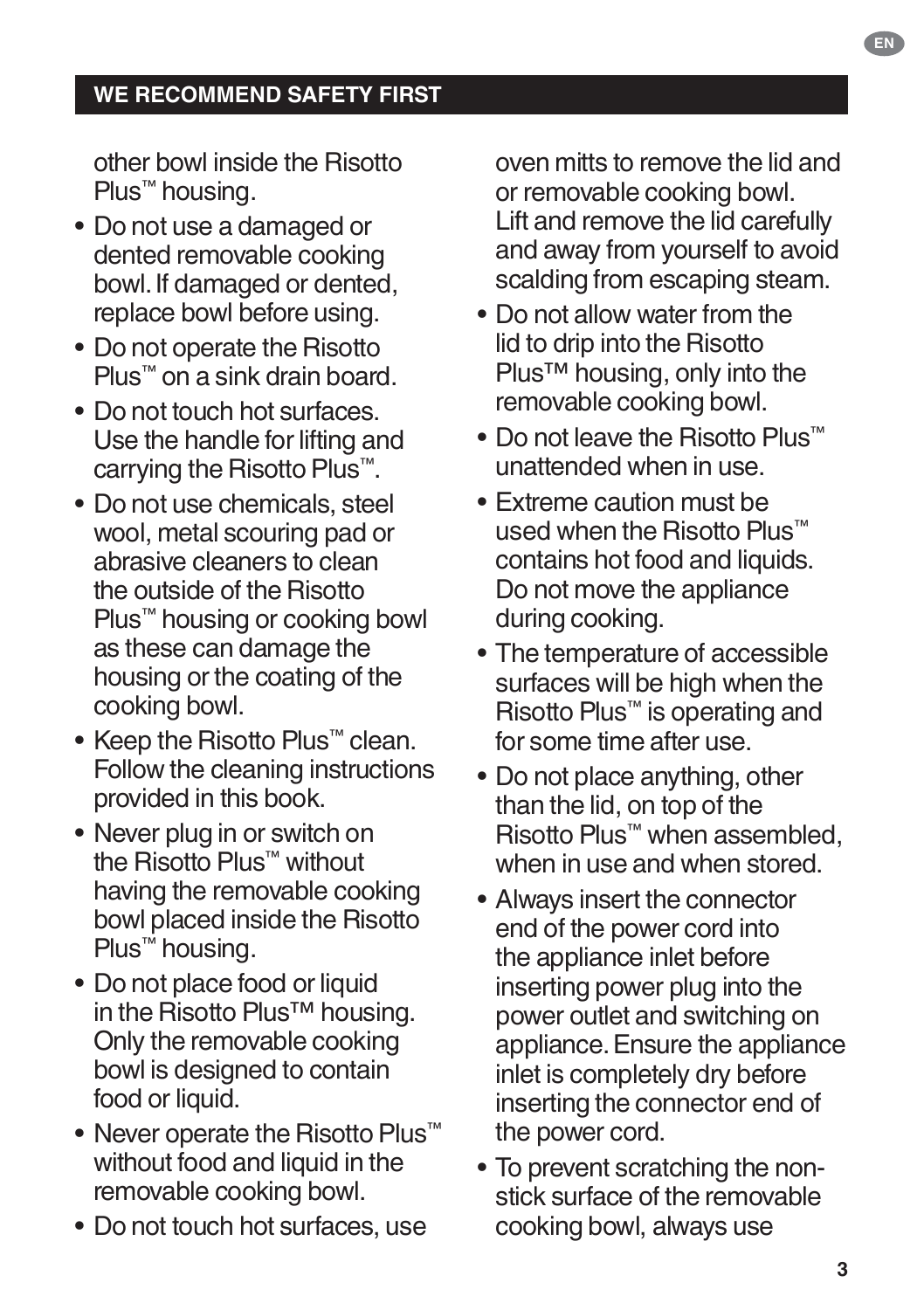### **WE RECOMMEND SAFETY FIRST**

wooded or plastic utensils. Always position steam vent on lid away from yourself to avoid scalding from escaping steam.

- Ensure the removable cooking bowl is correctly positioned in the Risotto Plus™ base before you commence cooking.
- The appliance connector must be removed before the Risotto Plus™ is cleaned and that the appliance inlet must be dried before the Risotto Plus™ is used again.
- To prevent damage to the Risotto Plus™ do not use alkaline cleaning agents when cleaning, use a soft cloth and mild detergent.
- Always have the glass lid placed correctly into position on the appliance throughout operation of the appliance unless states in the recipe to have it removed.
- The glass lid has been specially treated to make it stronger. more durable and safer than ordinary glass, however it is not unbreakable. If struck extremely hard, it may break or weaken, and could at a later time shatter into many small pieces without apparent cause.

# **IMPORTANT SAFEGUARDS FOR ALL ELECTRICAL APPLIANCES**

- Fully unwind the power cord before use.
- Connect only to 220–240V power outlet.
- Do not let the power cord hang over the edge of a bench or table, touch hot surfaces or become knotted.
- Children should be supervised to ensure that they do not play with the appliance.
- Do not use the appliance if power cord, power plug or appliance becomes damaged in any way. If damaged or maintenance other than cleaning is required, please contact Sage Customer Service or go to sageappliances.com
- This appliance is for household use only. Do not use this appliance for anything other than its intended use. Do not use in moving vehicles or boats. Do not use outdoors. **Misuse may cause injury.**
- To ensure continued protection against risk of electric shock, connect to properly grounded outlets only.
- The installation of a residual current device (safety switch) is recommended to provide additional safety protection when using electrical appliances. It is advisable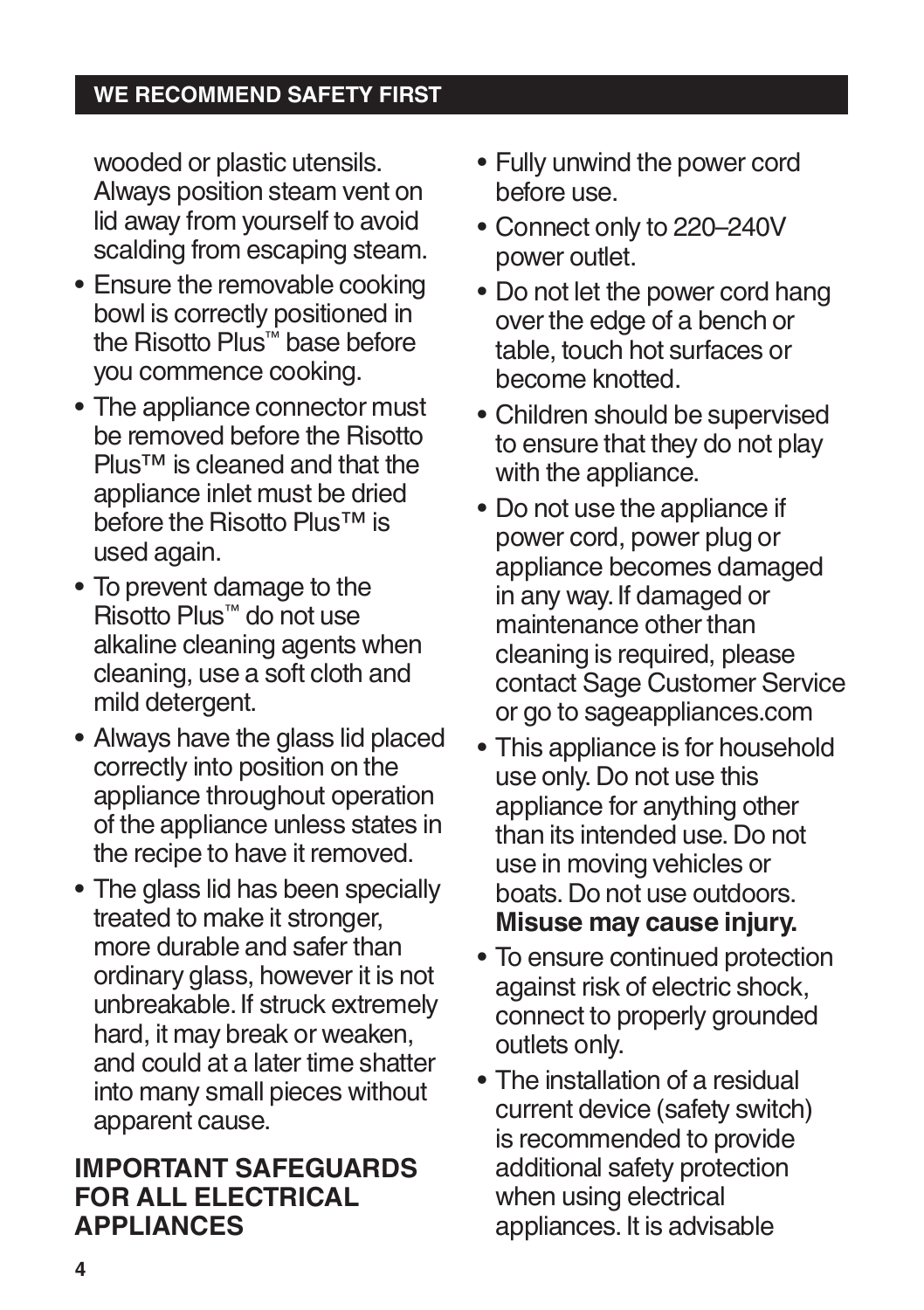that a safety switch with a rated residual operating current not exceeding 30mA be installed in the electrical circuit supplying the appliance. See your electrician for professional advice.

- Always turn the appliance to the OFF position, switch off at the power outlet and unplug at the power outlet when the appliance is not in use.
- Before cleaning, always turn the appliance to the OFF position, switch off at the power outlet, unplug at the power outlet and remove the power cord, if detachable, from the appliance and allow all parts to cool.
- Do not place this appliance on or near a heat source, such as hot plate, oven or heaters.
- Position the appliance at a minimum distance of 20cm away from walls, curtains and other heat or steam sensitive materials and provide adequate space above and on all sides for air circulation.
- This appliance can be used by children aged from 8 years and above and persons with reduced physical, sensory or mental capabilities or lack of experience and knowledge if they have been given supervision or instruction

concerning use of the appliance in a safe way and understand the hazards involved.

- Children shall not play with the appliance. Cleaning and user maintenance shall not be made by children unless they are older than 8 years and supervised.
- Keep the appliance and its cord out of reach of children aged less than 8 years.
- Regularly inspect the supply cord, plug and actual appliance for any damage. If found damaged in any way or maintenance other than cleaning is required, immediately cease use of the appliance and contact Sage Customer Service or go to sageappliances.com

# *IMPORTANT*

*Fully unwind the cord before use. Ensure appliance is fully cooled before storing power cord inside removable cooking bowl.*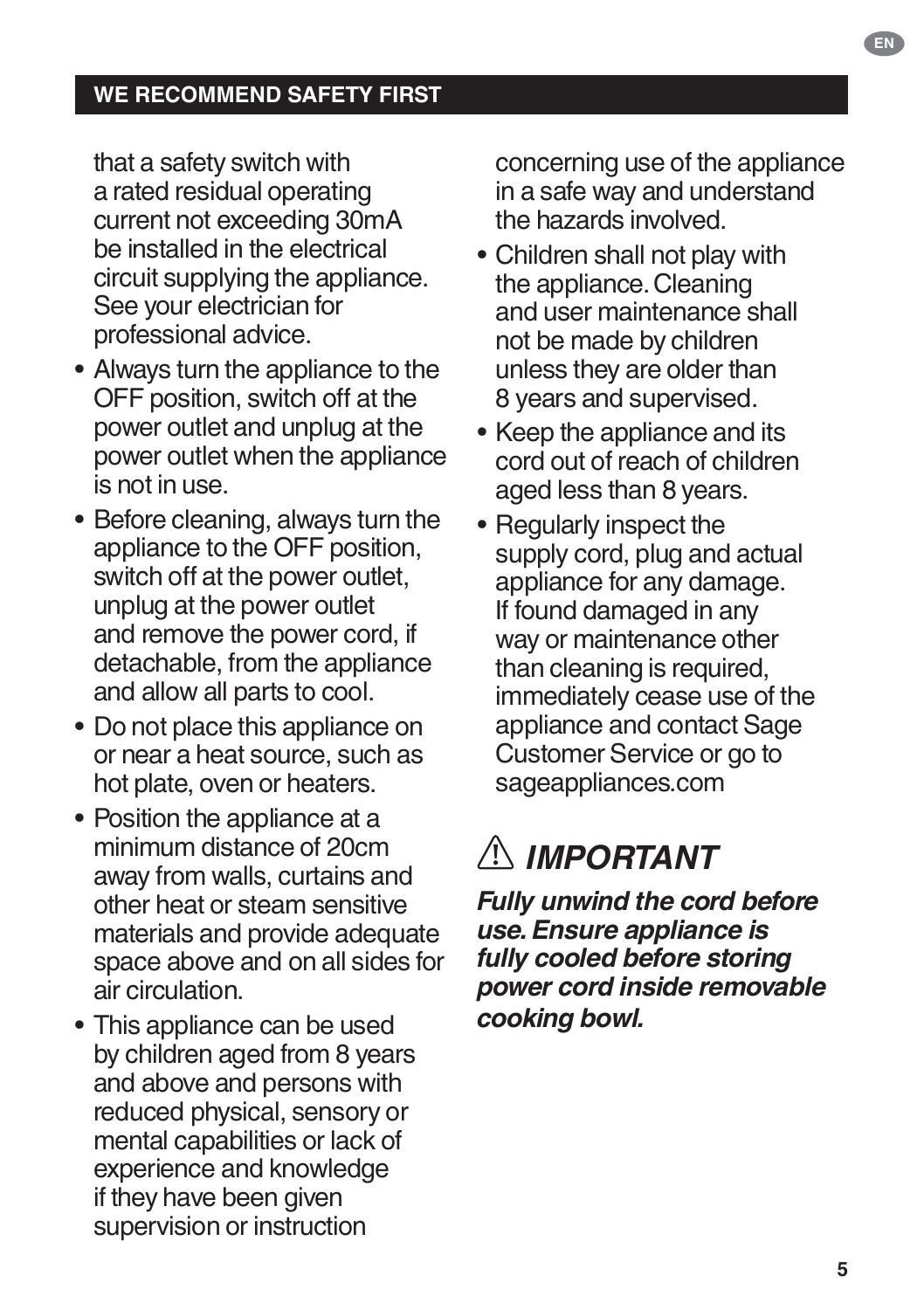### **WE RECOMMEND SAFETY FIRST**



The symbol shown indicates that this appliance should not be disposed of in normal household waste. It should be taken to a local authority waste collection centre designated for this purpose or to a dealer providing this service. For more information, please contact your local council office.

**X** To protect against electric  $\mathcal{F}$  shock, do not immerse the power cord, power plug or appliance in water or any other liquid or allow moisture to come in contact with the part, unless it is recommended in the cleaning instructions.

# **SAVE THESE INSTRUCTIONS**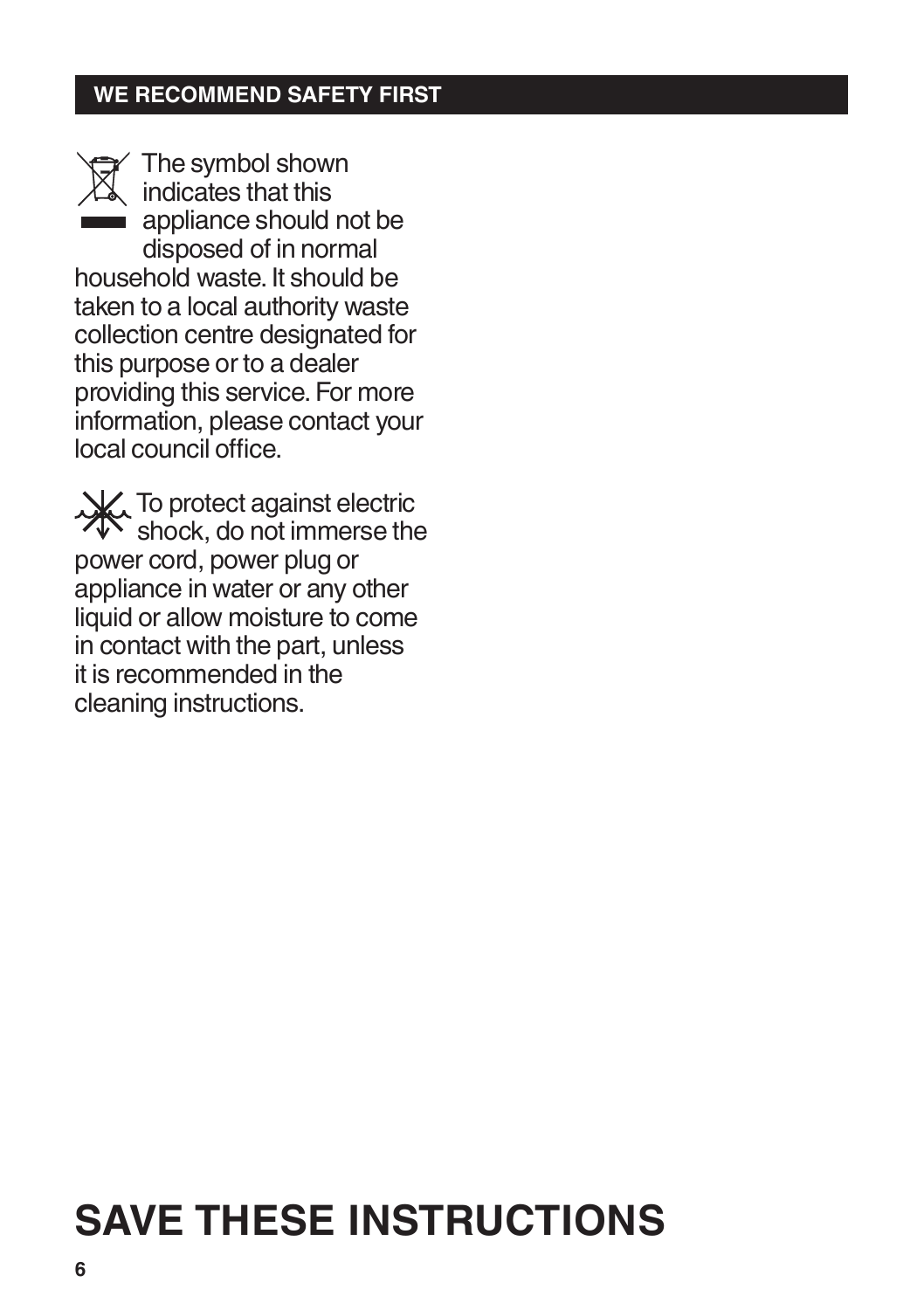### **GETTING TO KNOW YOUR NEW APPLIANCE**





- A. Tempered domed glass lid
- B. Removable non-stick cooking bowl
- C. Cool-touch handles
- D. Removable power cord (not shown)
- E. RISOTTO setting
- F. SAUTÉ / SEAR setting
- G. RICE / STEAM setting
- H. LOW SLOW COOK setting
- I. HIGH SLOW COOK setting
- J. KEEP WARM
- K. START / CANCEL button
- L. Stainless steel steaming tray
- M. Rice scoop and serving spoon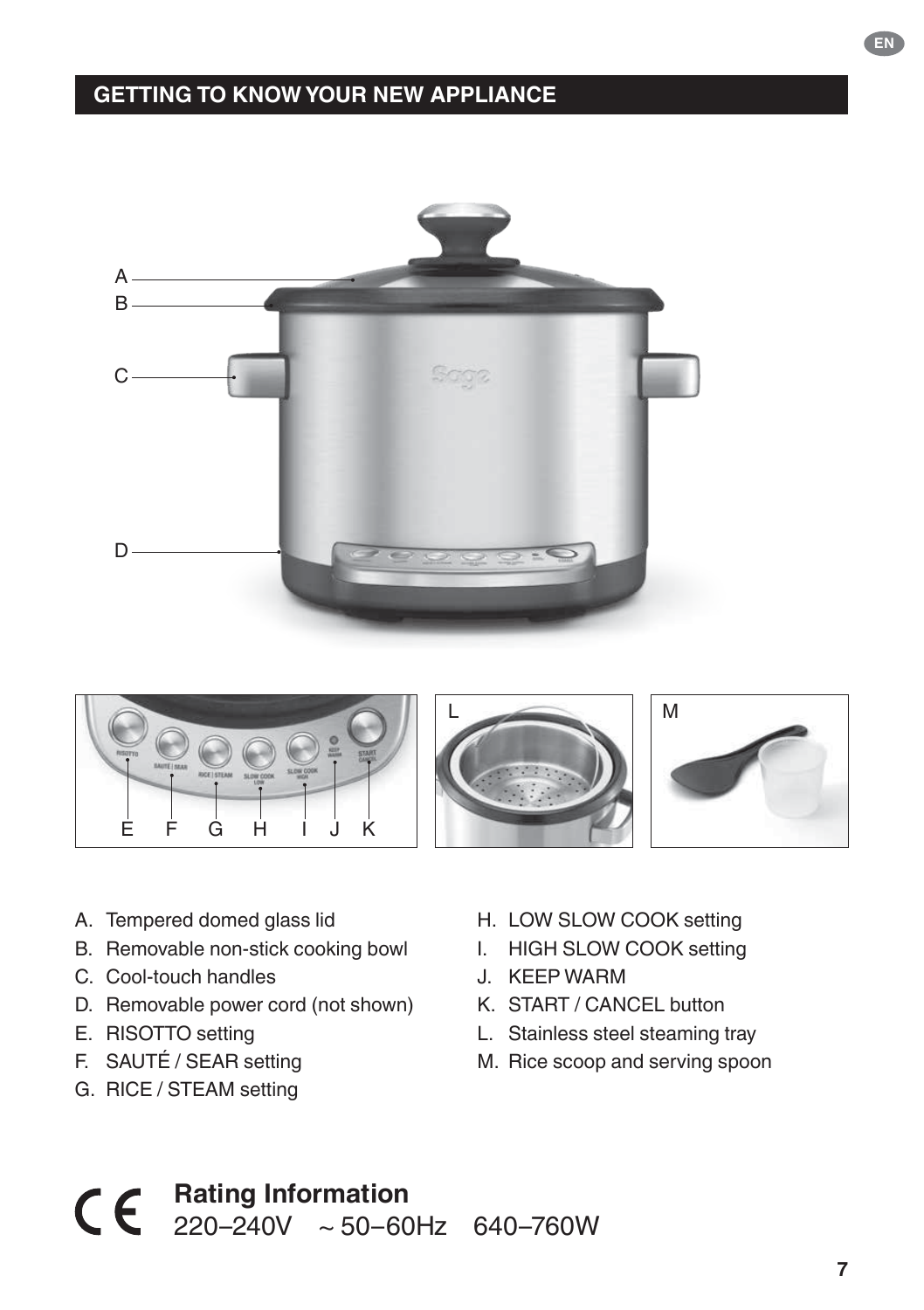### **BEFORE FIRST USE**

Before first use, remove all packaging material and promotional labels and wash the non-stick removable cooking bowl, stainless steel steaming tray and glass lid in hot soapy water, rinse and dry thoroughly.

#### **HOW TO MAKE RISOTTO SAUTÉ / SEAR setting**

- 1. Ensure exterior of the removable cooking bowl is clean before placing it in the housing (this will ensure proper contact with the inner cooking surface).
- 2. Plug power cord into a 220–240V power outlet. The START / CANCEL button and RISOTTO button surround will illuminate in white.
- 3. Press the SAUTÉ / SEAR button, the button surround will illuminate in white. Press the START / CANCEL button to activate the setting, the button surround will illuminate red.
- 4. Cover with lid and allow to pre-heat for approximately 2–3 minutes (do not pre-heat for longer than 5 minutes).
- 5. Add oil / butter and allow to heat / melt for approximately 1 minute.
- 6. If using chicken or seafood in the recipe, sear in small batches, cover with lid and stir occasionally until food is cooked. Remove from cooking bowl.
- 7. Add extra oil / butter to cooking bowl if necessary or if recipe states. Allow to heat for approximately 1 minute.
- 8. Add ingredients such as onions and garlic. Sauté, cover with lid if necessary and stir occasionally for about 4 to 5 minutes or until cooked to desired brownness.
- 9. Stir in Arborio or Carnaroli rice and mix well. Sauté for approximately 2–3 minutes, stirring occasionally.
- 10. Pour in wine (if using) and cook uncovered until rice has absorbed all liquid and alcohol has evaporated, stirring frequently.
- 11. Press the START / CANCEL button to stop the SAUTÉ / SEAR setting.
- 12. Refer to step 1 in the RISOTTO setting section below.

#### **RISOTTO Setting**

- 1. Follow steps 1–11 in the SAUTÉ / SEAR setting section above.
- 2. Add stock or water and stir well. Cover with lid and press the RISOTTO button. then press the START / CANCEL button to activate the setting. The START / CANCEL button surround will illuminate red and cooking will commence.
- 3. Allow to cook until the ready beeps sound and the Risotto Plus™ automatically switches to the KEEP WARM setting. This will take approximately 20–30 minutes depending on the recipe.
- 4. Remove lid and stir well using the serving spoon provided.
- 5. The Risotto Plus™ will remain on the KEEP WARM setting for 30 minutes before switching OFF. However, risotto is best served as soon as possible after completion of cooking.

# **RICE**

#### **RICE / STEAM setting**

- 1. Use the Risotto Plus™ rice scoop provided to measure the required quantity of rice. Always measure level scoops, not heaped.
- 2. Place measured rice into a separate bowl and wash with cold water to remove any excess starch. The rice is ready for cooking when water runs clear from the rice. Drain well.
- 3. Ensure the exterior of the removable cooking bowl is clean before placing it in the housing (this will ensure proper contact with the inner cooking surface) (Fig 1).



#### **CAUTION!**

1. Before starting to cook, clean the bottom of the inner pot and the surface of the heating plate.

Fig. 1

2. To ensure the pot is sitting flat on the heating plate, turn the pot clockwise and anti clockwise inside the rice cooker.

3. The pot must be properly positioned inside the rice cooker or the unit will not work and may become damaged.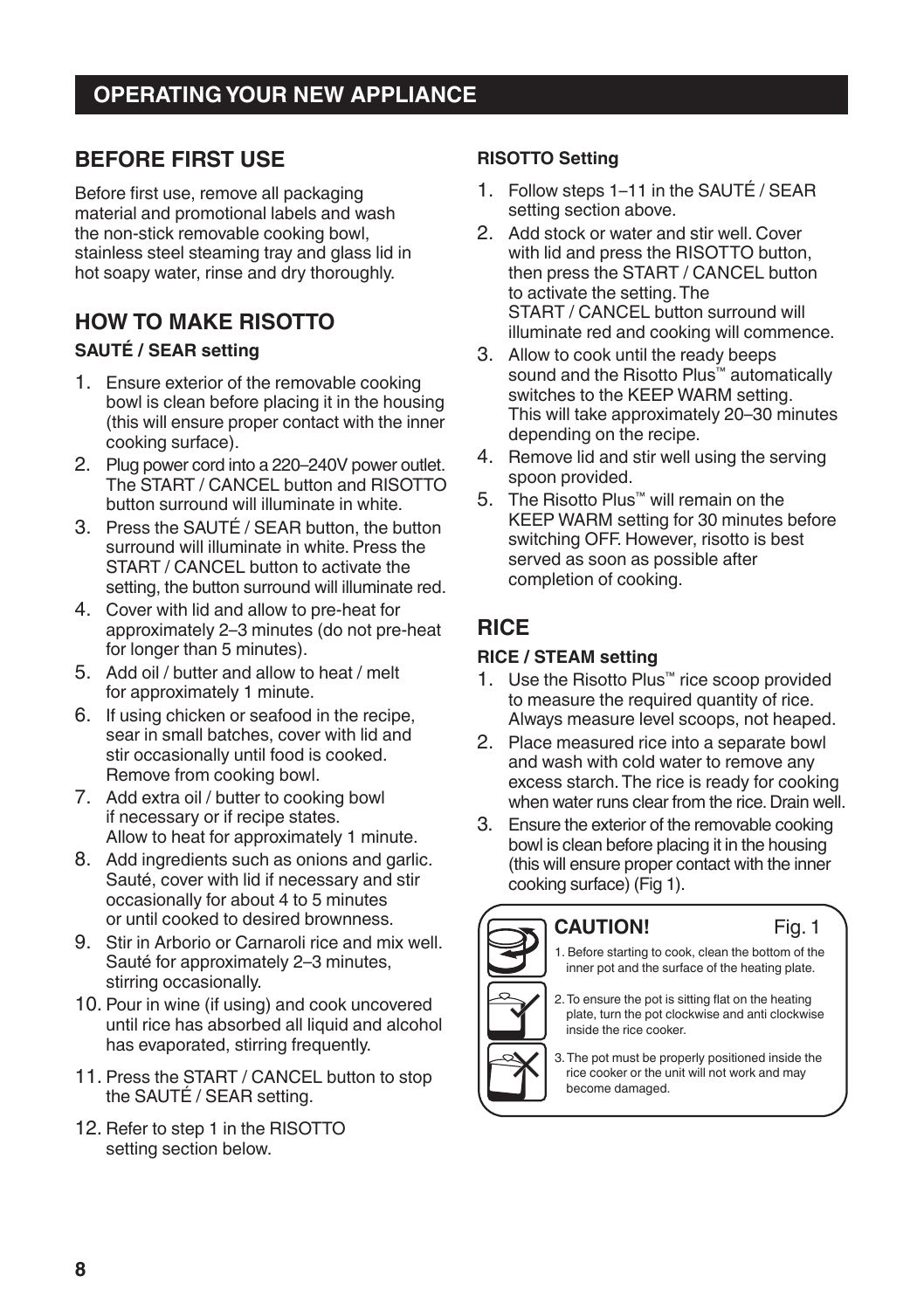### **OPERATING YOUR NEW APPLIANCE**

- 4. Add the washed rice to the removable cooking bowl, ensuring rice is spread evenly across the bottom of the bowl and not heaped to one side.
- 5. Add water using the following ratios: White Rice = 1 scoop rice : 1 scoop water. Brown Rice = 1 scoop rice : 1½ scoops water.
- 6. Place the glass lid into position.
- 7. Plug power cord into 220–240V power outlet. The START / CANCEL button and RISOTTO button surround will illuminate in white.
- 8. Press the RICE / STEAM button, then press the START / CANCEL button to activate the setting. The START / CANCEL button surround will illuminate red and cooking will commence.
- 9. When cooking is complete, the ready beeps will sound and the Risotto Plus™ will automatically switch to the KEEP WARM setting for up to 5 hours.
- 10. Open the lid and turn the rice over with the serving spoon provided. Replace the lid and allow the rice to stand for 10–15 minutes before serving. This allows any excess moisture to be absorbed, resulting in a fluffier rice texture.

#### **NOTE**

Do not remove the glass lid until ready to serve (except for when turning over rice after cooking is complete or as suggested in the recipes).

#### **NOTE**

To stop the KEEP WARM setting, unplug the power cord.

# *IMPORTANT*

*Do not interfere with the automatic selector control during operation.*

# *WARNING*

*Before removing the non-stick cooking bowl from housing, always ensure the power cord is unplugged. Always ensure appliance is switched off at the power outlet and power cord is unplugged.*

#### **NOTE**

The Risotto Plus™ rice scoop is not a standard metric measuring cup.

1 Risotto Plus™ rice scoop is equal to 150g of uncooked rice and 180ml of water. If your Risotto Plus™ rice scoop is lost or misplaced, use another cup but maintain the same cooking ratios and ensure you do not exceed the 10 scoop maximum line in the removable cooking bowl:<br>White Rice = 1 scoop rice + 1 scoop water

White Rice = 1 scoop rice + 1 scoop water  $\quad \}$  Using the Risotto Plus™ rice scoop<br>Brown Rice = 1 scoop rice + 1½ scoops water  $\}$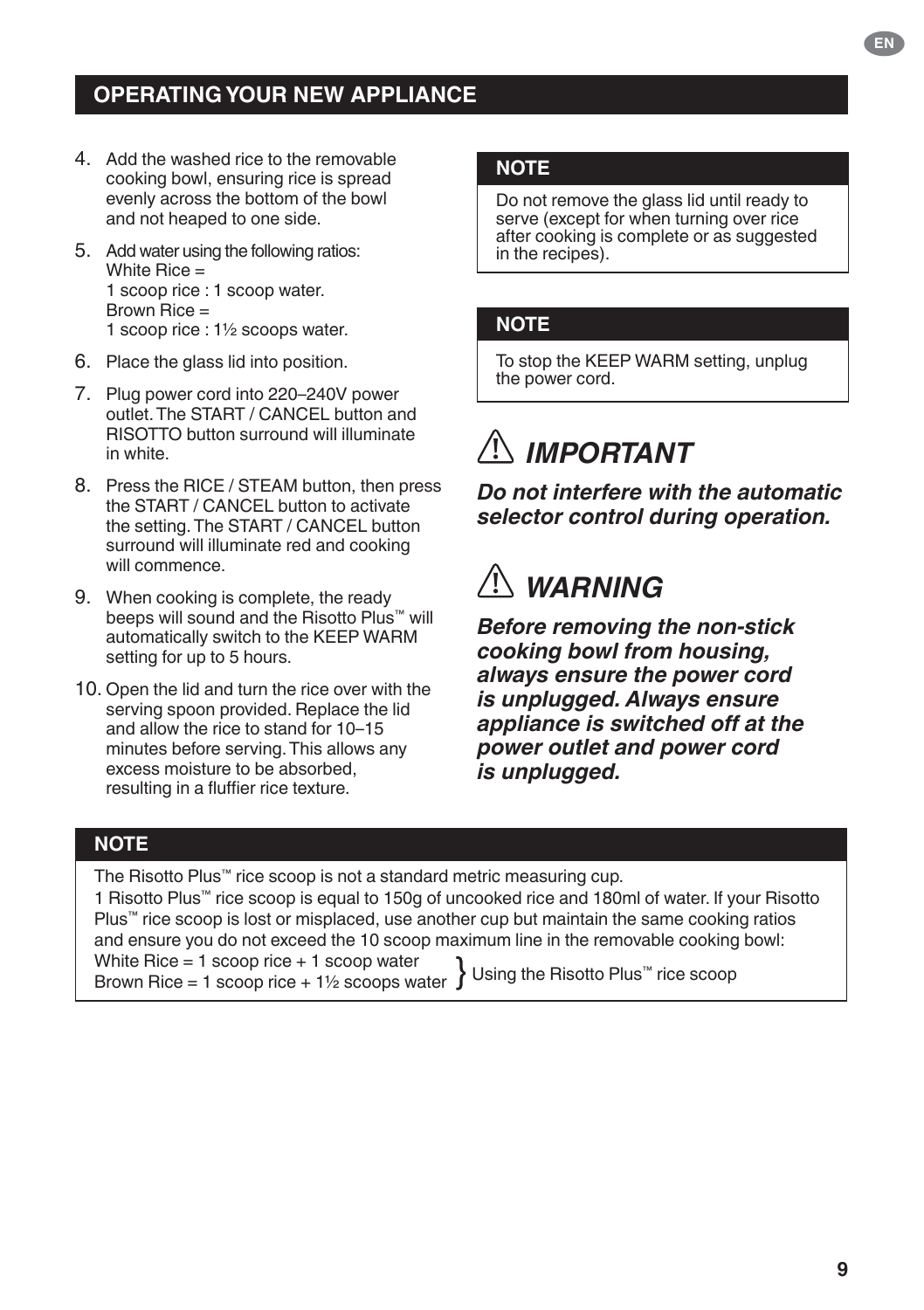#### **SEAR SETTING**

- 1. Ensure exterior of the removable cooking bowl is clean before placing it in the housing (this will ensure proper contact with the inner cooking surface).
- 2. Press the SAUTÉ / SEAR button, the button surround will illuminate white. Press the START / CANCEL button to activate the setting, the button surround will illuminate red.
- 3. Cover with lid and allow to pre-heat for approximately 2–3 minutes (do not preheat for longer than 5 minutes).
- 4. Add oil / butter and allow to heat / melt for approximately 1 minute with the lid on.
- 5. Always sear meat and poultry in small batches. Cover with lid and cook, stirring occasionally until food is evenly browned. Remove from cooking bowl. When finished searing, proceed to the Slow Cook Settings section below.

#### **Slow Cook Settings**

The Risotto Plus™ has two slow cook settings: Low and High. Use the recommended guidelines below to determine cooking time and heat settings.

A general rule of thumb for most slow cooked meat and vegetable recipes is:

#### **Setting Cooking Time**

LOW: 6–7 hours HIGH: 3–4 hour

### **STEAMING**

Foods may be steamed by placing food in the stainless steel steaming tray over stock or water and covering with the glass lid. Keep the glass lid on while steaming food unless the recipe or chart specifically states to remove the lid. By removing the lid unnecessarily steam is lost and the cooking time will be extended.

#### **NOTE**

Hot liquid can be added during the steaming process.

As a guide meats such as chicken or small pieces of meat will have best results when cooked on high for 3–4 hours. Larger pieces of meat such as lamb shanks will have best results when cooked on low for 6–7 hours.

#### **Low or High Slow Cook Settings**

- 1. Add all ingredients into the cooking bowl, ensuring denser foods are spread evenly across the bottom of the bowl and not heaped to one side and the liquid level is between MIN and MAX markings on the bowl.
- 2. Place the glass lid into position.
- 3. Press the SLOW COOK LOW OR SLOW COOK HIGH button, then press the START / CANCEL button to activate the setting. The START / CANCEL button surround will illuminate red and cooking will commence.
- 4. Allow to cook until the ready beeps sound. The unit then automatically switches to KEEP WARM setting.
- 5. The Risotto Plus™ will remain on the KEEP WARM setting for 5 hours before switching OFF.

#### **KEEP WARM SETTING**

The Risotto Plus™ will automatically switch to the KEEP WARM setting once the RICE, RISOTTO and SLOW COOK settings have finished cooking. It will keep KEEP WARM for up to 5 hours on the RICE and SLOW COOK settings and up to 30 minutes on the RISOTTO setting.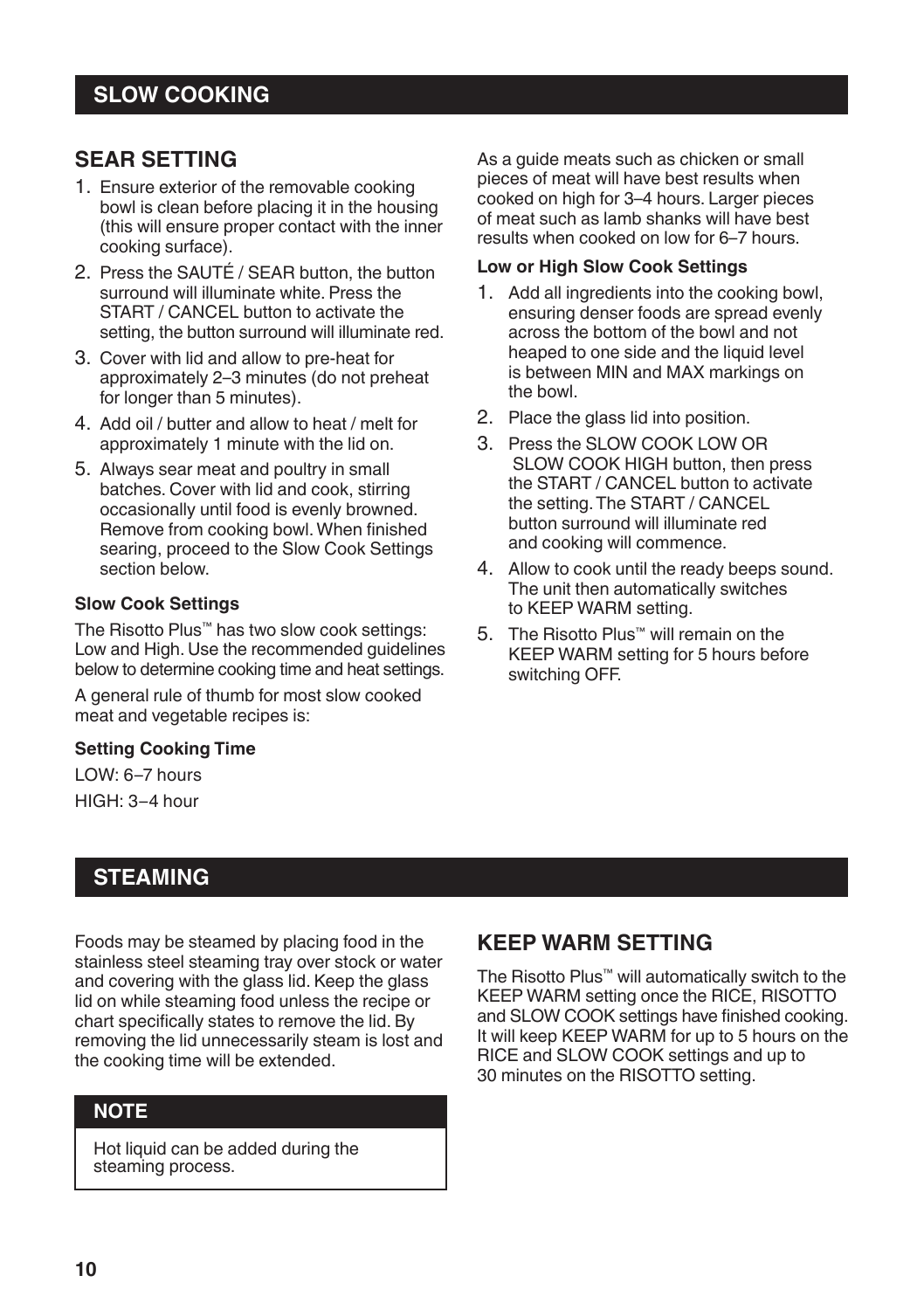### **CARE & CLEANING**

Unplug the power cord from the power outlet.

Allow all parts to cool before removing the removable cooking bowl. Wash the removable cooking bowl, stainless steel steaming tray and glass lid in hot, soapy water, rinse and dry thoroughly.

We do not recommend that any parts of your Risotto Plus™ are washed in a dishwasher as harsh detergents and hot water temperatures may stain or distort the removable cooking bowl and accessories.

Do not use abrasive cleaners, steel wool, or metal scouring pads as these can damage the non-stick surface.

The housing can be wiped over with a damp cloth and then dried thoroughly.

To prevent damage to appliance do not use alkaline cleaning agents when cleaning, use a soft cloth and a mild detergent.

#### **NOTE**

If rice has cooked onto the bottom of the removable cooking bowl, fill the bowl with hot, soapy water and leave to stand for approximately 10 minutes before cleaning.

# *WARNING*

*The appliance connector must be removed before the Risotto Plus™ is cleaned and that the appliance inlet must be dried before the Risotto Plus™ is used again.*

*To prevent damage to the Risotto Plus™ do not use alkaline cleaning agents when cleaning, use a soft cloth and mild detergent.*

*Do not use chemicals, steel wool, metal scouring pad or abrasive cleaners to clean the outside of the Risotto Plus™ housing or cooking bowl as these can damaged the housing or the coating of the cooking bowl.*

*Do not immerse housing or power cord in water or any other liquid as this may cause electrocution.*

### **TROUBLESHOOTING**

| <b>PROBLEM</b>                          | <b>WHAT TO DO</b>                                                                                                                                                                                                                                                 |
|-----------------------------------------|-------------------------------------------------------------------------------------------------------------------------------------------------------------------------------------------------------------------------------------------------------------------|
| The Risotto Plus™ suddenly              | • Ensure power plug is connected properly                                                                                                                                                                                                                         |
| switches off.                           | to the appliance and to power outlet.                                                                                                                                                                                                                             |
|                                         | • The appliance has been stressed or<br>has overheated due to cooking conditions.<br>Push the desired cooking button and then<br>the START / CANCEL button to reset and<br>continue cooking. Allow a few minutes for<br>appliance to reheat and continue cooking. |
| The Risotto Plus™ has switched to       | • Press the START / CANCEL button to                                                                                                                                                                                                                              |
| <b>KEEP WARM setting before cooking</b> | reset. Then, select the desired cooking                                                                                                                                                                                                                           |
| is complete.                            | method to continue cooking.                                                                                                                                                                                                                                       |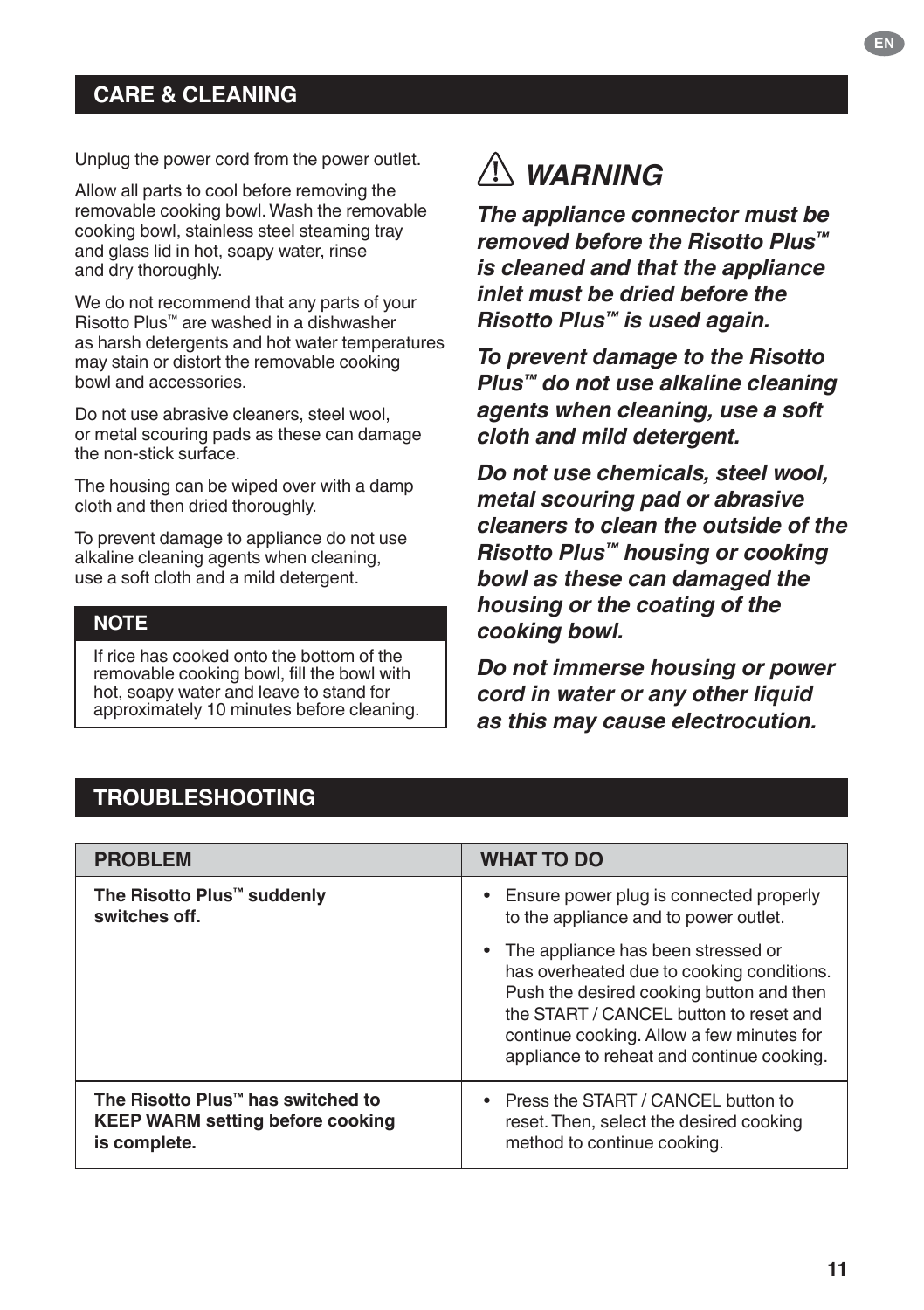### **2 YEAR LIMITED GUARANTEE**

Sage Appliances guarantees this product for domestic use in specified territories for 2 years from the date of purchase against defects caused by faulty workmanship and materials. During this guarantee period Sage Appliances will repair, replace, or refund any defective product (at the sole discretion of Sage Appliances).

All legal warranty rights under applicable national legislation will be respected and will not be impaired by our guarantee. For full terms and conditions on the guarantee, as well as instructions on how to make a claim, please visit www.sageappliances.com.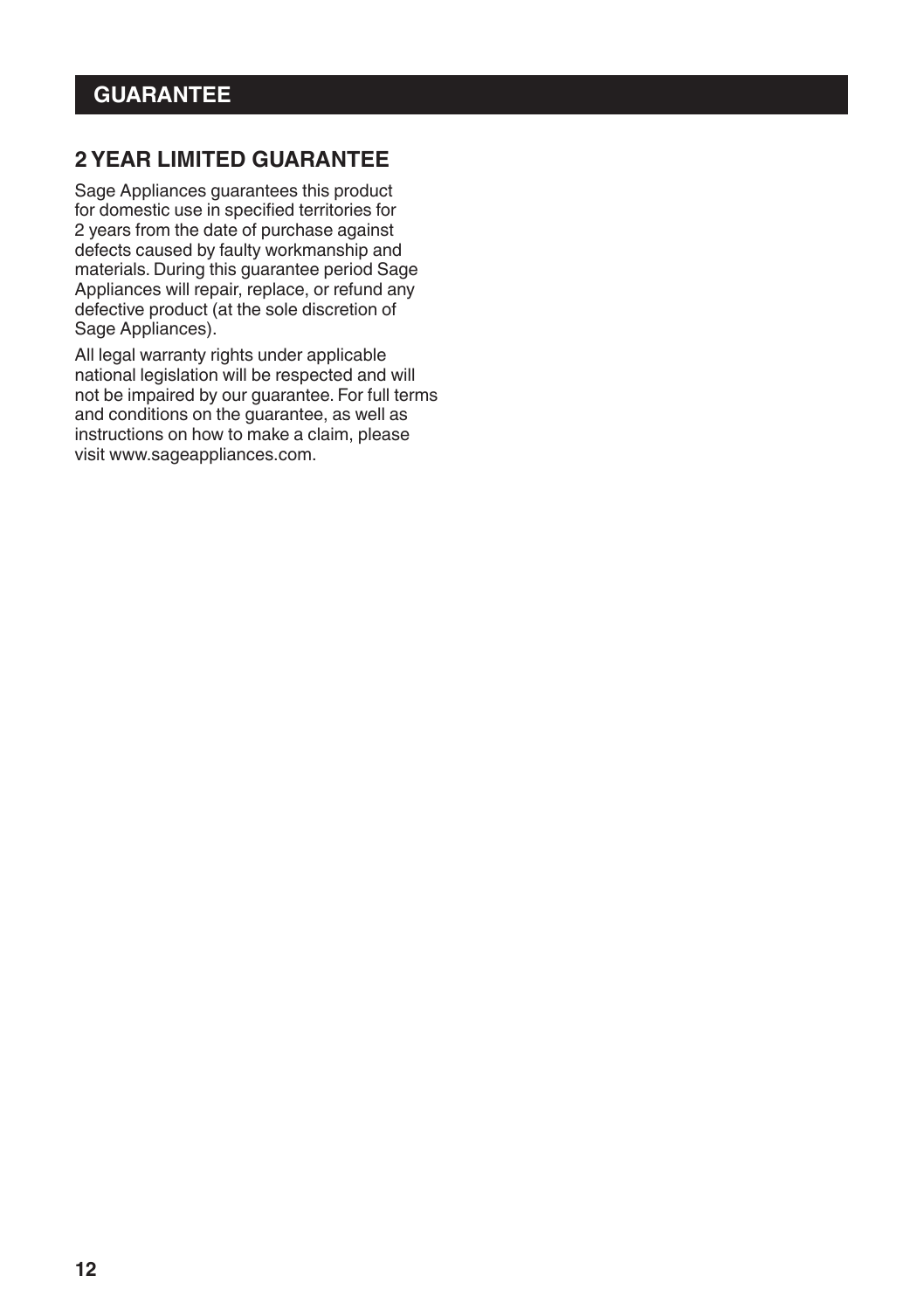# **NOTES**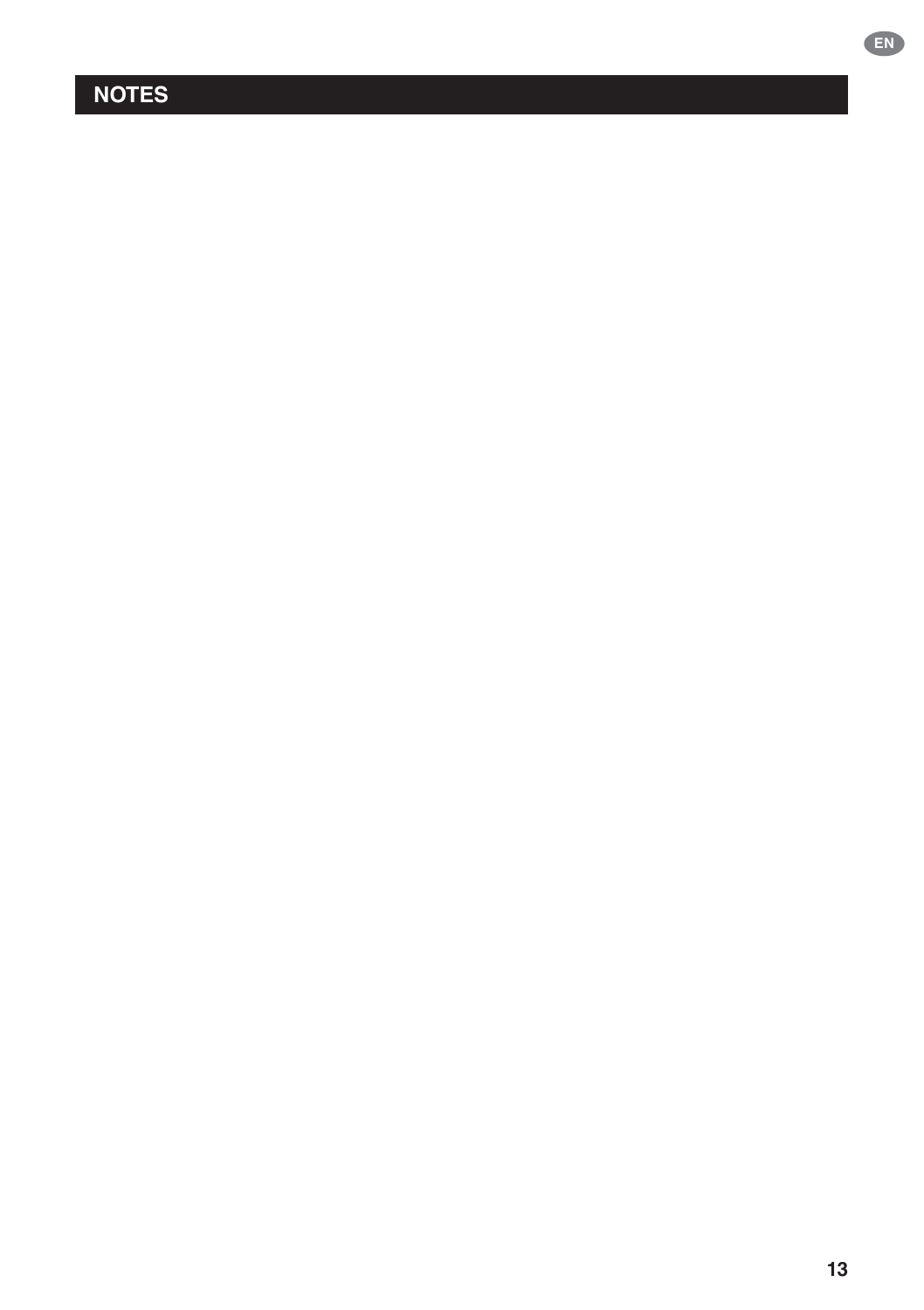## **INDHOLD**

- 14 Sage® anbefaler sikkerhed frem for alt Før maskinen tages i brug
- **19** Lær dit nye apparat at kende
- **20** Betjening af dit nye apparat
- **22** Slow cooking
- **22** Dampning
- **23** Pleje og rengøring
- **23** Fejlfinding
- **24** Garanti

# **SAGE® ANBEFALER SIKKERHED FREM FOR ALT**

**Hos Sage® er vi meget sikkerhedsbevidste. Når vi designer og producerer forbrugerprodukter er det først og fremmest med brugernes sikkerhed for øje. Derudover beder vi om, at du udviser varsomhed, når du bruger et elektrisk apparat og overholder de følgende forholdsregler.**

# **VIGTIGE SIKKERHEDS-OPLYSNINGER**

**LÆS HELE BRUGSANVIS� NINGEN, FØR MASKINEN TAGES I BRUG, OG GEM DEN TIL SENERE**

• Du kan også downloade denne brugsanvisning på sageappliances.com

- første gang skal du sikre, at din elforsyning er den samme som vist på mærkaten i bunden af apparatet. Hvis du har spørgsmål i den forbindelse, bedes du kontakte dit lokale elselskab.
- Fjern alt indpakningsmateriale og alle reklameetiketter, før maskinen bruges første gang.
- Bortskaf beskyttelsesindpakningen omkring stikket til Risotto Plus™ på forsvarlig vis, da børn kan blive kvalt, hvis de putter det i munden.
- Anbring ikke Risotto Plus™ tæt på bordkanten, når apparatet er i brug. Sørg for at overfladen er plan, ren og fri for vand og andre væsker.
- Placer låget, så dampventilen vender væk fra dig. Løft og fjern låget forsigtigt for ikke at risikere at blive skoldet af varm damp.
- Kontrollér altid, at Risotto Plus™ er rigtigt samlet før brug. Følg anvisningerne i denne manual.
- Risotto Plus™ skal altid anvendes på et underlag, der er stabilt, og overfladen skal kunne tåle høje temperaturer.
- Brug den aftagelige tilberedningsskål, som følger med Risotto Plus™. Brug ikke nogen anden skål i Risotto Plus™.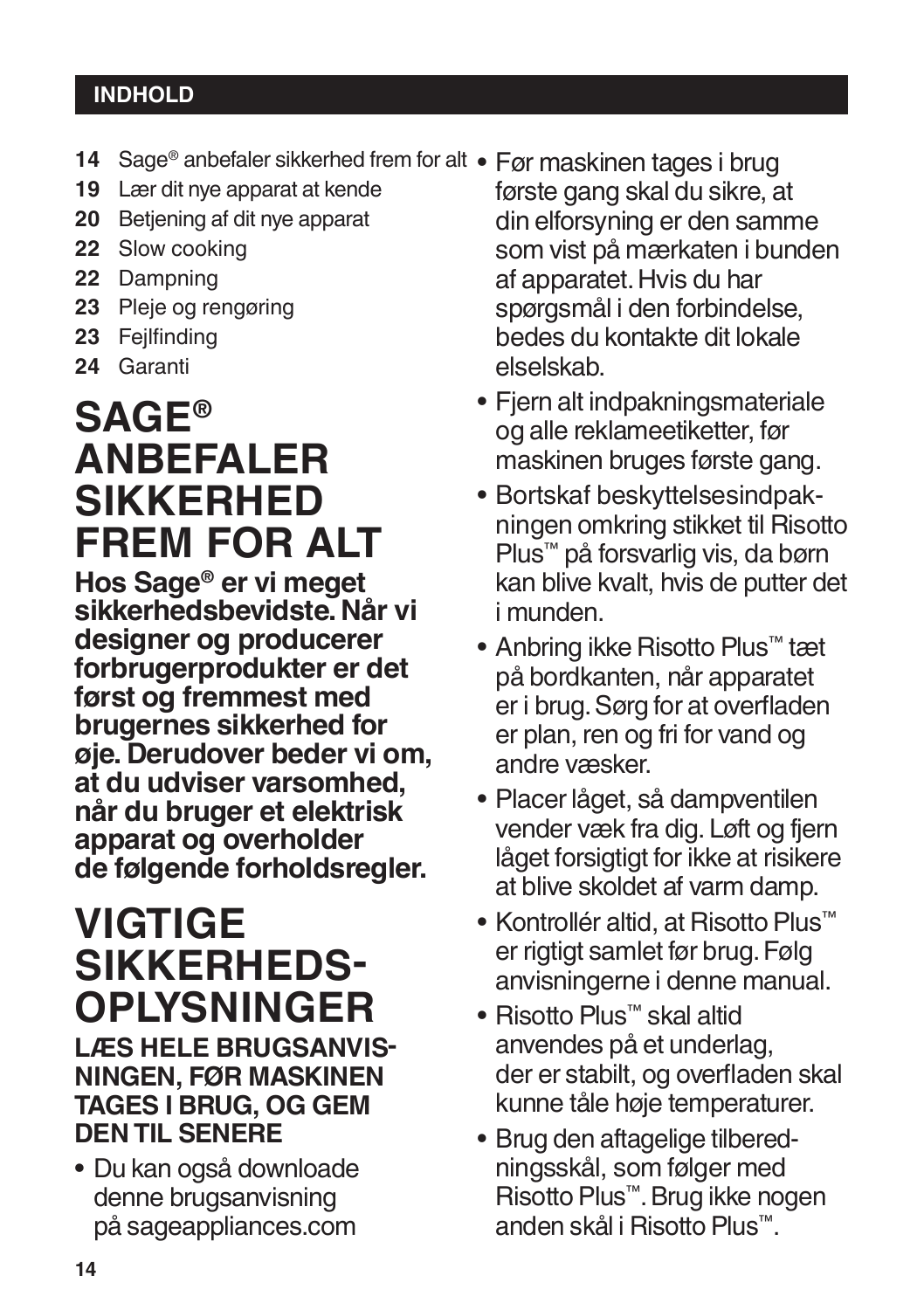- Brug ikke tilberedningsskålen, hvis den er beskadiget eller bulet. Hvis den er beskadiget eller bulet, skal du udskifte skålen med en ny tilberedningsskål.
- Brug ikke Risotto Plus™ i en vask eller på en afløbsbakke.
- Rør ikke ved varme overflader. Brug håndtaget til at løfte og bære Risotto Plus™.
- Brug ikke kemikalier, ståluld eller rengøringsmaterialer eller -midler, som kan ridse ydersiden af Risotto Plus™ eller tilberedningsskålen.
- Hold Risotto Plus™ ren. Følg rengøringsvejledningen i denne manual.
- Du må aldrig tilslutte eller tænde for Risotto Plus™ uden at den aftagelige tilberedningsskål er placeret nede i din Risotto Plus™.
- Du må aldrig komme fødevarer eller væske direkte ned i din Risotto Plus™ – kun ned i tilberedningsskålen. Fødevarer og væske må kun anbringes i den aftagelige tilberedningsskål.
- Brug aldrig din Risotto Plus™ uden fødevarer eller væske i den aftagelige tilberedningsskål.
- Rør ikke ved varme overflader. Brug ovnhandsker til at fjerne låget eller den aftagelige tilberedningsskål. Løft og fjern låget forsigtigt og væk fra dig

selv for ikke at risikere at blive skoldet af varm damp.

- Lad ikke vand dryppe fra låget og ned i Risotto Plus™-holderen, kun ned i den aftagelige tilberedningsskål.
- Lad ikke Risotto Plus™ være uden opsyn, når den er i brug.
- Vær meget forsigtig, når din Risotto Plus™ indeholder varm mad og væsker. Flyt ikke apparatet, mens det er i brug.
- Temperaturen uden på selve kogeren vil være høj, når Risotto Plus™ er i brug og i et stykke tid efter brug.
- Når Risotto Plus™ er samlet, i brug eller sat til side, må der – udover selve låget – ikke placeres noget oven på den.
- Tilslut altid strømkablet til apparatet først, inden du sætter stikket i stikkontakten og tænder for apparatet. Kontrollér, at strømstikket på apparatet er fuldstændigt tørt, inden du tilslutter strømkablet.
- For at undgå at komme til at ridse slip-let-overfladen i den aftagelige tilberedningsskål skal du altid bruge køkkenredskaber af træ eller plastic. Placer altid dampventilen på låget væk fra dig selv for ikke at risikere at blive skoldet af varm damp.

**DK**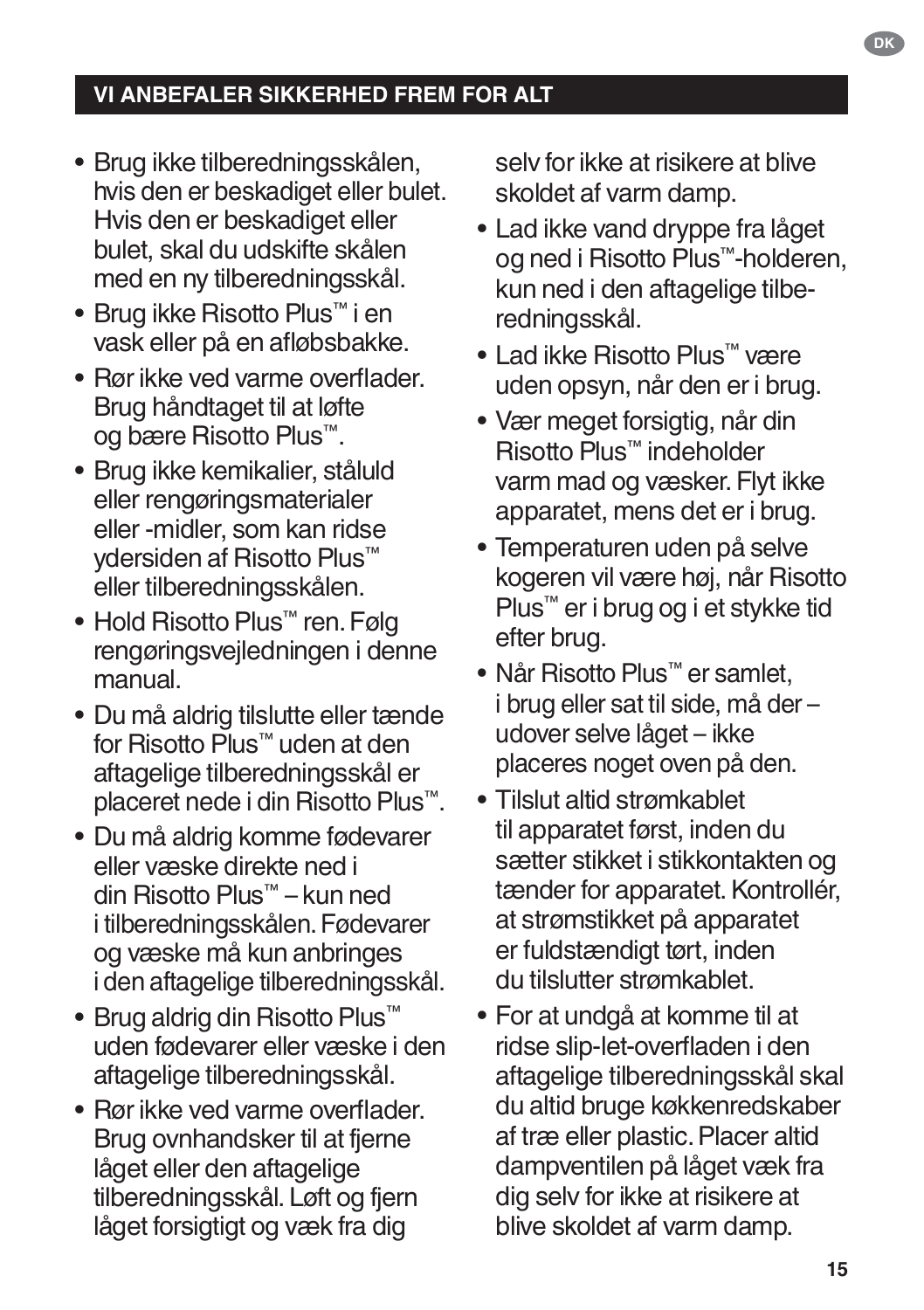- Sørg for, at den udtagelige tilberedningsskål er korrekt placeret i din Risotto Plus™, før du begynder at tilberede maden.
- Strømledningen til apparatet skal fjernes, før du begynder at rengøre Risotto Plus™, og strømstikket skal være helt tørt, før du igen bruger Risotto Plus™.
- For at undgå at beskadige Risotto Plus™ må du ikke bruge alkaliske rengøringsmidler. Brug en blød klud og mild sæbe.
- Sørg for, at glaslåget altid er korrekt placeret på apparatet, når du bruger det, medmindre der specifikt står i opskriften, at det skal fjernes.
- Glaslåget er særligt behandlet for at gøre det stærkere, mere modstandsdygtigt og sikrere end almindelig glas. Men det kan dog gå i stykker. Hvis det bliver slået ekstremt hårdt, kan det gå i stykker eller blive svækket, så det på et senere tidspunkt risikerer at gå i mange små stykker uden nogen synlig grund.

# **VIGTIGE SIKKERHEDS-OPLYSNINGER OM ALLE ELEKTRISKE APPARATER**

- Ledningen skal være viklet helt ud før brug.
- Må kun sluttes til en stikkontakt med 220-240 V.
- Sørg for, at ledningen ikke hænger ud over bordkanten, er i kontakt med varme overflader eller er viklet sammen.
- Hold øje med børn i køkkenet, og sørg for, at de ikke leger med apparatet.
- Brug ikke apparatet, hvis strømledningen, stikket eller selve apparatet på nogen måde bliver beskadiget. Hvis apparatet eller tilbehøret bliver beskadiget eller der kræves anden vedligeholdelse end blot rengøring, skal du kontakte Sage kundeservice eller gå til sageappliances.com
- Dette apparat er kun til husholdningsbrug. Brug ikke apparatet til andet end det tiltænkte brug. Brug ikke maskinen i køretøjer eller både i bevægelse. Brug den ikke udendørs. **Forkert brug kan medføre skader.**
- For at undgå risiko for elektrisk stød, må apparatet kun tilsluttes til et jordstik.
- Det anbefales at have en automatisk sikkerhedsafbryder til sikringer i hjemmet ved brug af alle elektriske apparater. Det anbefales at bruge en sikringsgruppe på maks. 30 mA og med automatisk afbryder på det elektriske kredsløb, som apparatet er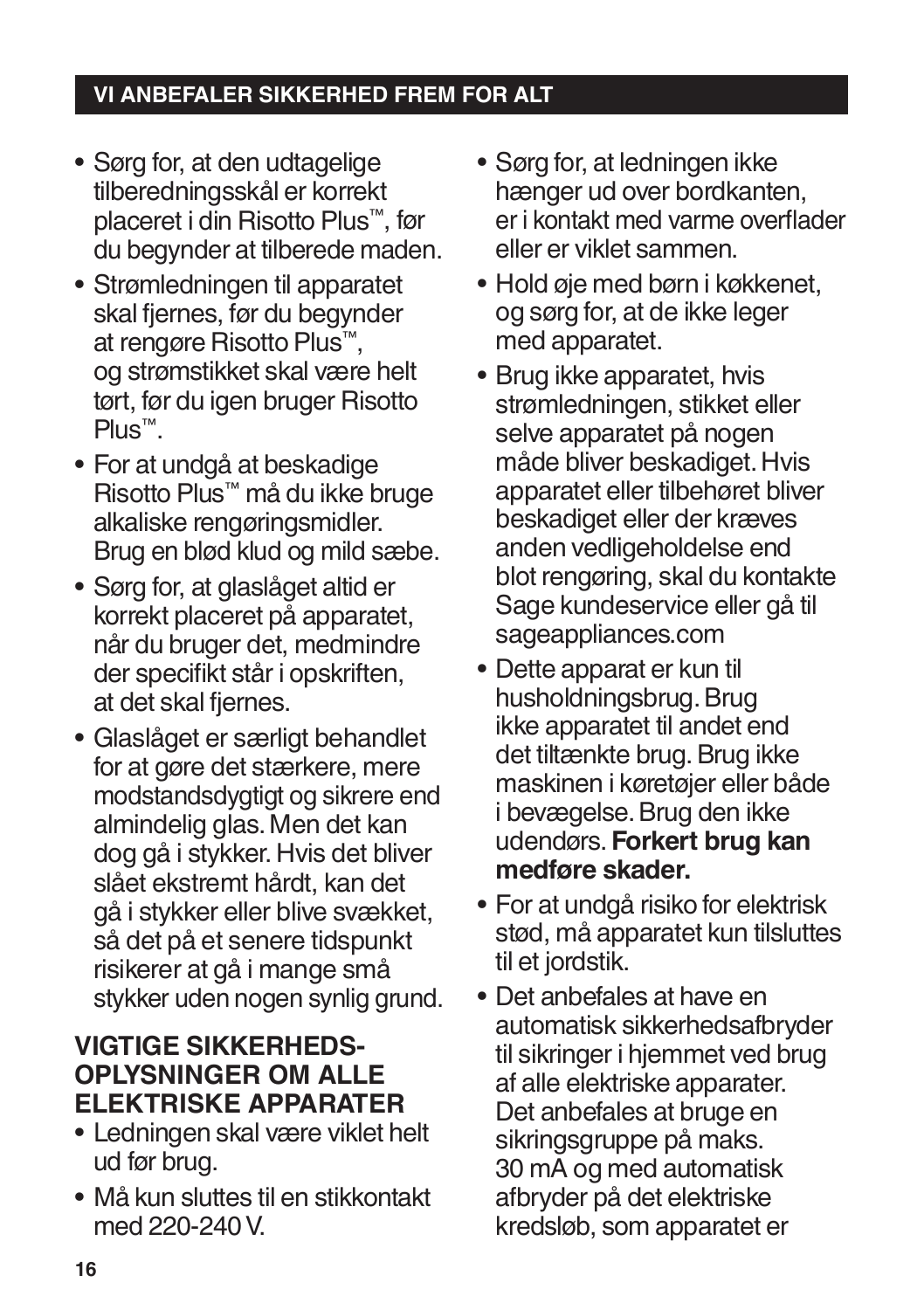sluttet til. Kontakt en elektriker for at få professionel hjælp.

- Sluk altid for apparatet (positionen OFF), slå strømmen fra og tag stikket ud af stikkontakten, når apparatet ikke er i brug.
- Før du begynder at rengøre, skal du slukke apparatet (drej til positionen OFF), slukke for kontakten på væggen, tage stikket ud og fjerne strømledningen, hvis muligt, og lade det hele køle af.
- Placer ikke apparatet på eller i nærheden af en varmekilde, som f.eks. en kogeplade, ovn eller varmeapparat.
- Placer apparatet mindst 20 cm fra vægge, gardiner eller varme-/ dampfølsomme materialer og sørg for, at der er tilstrækkelig plads ovenover og til alle sider af hensyn til luftcirkulationen.
- Apparatet er ikke beregnet til brug af personer med nedsatte fysiske, sensoriske eller mentale evner, manglende erfaring og viden, eller af børn – medmindre de er blevet vejledt og givet brugsanvisninger af en person med ansvar for deres sikkerhed.
- Børn må ikke lege med apparatet. Rengøring og vedligeholdelse må ikke foretages af børn, medmindre de er over 8 år og under opsyn.
- Apparatet og dets ledning skal være uden for rækkevidde for børn under 8 år.
- Efterse jævnligt ledningen, stikket og selve maskinen for eventuelle skader. Hvis apparatet eller tilbehøret bliver beskadiget eller der kræves anden vedligeholdelse end blot rengøring, skal du straks holde op med at bruge apparatet og kontakte Sage kundeservice eller gå til sageappliances.com

# *VIGTIGT*

*Ledningen skal være viklet helt ud før brug. Sørg for, at apparatet er helt afkølet, før du opbevarer strømledningen inde i den udtagelige tilberedningsskål.*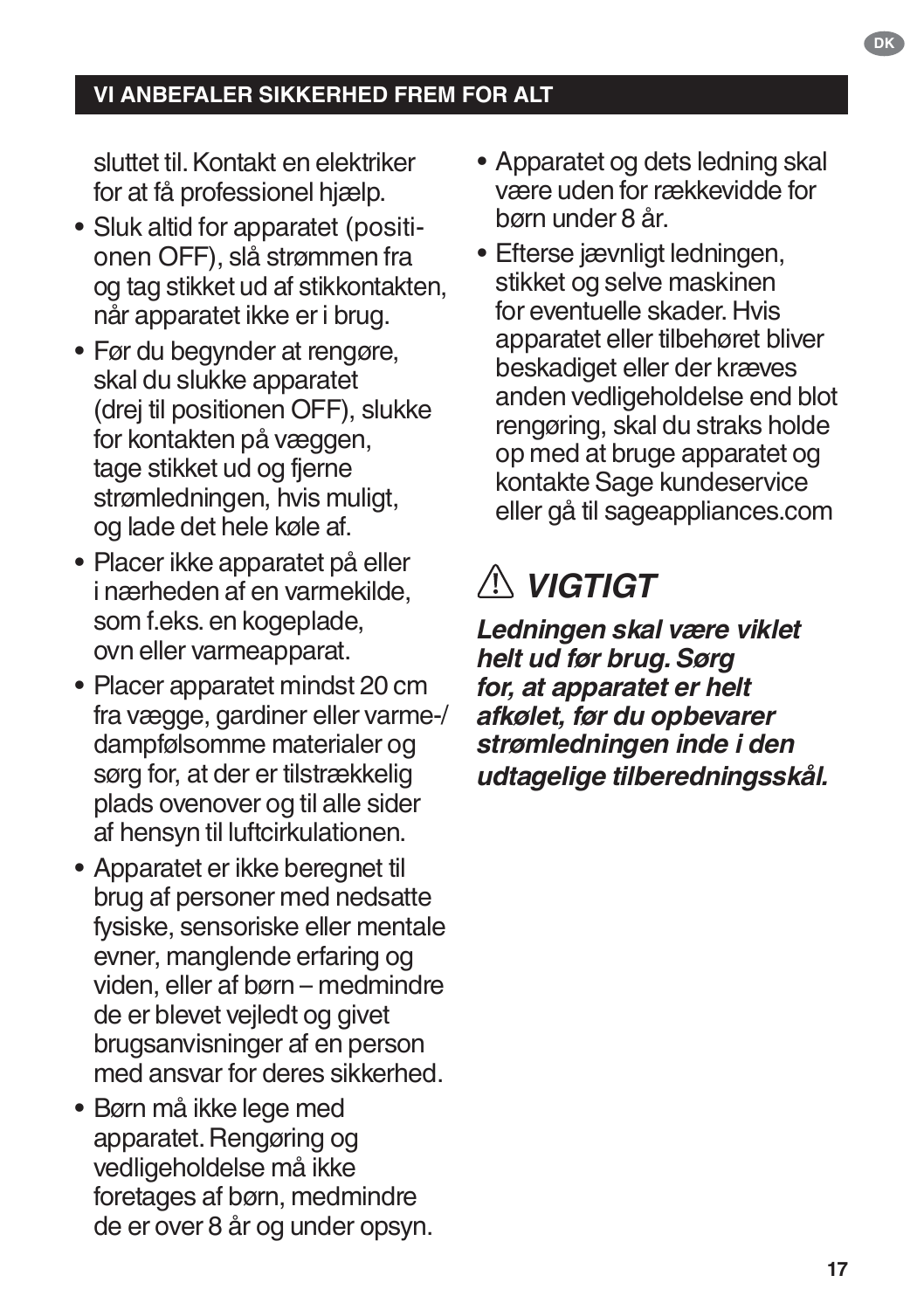Det viste symbol angiver, at denne maskine ikke må bortskaffes som normalt husholdningsaffald. Den skal afleveres på en lokal genbrugsstation eller til en forhandler, som tilbyder denne service. Kontakt de lokale

myndigheder for at få yderligere oplysninger.

For at undgå elektrisk stød må hverken ledning, stik eller maskinen sænkes i vand eller blive udsat for fugt, medmindre det anbefales i rengøringsvejledningen.

# **GEM DISSE INSTRUKTIONER**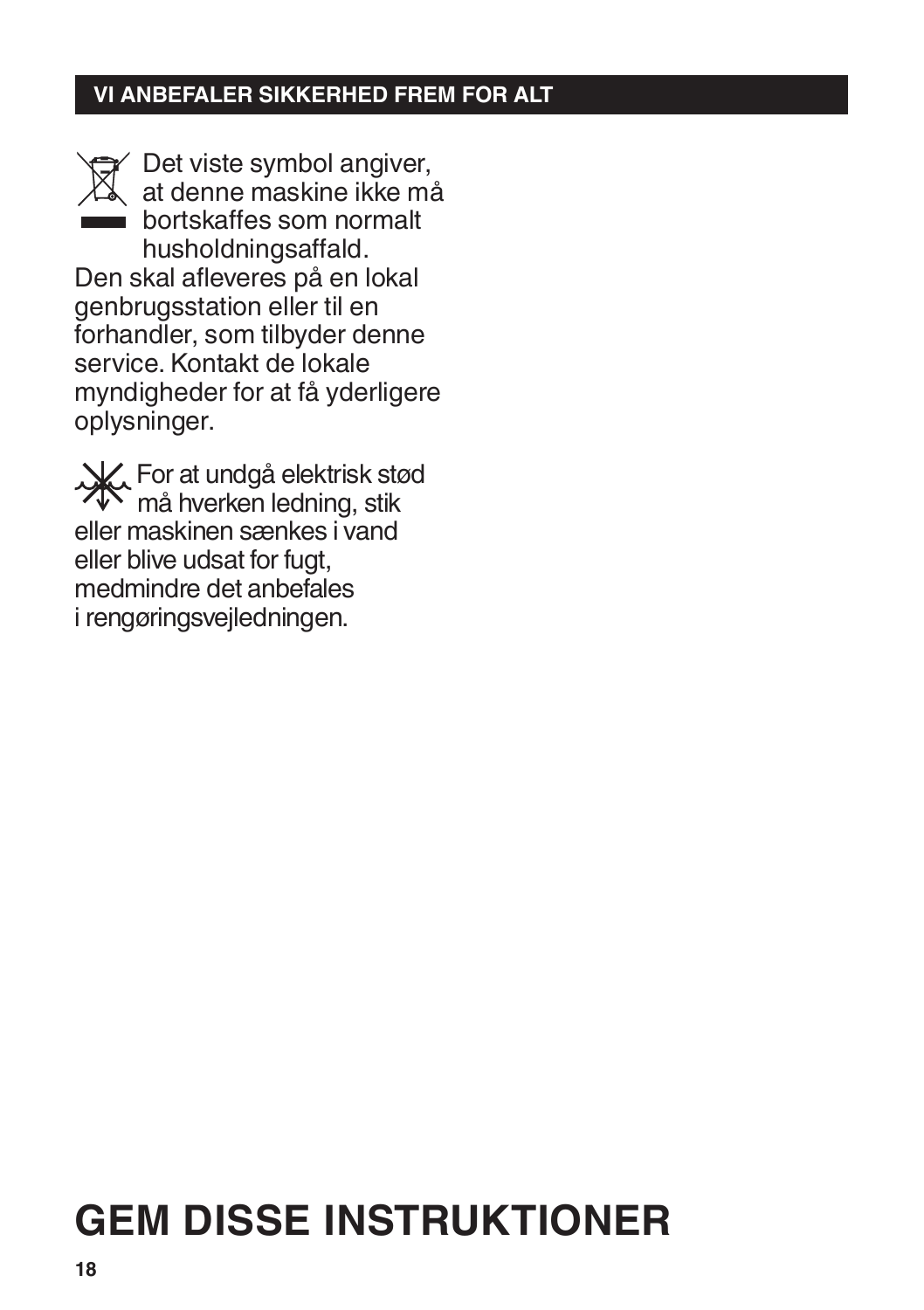# **LÆR DIT NYE APPARAT AT KENDE**





- A. Hærdet, hvælvet glaslåg
- B. Aftagelig slip-let-tilberedningsskål
- C. Håndtag, der ikke bliver varme
- D. Aftagelig ledning (ikke vist)
- E. RISOTTO
- F. SAUTÉ/SEAR
- G. RICE/STEAM
- H. SLOW COOK LOW
- I. SLOW COOK HIGH
- J. KEEP WARM
- K. START/CANCEL-knap
- L. Dampindsats i rustfrit stål
- M. Rismålekop og opøseske

# **Oplysninger om elektricitet** 220-240 V ~ 50-60 Hz 640-760 W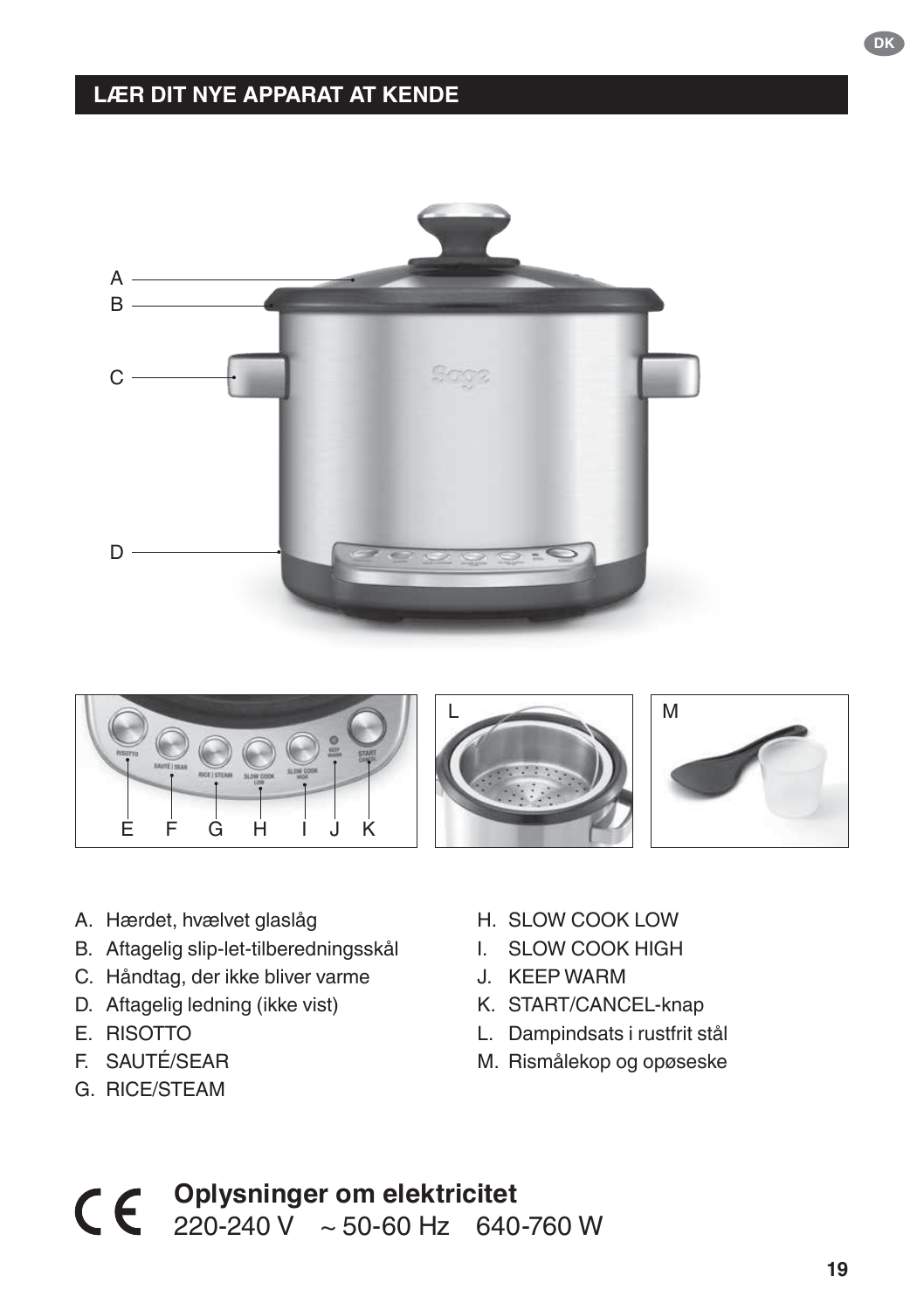### **FØR FØRSTE BRUG**

Før første brug skal du fjerne al emballage og reklameetiketter og vaske slip-lettilberedningsskålen, dampindsatsen i rustfrit stål og glaslåget i varmt sæbevand, skylle grundigt og tørre omhyggeligt.

# **SÅDAN LAVER DU RISOTTO**

#### **SAUTÉ/SEAR-indstilling**

- 1. Sørg for, at den aftagelige tilberedningsskål er ren udenpå, før du sætter den ned i kogeren (dette vil sikre korrekt kontakt med den indre kogeoverflade).
- 2. Sæt strømledningen i et 220-240 V-stik. START/ CANCEL-knappen og RISOTTO-knappen lyser hvidt.
- 3. Tryk på SAUTÉ/SEAR-knappen (bruning), knappen lyser hvidt. Tryk på START/CANCELknappen for at aktivere indstillingen, knappen lyser rødt.
- 4. Dæk med låget, og lad den forvarme i 2-3 minutter (forvarm ikke længere end 5 minutter).
- 5. Tilføj olie/smør og lad det opvarme/smelte i ca.1 minut.
- 6. Hvis der indgår kylling eller fisk og skaldyr i opskriften, skal du brune det i mindre portioner, dække med låget og jævnligt rør i det, til det er brunet færdigt. Fjern fra tilberedningsskålen.
- 7. Tilføj ekstra olie/smør til tilberedningsskålen om nødvendigt, eller hvis det fremgår af opskriften. Lad det varme op i ca. 1 minut.
- 8. Tilføj ingredienser som løg og hvidløg. Sauter, læg eventuelt låget over, og rør jævnligt i 4-5 minutter, indtil det er tilstrækkeligt brunet.
- 9. Rør ris af typen Arborio eller Carnaroli i og bland godt. Sauter i 2-3 minutter, mens du jævnligt rører rundt.
- 10.Hæld vin i (eventuelt), og kog, indtil risen har absorberet al væske, og alkoholen er fordampet, mens du jævnligt rører.
- 11.Tryk på START/CANCEL-knappen for at stoppe SAUTÉ/SEAR-indstillingen.
- 12.Se trin 1 i afsnittet om RISOTTO-indstillingen nedenfor.

#### **RISOTTO-indstilling**

- 1. Følg trin 1-11 i afsnittet SAUTÉ/SEARindstilling ovenfor.
- 2. Tilføj fond eller vand, og rør grundigt. Dæk med låg og tryk på RISOTTO-knappen, og tryk derefter på START/CANCEL-knappen for at aktivere indstillingen. START/CANCELknappen lyser rødt og kogningen starter.
- 3. Lad det koge, indtil klartonen lyder, hvorefter Risotto Plus™ automatisk skifter til indstillingen KEEP WARM (hold varm). Dette vil tage 20-30 minutter afhængigt af opskriften.
- 4. Fjern låget, og rør godt rundt med den medfølgende ske.
- 5. Risotto Plus™ bliver på KEEP WARMindstillingen i 30 minutter, før den slår fra og skifter til OFF. Risottoen skal dog helst serveres, så snart den er færdig.

### **RIS**

#### **RICE/STEAM-indstilling**

- 1. Brug den rismålekop til Risotto Plus™, som følger med til at afmåle mængden af ris. Mål altid almindelig portioner, ikke med top.
- 2. Kom den afmålte mængde ris i en separat skål og vask med koldt vand for at fjerne overskydende stivelse. Risen er klar til at blive kogt, når vandet, som løber fra risene, er klart. Hæld al overskydende vand fra.
- 3. Sørg for at den aftagelige tilberedningsskål er ren udenpå, før du sætter den ned i kogeren (dette vil sikre korrekt kontakt med den indre kogeoverflade) (Figur 1).



#### **FORSIGTIG!**

- 1. Før du begynder tilberedningen, skal du sørge for, at bunden af gryden og varmepladens Figur 1
- overflade er helt rene. 2. For at sikre, at gryden er korrekt placeret
	- på varmepladen, skal du dreje gryden først med uret, så mod uret.

3. Gryden skal placeres korrekt i riskogeren, ellers risikerer du, at apparatet ikke fungerer korrekt eller bliver beskadiget.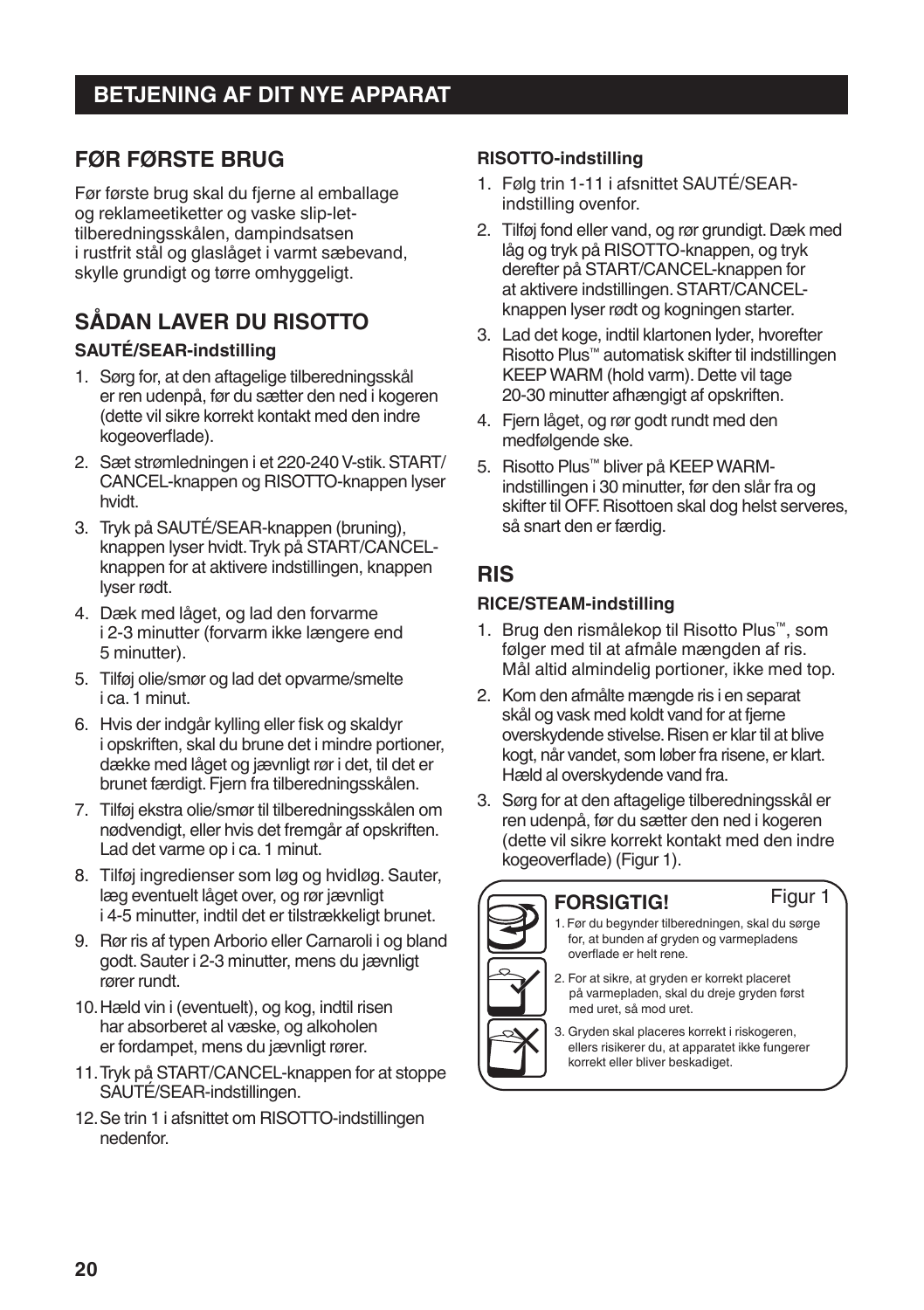# **BETJENING AF DIT NYE APPARAT**

- 4. Hæld de vaskede ris i den aftagelige tilberedningsskål, og sørg for at risene er spredt jævnt ud over bunden af skålen og ikke kun ligger i den ene side.
- 5. Tilføj vand på følgende måde: Hvide  $ris =$ 1 kop ris : 1 kop vand. Brune ris  $=$ 1 kop ris : 1½ del vand.
- 6. Læg glaslåget på.
- 7. Sæt strømledningen i et 220-240 V-stik. START/CANCEL-knappen og RISOTTOknappen lyser hvidt.
- 8. Tryk på RICE/STEAM-knappen, og tryk derefter på START/CANCEL-knappen for at aktivere indstillingen. START/CANCELknappen lyser rødt og kogningen starter.
- 9. Når kogningen er færdig, lyder en klartone, og Risotto Plus™ skifter automatisk til indstillingen KEEP WARM (hold varm) i op til 5 timer.
- 10.Åbn låget, og rør risen igennem med den medfølgende ske. Læg låget på igen, og lad risen stå i 10-15 minutter inden servering. Det betyder, at eventuel overskydende væske absorberes, hvilket giver løsere ris.

#### **BEMÆRK**

Fjern ikke glaslåget, før lige inden risene skal serveres (bortset fra, når du rører risene igennem efter kogning, eller hvis det angives i opskriften).

#### **BEMÆRK**

Slå indstillingen KEEP WARM (hold varm) fra ved at tage stikket ud.

# *VIGTIGT*

*Du må ikke påvirke den automatiske styring under kogningen.*

# *ADVARSEL*

*Før du fjerner slip-let-skålen fra kogeren, skal du kontrollere, at stikket er taget ud. Sørg altid for, at der er slukket for apparatet på stikkontakten, og at stikket er taget ud.*

#### **BEMÆRK**

Rismålekoppen, som følger med Risotto Plus™, er ikke en normal målekop.

1 Risotto Plus™-rismålekop svarer til 150 g ukogte ris og 180 ml vand. Hvis du mister rismålekoppen, som følger med Risotto Plus™, kan du bruge en anden kop, blot du sørger for at afmåle efter de samme forhold og sikre, at du ikke overstiger grænsen på maksimalt 10 kopper i den aftagelige tilberedningsskål:

Hvide ris  $= 1$  kop ris  $+ 1$  kop vand Hvide ris = 1 kop ris + 1 kop vand **Brug** af rismålekoppen til Risotto Plus™<br>Brune ris = 1 kop ris + 1½ kop vand **Brug af rismålekoppen til Risotto Plus** 

**21**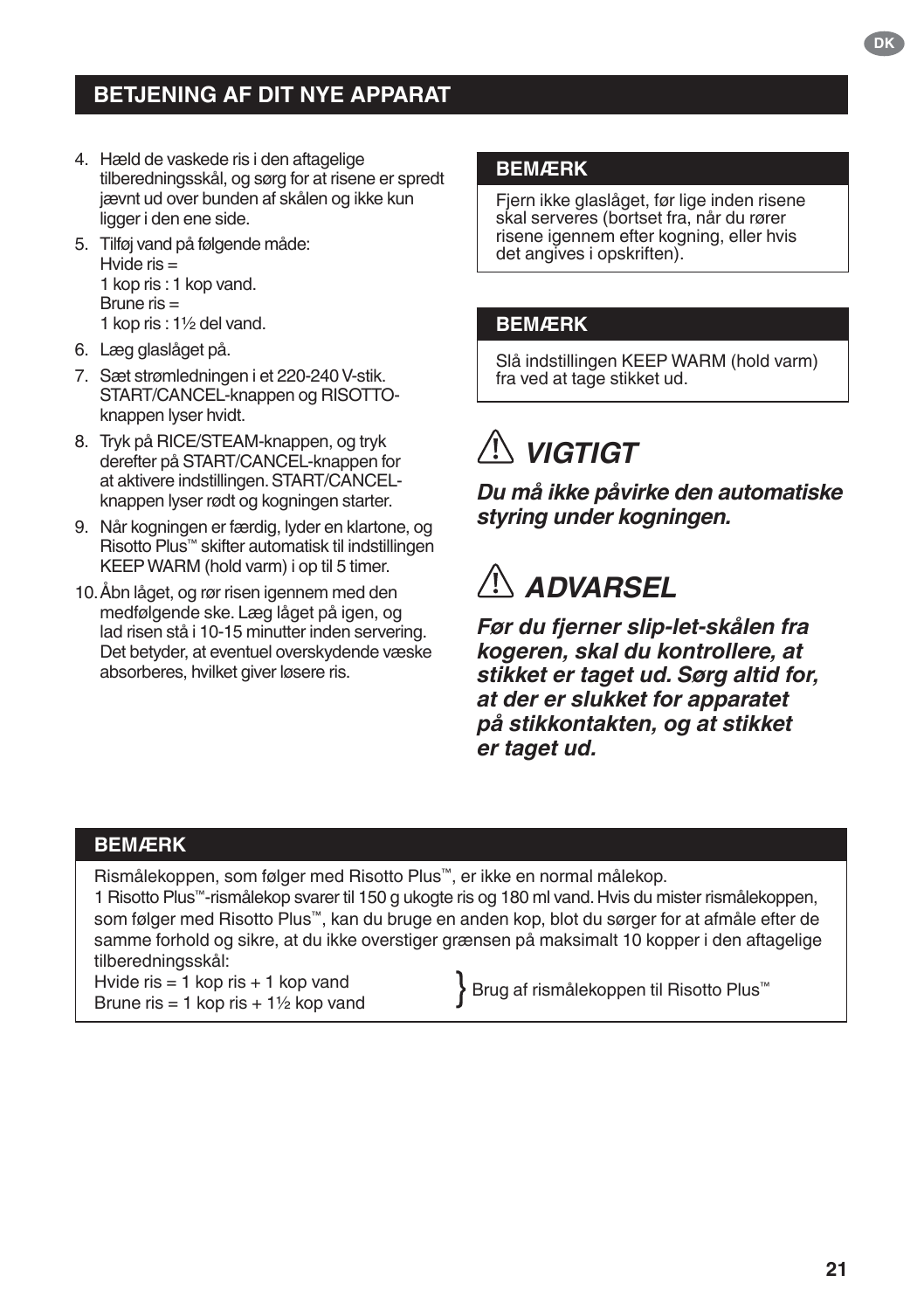### **INDSTILLINGEN SEAR (BRUNING)**

- 1. Sørg for, at den aftagelige tilberedningsskål er ren udenpå, før du sætter den ned i kogeren (dette vil sikre korrekt kontakt med den indre kogeoverflade).
- 2. Tryk på SAUTÉ/SEAR-knappen (bruning), knappen lyser hvidt. Tryk på START/CANCELknappen for at aktivere indstillingen, knappen lyser rødt.
- 3. Dæk med låget, og lad den forvarme i 2-3 minutter (forvarm ikke længere end 5 minutter).
- 4. Tilføj olie/smør og lad det opvarme/smelte i ca. 1 minut med låget på.
- 5. Brun altid kød og fjerkræ i mindre portioner. Læg låget på, og rør jævnligt, indtil det hele er jævnt brunet. Fjern fra tilberedningsskålen. Når bruningen er færdig, skal du gå videre til afsnittet Slow Cook-indstillinger nedenfor.

#### **Slow Cook-indstillinger**

Risotto Plus™ har to slow cook-indstillinger: Low og High. Brug de anbefalede retningslinjer nedenfor til at bestemme indstillingerne for kogetid og varme.

En generel tommelfingerregel for de fleste slow cooking-opskrifter med kød og grøntsager er:

#### **Valg af kogetid**

LOW: 6-7 timer

HIGH: 3-4 timer

#### **DAMPNING**

Du kan dampe mad ved at placere maden i dampindsatsen af rustfrit stål over fond eller vand og dække med glaslåget. Las glaslåget være på, når du damper mad, medmindre opskriften specifikt siger, at låget skal tages af. Hvis du løfter låget, forsvinder dampen, og tilberedningstiden forlænges.

#### **BEMÆRK**

Du kan tilføje varm væske under dampningen.

Som hovedregel opnås de bedste resultater ved tilberedning af kødprodukter som kylling og mindre stykker kød ved at anvende indstillingen HIGH i 3-4 timer. Ved tilberedning af større stykker kød, som f.eks. lammeskank, opnås det bedste resultat ved at anvende indstillingen LOW i 6-7 timer.

#### **Low eller High Slow Cook-indstillinger**

- 1. Kom alle ingredienserne i tilberedningsskålen, og sørg for, at de er jævnt fordelt over hele bunden af skålen og ikke ligger i den ene side. Kontrollér også, at væskeniveauet er mellem MIN- og MAX-linjerne på skålen.
- 2. Læg glaslåget på.
- 3. Tryk på knappen SLOW COOK LOW eller SLOW COOK HIGH, og tryk derefter på START/CANCEL-knappen for at aktivere indstillingen. START/CANCEL-knappen lyser rødt og kogningen starter.
- 4. Lad det koge, indtil klartonen lyder. Enheden skifter derefter automatisk til indstillingen KEEP WARM (hold varm).
- 5. Risotto Plus™ bliver på KEEP WARMindstillingen i 5 timer, før den slår fra og skifter til OFF.

#### **KEEP WARM-INDSTILLING**

Risotto Plus™ skifter automatisk til indstillingen KEEP WARM (hold varm), når kogningen er afsluttet med indstillingerne RICE, RISOTTO og SLOW COOK. Indholdet i tilberedningsskålen holder sig varmt i maskinen i op til 5 timer ved indstillingerne RICE og SLOW COOK og op til 30 minutter med indstillingen RISOTTO.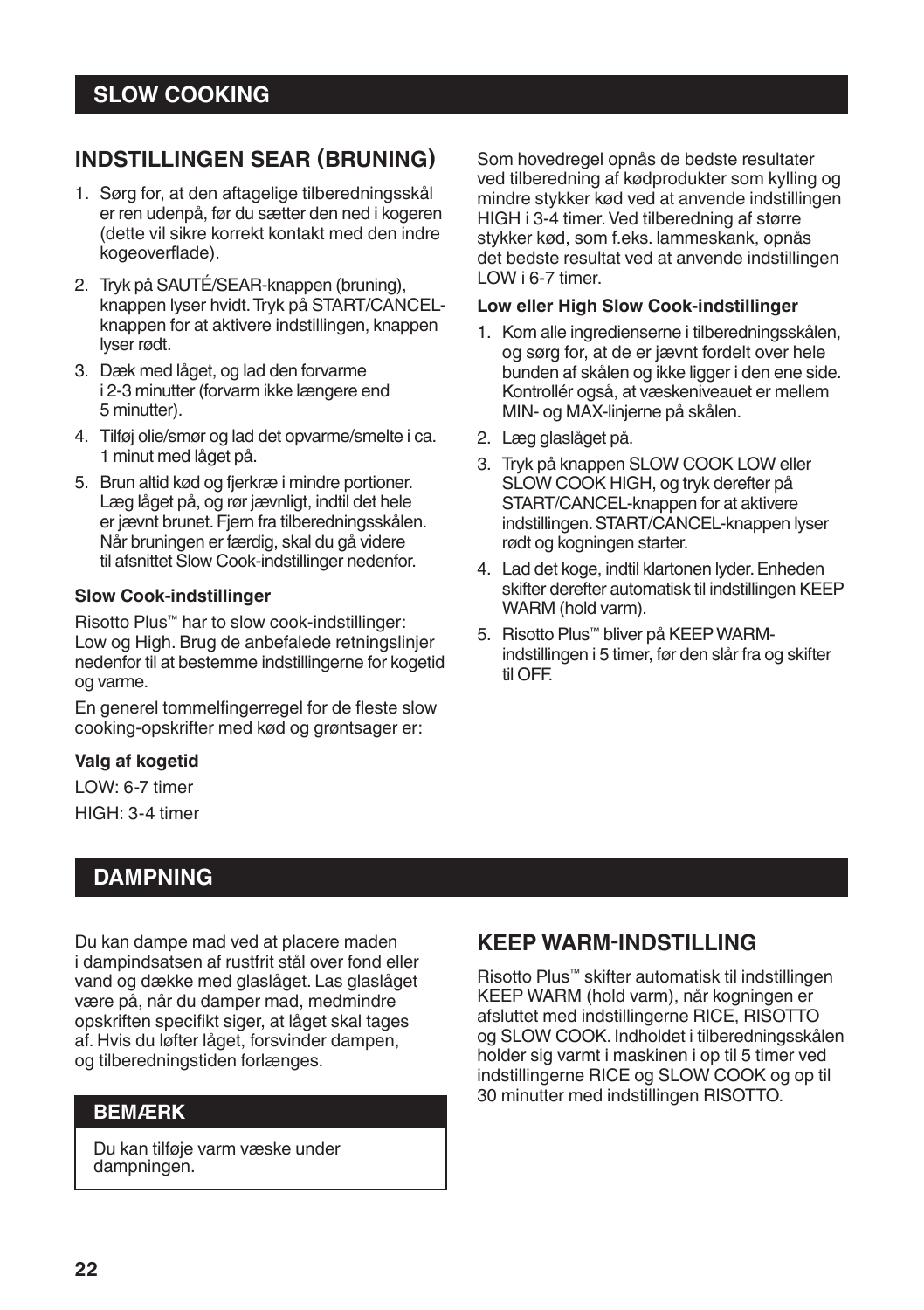### **PLEJE OG RENGØRING**

Tag stikket ud af stikkontakten.

Lad alle dele køle af, før du fjerner den aftagelige tilberedningsskål. Vask den aftagelige tilberedningsskål, dampindsatsen i rustfrit stål og glaslåget i varmt sæbevand. Slut af med at skylle grundigt og tørre omhyggeligt.

Vi anbefaler, at du ikke vasker nogen dele af din Risotto Plus™ i en opvaskemaskine, da skrappe vaskemidler og varme vandtemperaturer kan plette eller ødelægge den aftagelige tilberedningsskål og tilbehøret.

Brug ikke stærke rengøringsmidler, ståluld eller metalskuresvampe, da de kan ødelægge slip-letoverfladen.

Selve kogeren kan tørres over med en fugtig klud og derefter tørres grundigt.

For at undgå at beskadige apparatet må du ikke bruge alkaliske rengøringsmidler. Brug en blød klud og en mild sæbe.

#### **BEMÆRK**

Hvis risen er kogt fast på bunden af den aftagelige tilberedningsskål, skal du fylde skålen med varmt sæbevand og laden den stå i ca. 10 minutter, før du gør den ren.

# *ADVARSEL*

*Strømledningen til apparatet skal fjernes, før du begynder at rengøre Risotto Plus™, og strømstikket skal være helt tørt, før du igen bruger Risotto Plus™.*

*For at undgå at beskadige Risotto Plus™ må du ikke bruge alkaliske rengøringsmidler. Brug en blød klud og mild sæbe.*

*Brug ikke kemikalier, ståluld eller rengøringsmaterialer eller -midler, som kan ridse ydersiden af Risotto Plus™ eller tilberedningsskålen.*

*Selve grillen, strømledningen eller stikket må ikke nedsænkes i vand eller anden væske, da dette kan give elektrisk stød.*

#### **FEJLFINDING**

| <b>PROBLEM</b>                                                                                | <b>DET SKAL DU GØRE</b>                                                                                                                                                                                                                                                                   |
|-----------------------------------------------------------------------------------------------|-------------------------------------------------------------------------------------------------------------------------------------------------------------------------------------------------------------------------------------------------------------------------------------------|
| Risotto Plus™ slår pludselig fra.                                                             | • Kontrollér, at strømstikket sidder rigtigt<br>fast i apparatet og i stikkontakten.                                                                                                                                                                                                      |
|                                                                                               | Apparatet er blevet presset eller<br>overophedet pga. forkert kogning. Tryk<br>på den ønskede kogeknap og herefter på<br>knappen START/CANCEL for at nulstille<br>og fortsætte med kogningen. Vent et par<br>minutter på, at apparatet bliver varmet<br>op igen, og fortsæt så kogningen. |
| Risotto Plus™ skifter til indstillingen<br>KEEP WARM (hold varm), før kogningen<br>er færdig. | Tryk på START/CANCEL-knappen for<br>at nulstille. Vælg derefter den ønskede<br>kogemetode for at fortsætte kogningen.                                                                                                                                                                     |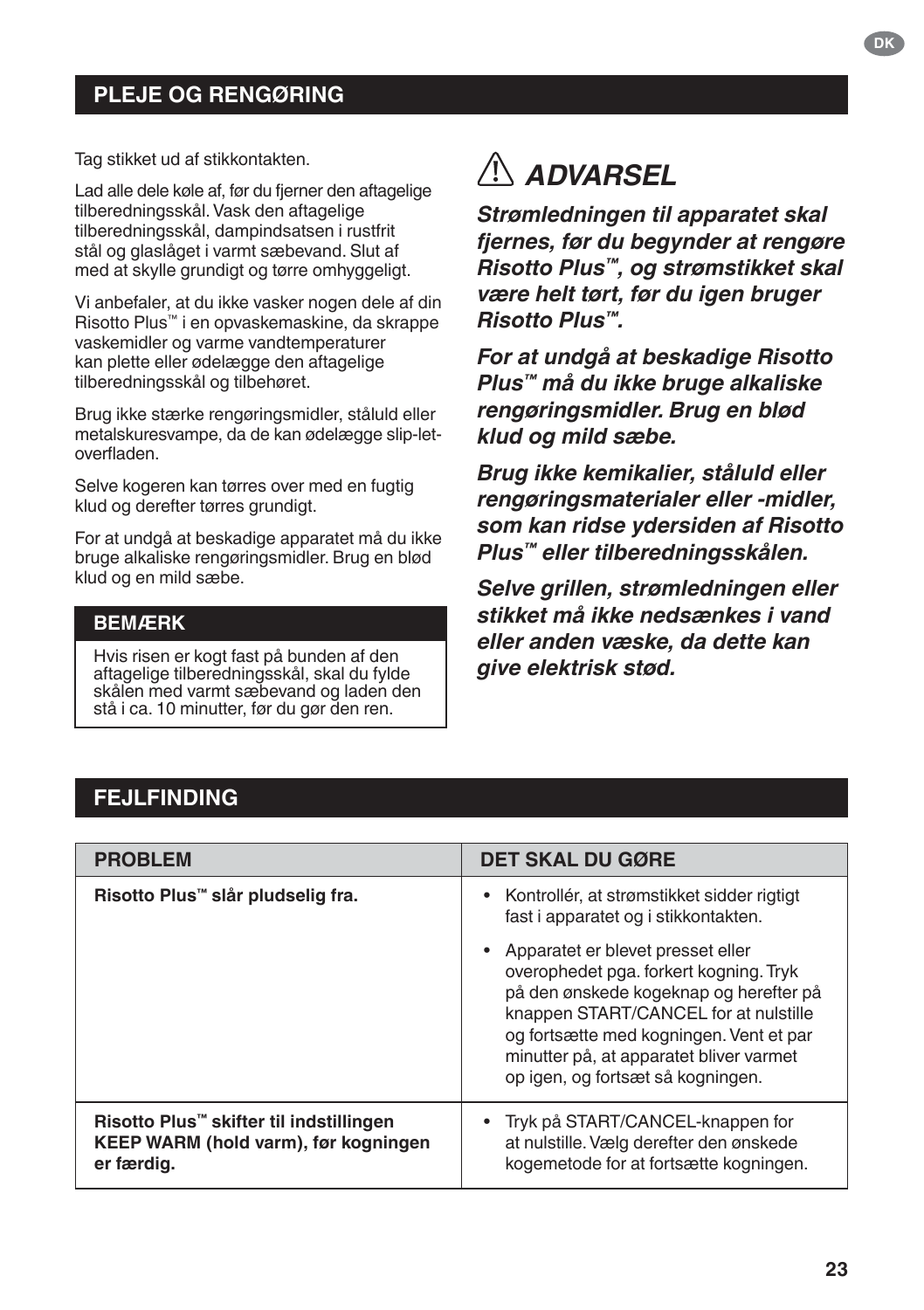# **2 ÅRS BEGRÆNSET GARANTI**

Sage Appliances giver garanti på dette produkt til hjemlig brug i de angivne områder i 2 år fra købsdato på fejl, der er begrundet med dårlig produktion og materialer. Under denne garantiperiode vil Sage Appliances reparere eller refundere alle defekte produkter (efter skøn fra Sage Appliances).

Alle juridiske garantirettigheder underlagt national lovgivning bliver respekteret og vil ikke blive svækket af vores garanti. Gå ind på www.sageappliances.com for at se de komplette vilkår og betingelser samt instruktioner om, hvordan man indgiver en skadesanmeldelse.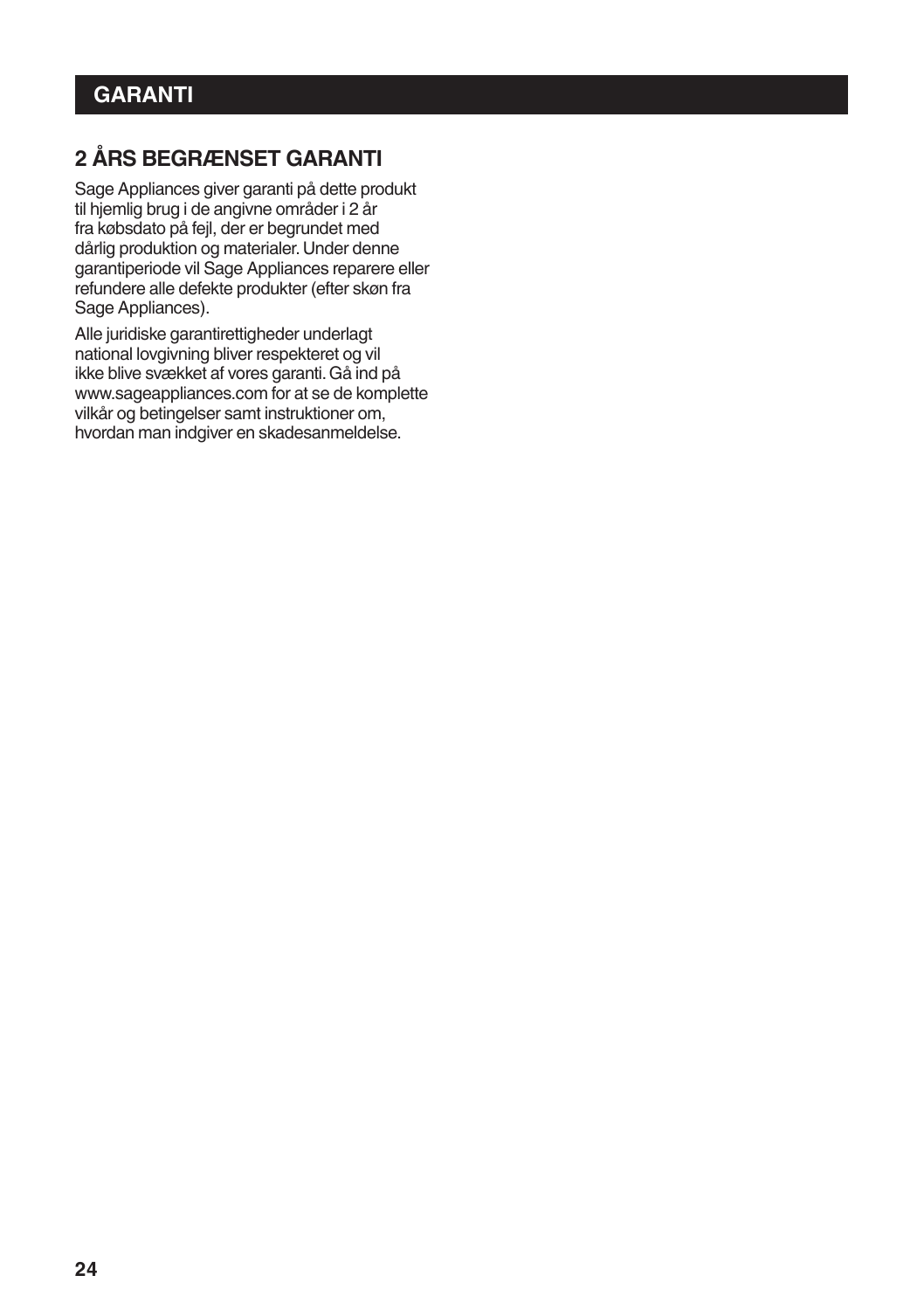# **NOTER**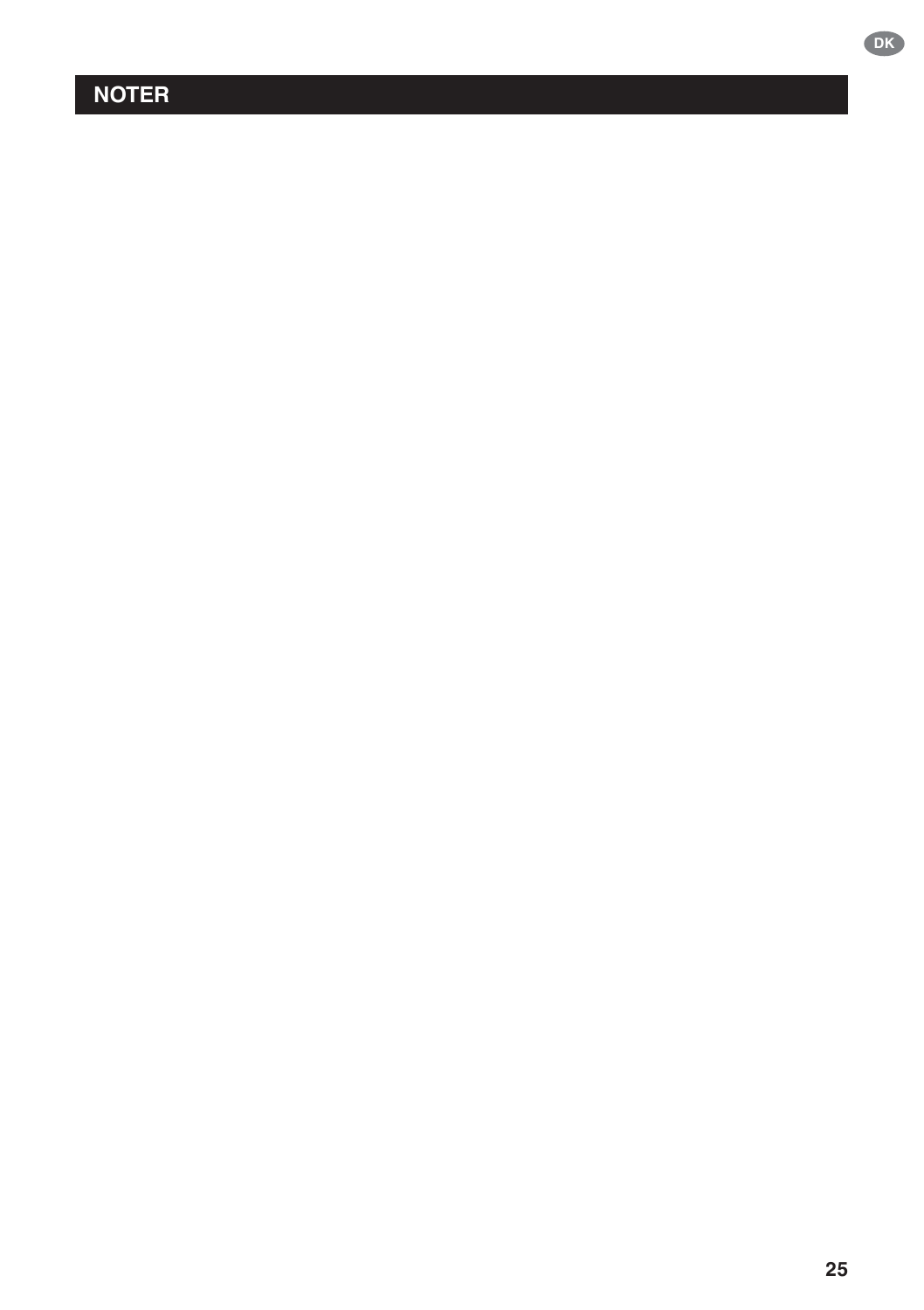# **INNEHÅLL**

- **26** Sage® sätter alltid säkerheten först
- **31** Lär känna din nya apparat
- **32** Använda apparaten
- **34** Långkokning
- **34** Ångkokning
- **35** Skötsel och rengöring
- **35** Felsökning
- **36** Garanti

# **SAGE® SÄTTER ALLTID SÄKERHETEN FÖRST**

**På Sage® tar vi säkerheten på allvar. Vi designar och tillverkar produkter med din, vår kunds, säkerhet som högsta prioritet. Vi ber dig därutöver att vara försiktig när du använder elektriska hushållsmaskiner och hålla dig till följande försiktighetsåtgärder.**

# **VIKTIGA SÄKER� HETSÅTGÄRDER**

**LÄS ALLA INSTRUKTIONER INNAN ANVÄNDNING OCH SPARA DEM FÖR FRAMTIDA BEHOV**

- Det finns även en onlineversion av detta dokument att ladda ner från sageappliances.com.
- Innan du använder maskinen för första gången, se till att elförsörjningen är densamma som visas på etiketten på apparatens undersida. Om du har några funderingar, kontakta ditt elbolag.
- Avlägsna allt förpackningsmaterial och alla etiketter innan du använder apparaten för första gången.
- Avlägsna och släng transportskyddet som sitter på stickkontakten till denna Risotto Plus™ för att undvika kvävningsrisk för små barn.
- Ställ inte Risotto Plus™ nära en bänk- eller bordskant under användning. Kontrollera att ytan är jämn, ren och fri från vatten och andra substanser.
- Placera locket så att ånghålet är riktat bort från dig. Lyft och ta bort locket försiktigt för att inte skållas av den utströmmande ångan.
- Se alltid till att Risotto Plus™ är ordentligt monterad före användning. Följ anvisningarna i denna handbok.
- Använd alltid Risotto Plus™ på en stabil och värmebeständig yta.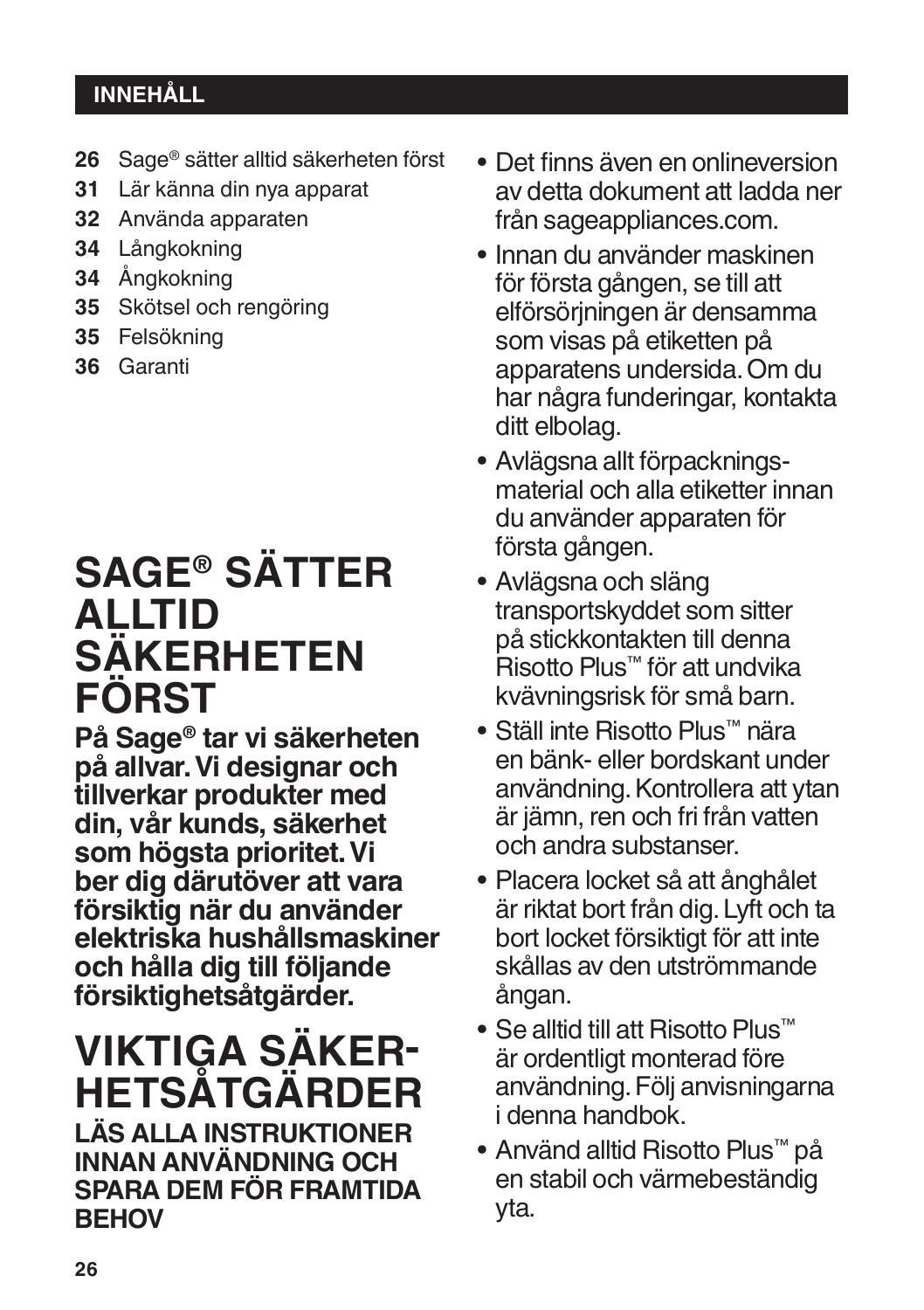# **SAGE® SÄTTER ALLTID SÄKERHETEN FÖRST**

- Använd den löstagbara grytan som medföljer Risotto Plus™. Använd ingen annan gryta i Risotto Plus™-höljet.
- Använd inte den löstagbara grytan om den skadats eller har bucklor. Ersätt grytan innan användning om så är fallet.
- Använd inte Risotto Plus™ på diskbänken.
- Vidrör inte heta ytor. Använd handtaget när du lyfter och bär Risotto Plus™.
- Använd inte kemikalier, stålull eller slipande rengöringsmedel när du rengör utsidan av Risotto Plus™-höljet eller -grytan, eftersom dessa kan skada ytorna.
- Håll Risotto Plus™ ren. Följ rengöringsanvisningarna i denna handbok.
- Koppla aldrig in eller slå på Risotto Plus™ utan att den löstagbara grytan är placerad i Risotto Plus™-höljet.
- Lägg inte mat och häll inte vätskor i Risotto Plus™-höljet. Bara den löstagbara grytan är gjord för att ha mat och vätska i sig.
- Använd aldrig Risotto Plus™ utan mat och vätska i den löstagbara grytan.
- Vidrör inte heta ytor, utan att använda ugnshandskar för att ta bort locket och den löstagbara grytan. Lyft och ta bort locket försiktigt och håll det på avstånd för att inte skållas av den utströmmande ångan.
- Låt inte vatten från locket rinna ner i Risotto Plus™-höljet; bara ner i den löstagbara grytan.
- Lämna inte Risotto Plus™ utan uppsikt när den används.
- Var extremt försiktig när Risotto Plus™ har varm mat och vätska i sig. Flytta inte apparaten under tillagning.
- Temperaturen på åtkomliga ytor är hög när Risotto Plus™ är i drift, och ett tag efteråt.
- Placera inte något annat än locket ovanpå Risotto Plus™ när den är monterad, används eller är i förvaring.
- Sätt alltid in den ände av nätsladden som har ett kontaktdon i apparatens kontaktingång innan du ansluter nätkontakten till vägguttaget och slår på kokaren. Se till att apparatens kontaktingång är helt torr innan du sätter in kontaktdonet.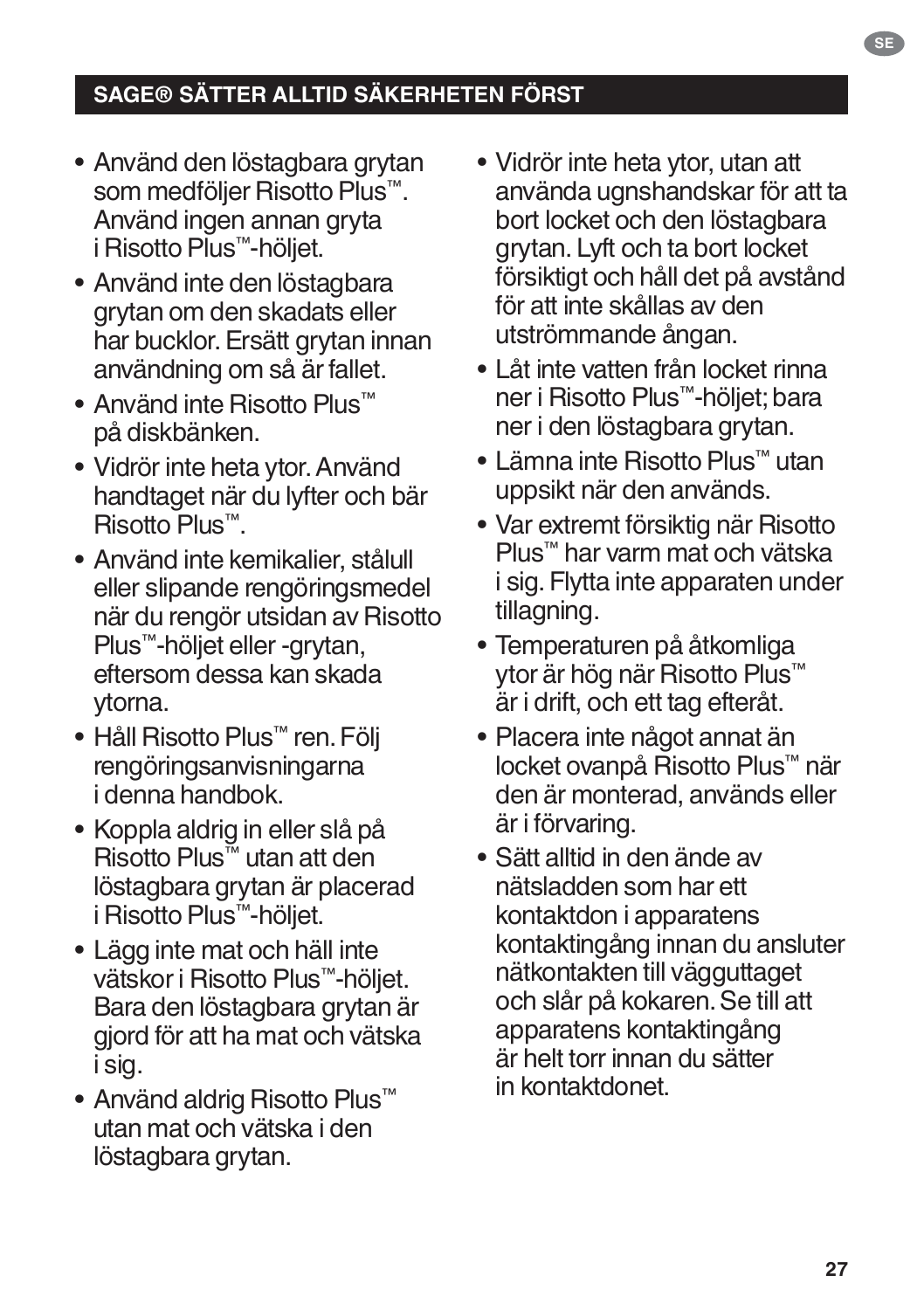# **SAGE® SÄTTER ALLTID SÄKERHETEN FÖRST**

- Använd alltid trä- och plastverktyg så att du inte rispar den löstagbara grytans nonstick-beläggning. Rikta alltid ånghålet bort från dig, så att du inte skållas av den utströmmande ångan.
- Se alltid till att den löstagbara grytan är rätt placerad i Risotto Plus™-basen innan du påbörjar tillagningen.
- Du måste dra ur kontaktdonet ur Risotto Plus™ innan rengöring, och kontaktingången måste vara torr innan du använder apparaten igen.
- Använd inte alkaliskt rengöringsmedel när du rengör Risotto Plus™, eftersom det är skadligt för apparaten. Använd en mjuk trasa och milt diskmedel.
- Se alltid till att glaslocket sitter som det ska på apparaten under hela användningen, såvida det inte står i receptet att du ska ta bort det.
- Glaslocket är särskilt behandlat till att vara starkare, mer hållbart och säkrare än vanligt glas. Det är dock inte oförstörbart. Extremt hårda stötar kan få det att gå sönder eller försvagas, så att det vid ett senare tillfälle splittras i många småbitar utan uppenbar orsak.

# **VIKTIGA SÄKERHETSÅT-GÄRDER FÖR ALLA ELEKTRISKA APPARATER**

- Veckla alltid ut nätsladden helt innan du använder den.
- Anslut endast till ett uttag på 220–240 V.
- Låt inte nätsladden hänga över en bords- eller bänkkant, vidröra heta ytor eller trassla sig.
- Barn måste hållas under uppsikt så att de inte leker med apparaten.
- Använd inte apparaten om nätsladden, nätkontakten eller apparaten skadas på något sätt. Om den skadas och annat underhåll än rengöring krävs, kontakta Sage kundservice eller besök sageappliances.com
- Denna apparat är endast avsedd för hushållsbruk. Apparaten får inte användas för något annat ändamål än vad den är avsedd för. Använd inte i fordon eller båtar som rör sig. Använd inte apparaten utomhus. **Felanvändning kan orsaka skada.**
- För att se till så att du inte utsätts för elstötar, anslut endast till ordentligt jordade vägguttag.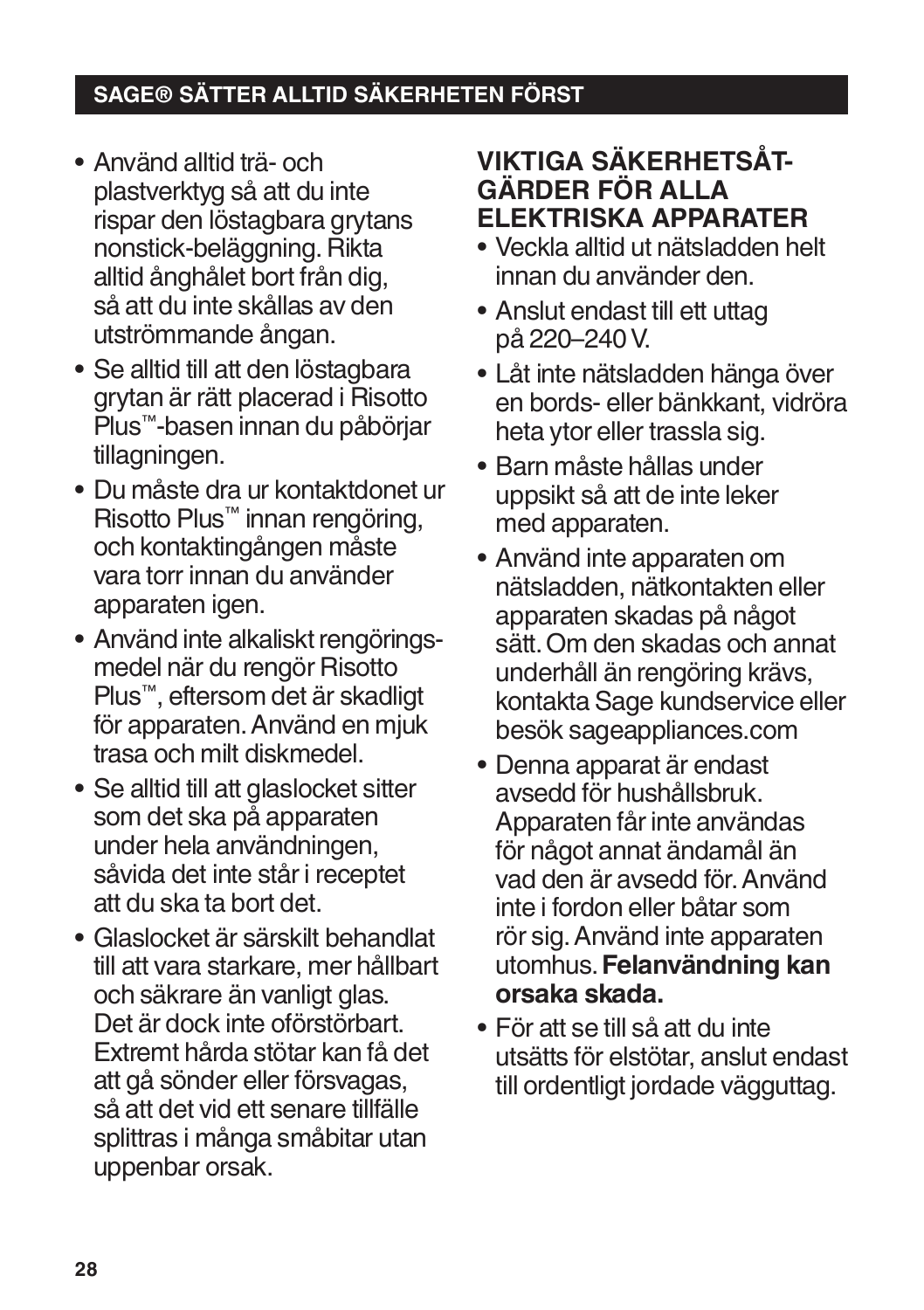- Vi rekommenderar att du använder en jordfelsbrytare till elektriska apparater för säkerhets skull. Installera en jordfelsbrytare på högst 30 mA i den elektriska krets som förser apparaten med ström. Kontakta din elektriker för professionell rådgivning.
- Stäng alltid av apparaten till OFF-läget, stäng av strömmen och dra stickproppen ur eluttaget när apparaten inte används.
- Innan rengöring ska du alltid stänga av apparaten till OFFläget, stänga av strömmen och dra stickproppen ur eluttaget. Om nätsladden är löstagbar, dra ut den och låt alla delar av apparaten svalna.
- Placera aldrig apparaten nära en värmekälla, t.ex. en spisplatta, ugn eller ett element.
- Placera apparaten minst 20 cm bort från väggar, gardiner och andra värme- eller ångkänsliga material. Ha ordentligt med fritt utrymme i sid- och höjdled så att luft kan cirkulera.
- Apparaten kan användas av barn 8 år och över samt personer med nedsatt fysisk eller mental förmåga eller brist på erfarenhet och kunskap, om de övervakas eller fått instruktioner angående användning av apparaten på ett säkert sätt och förstår de faror som är förknippade med användningen.
- Låt inte barn leka med apparaten. Låt inte barn rengöra och underhålla apparaten såvida de inte är minst 8 år och övervakas.
- Apparaten och sladden ska hållas utom räckhåll för barn under 8 år.
- Kontrollera regelbundet nätsladden, kontakten och själva apparaten för eventuella skador. Om apparaten skadas och annat underhåll än rengöring krävs, sluta genast att använda den och kontakta Sage kundservice eller besök sageappliances.com

# *VIKTIGT*

*Veckla alltid ut sladden helt innan du använder den. Se till att apparaten har svalnat helt innan du förvarar nätsladden i den löstagbara grytan.*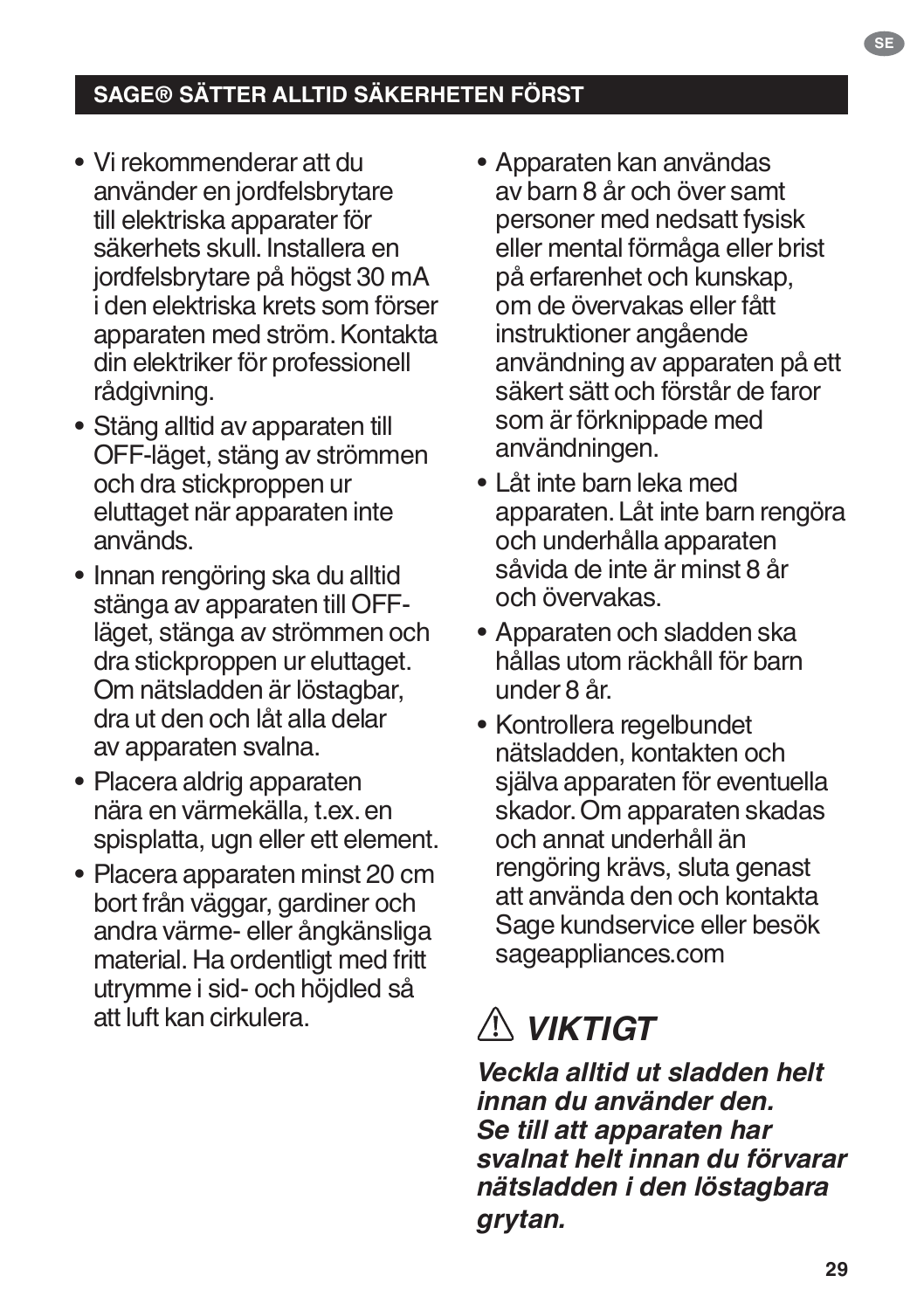# **SAGE® SÄTTER ALLTID SÄKERHETEN FÖRST**

Denna symbol visar att apparaten inte bör kastas i hushållssoporna. Apparaten ska lämnas på en återvinningscentral, eller till en återförsäljare som ger sådan service. För vidare upplysningar, kontakta din kommun.

För att skydda mot elektriska stötar ska nätsladden, nätkontakten eller apparaten inte nedsänkas i vatten eller någon annan vätska. Låt heller inte fukt komma i kontakt med sladden, kontakten och apparaten om inte det rekommenderas i rengöringsinstruktionerna.

# **SPARA DESSA INSTRUKTIONER**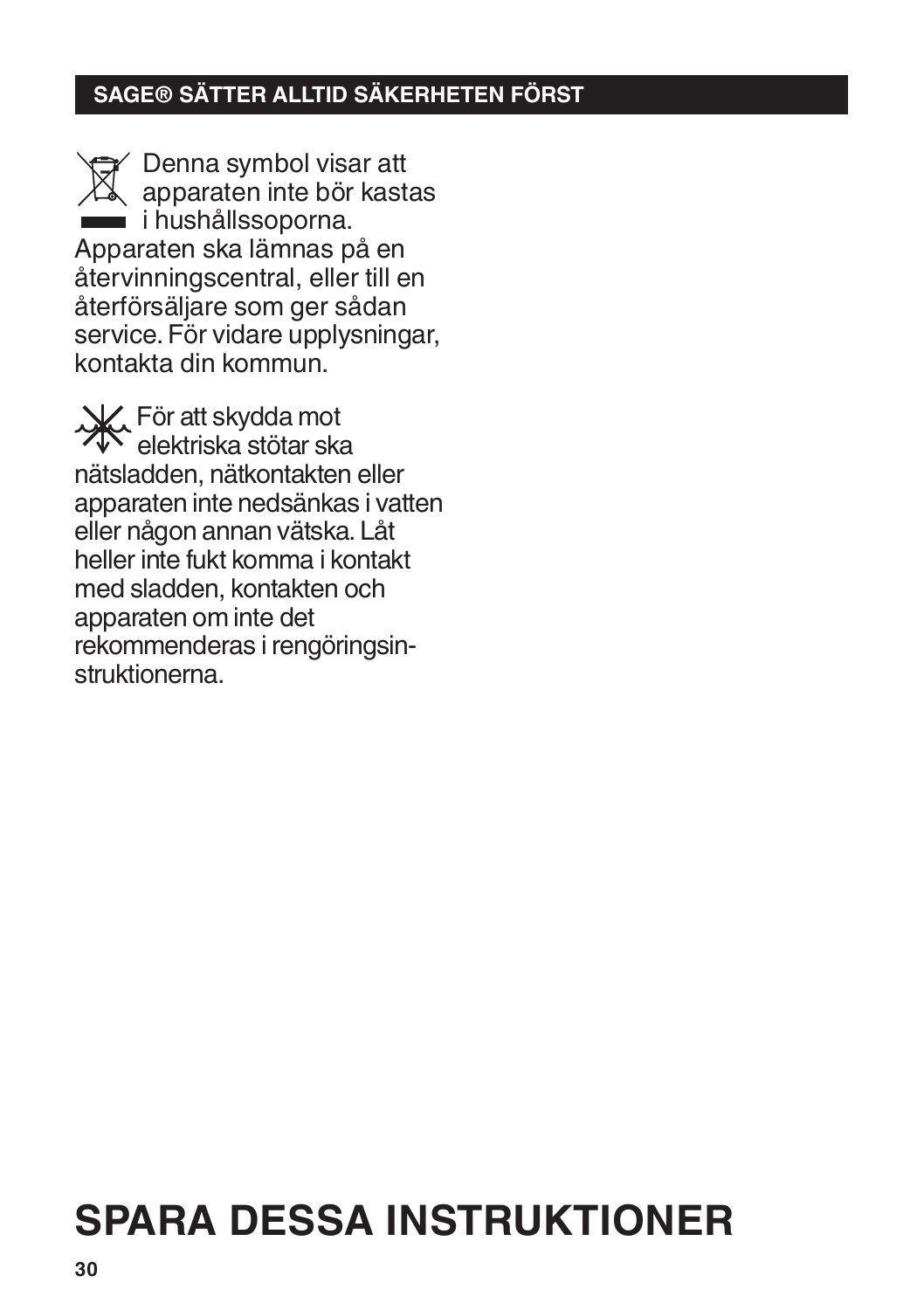# **LÄR KÄNNA DIN NYA APPARAT**









- A. Härdat kupolformat glaslock
- B. Löstagbar gryta med nonstickbeläggning
- C. Värmeavskärmande handtag
- D. Löstagbar nätsladd (visas inte)
- E. RISOTTO (risottoinställning)
- F. SAUTÉ/SEAR (inställning för sautering/bryning)
- G. RICE/STEAM (inställning för ris/ångkokning)

**Märkdata**

- H. LOW SLOW COOK (inställning för långkok på låg temperatur)
- I. HIGH SLOW COOK (inställning för långkok på hög temperatur)
- J. KEEP WARM (värmehållningsinställning)
- K. START/CANCEL (start-/ avbrytningsknapp)
- L. Ångkorg i rostfritt stål
- M. Rismått och slev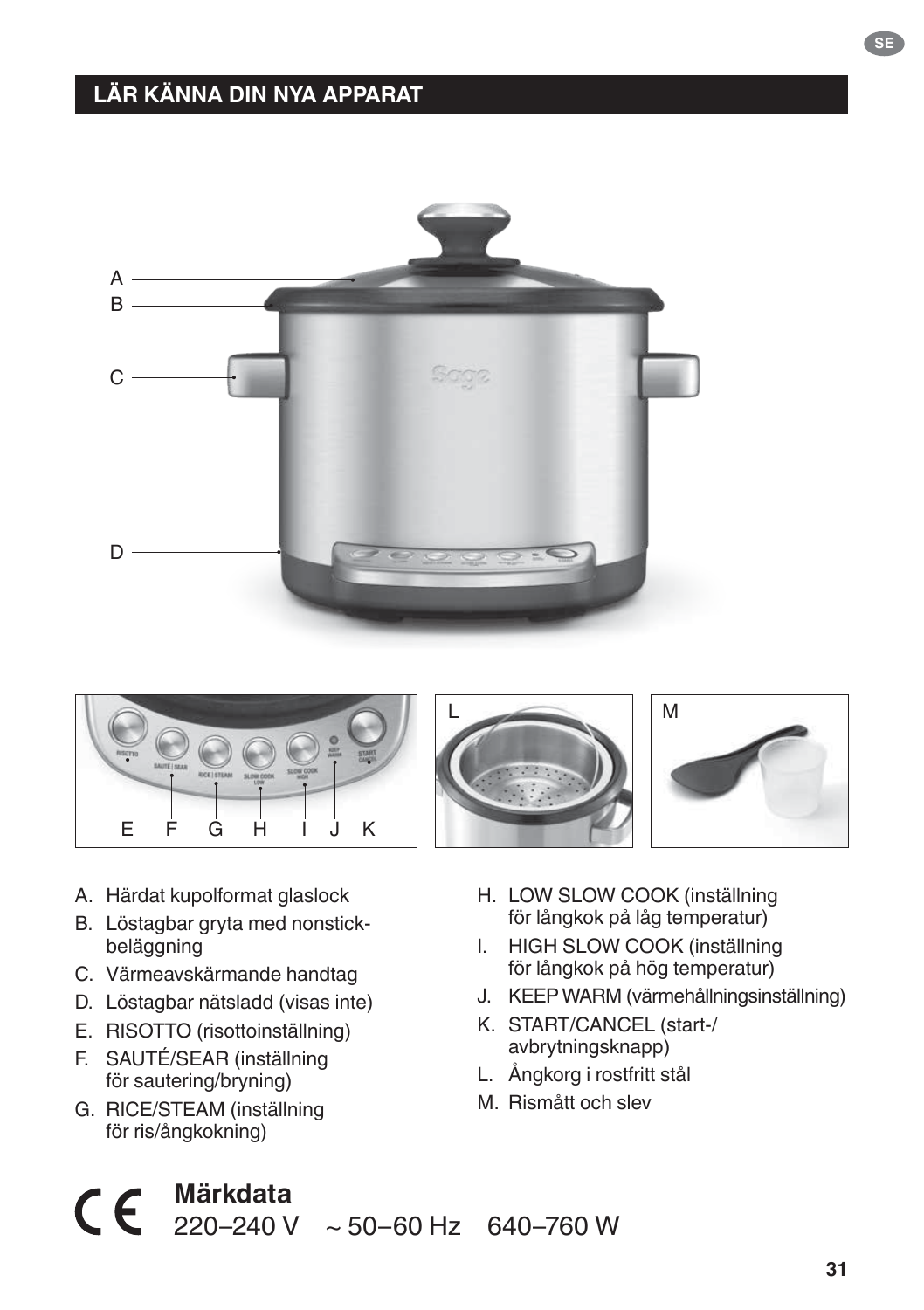# **FÖRE FÖRSTA ANVÄNDNING**

Innan du använder apparaten första gången, ta bort allt förpackningsmaterial och alla etiketter och diska den löstagbara grytan, ångkorgen och glaslocket i varmt vatten med lite diskmedel. Skölj och torka noggrant.

# **SÅ GÖR DU RISOTTO**

#### **SAUTÉ/SEAR (inställning för sautering/ bryning)**

- 1. Se till att den löstagbara grytans utsida är ren innan du placerar den i höljet (så att den kommer i kontakt med den inre matlagningsytan utan problem).
- 2. Sätt i nätsladden i ett uttag på 220–240 V. START/CANCEL- och RISOTTOknapparnas kanter börjar lysa vitt.
- 3. Tryck på SAUTÉ/SEAR- knappen så att dess kanter börjar lysa vitt. Tryck på START/CANCEL-knappen för att aktivera inställningen. Knappens kanter börjar att lysa rött.
- 4. Lägg på locket och låt förvärma i cirka 2–3 minuter (inte längre än 5 minuter).
- 5. Tillsätt olja eller smör och hetta upp/smält i cirka 1 minut.
- 6. Om du använder kyckling, fisk eller skaldjur i receptet, bryn lite åt gången, lägg på locket och rör om då och då tills det är genombrynt. Ta bort från grytan.
- 7. Tillsätt mer olja eller smör i grytan om det behövs eller står i receptet. Hetta upp i cirka 1 minut.
- 8. Tillsätt ingredienser som lök och vitlök. Sautera, lägg på locket om så behövs och rör om då och då i cirka 4–5 minuter, eller tills ingredienserna är genomsauterade till önskad brunhet.
- 9. Rör ner Arborio- eller Carnaroliris och blanda ordentligt. Sautera i cirka 2–3 minuter medan du rör om då och då.
- 10. Häll i vin (om det används) och låt koka utan lock tills riset har absorberat all vätska och alkoholen har avdunstat. Rör om ofta.
- 11. Tryck på START/CANCEL-knappen för att stoppa inställningen för sautering/bryning.
- 12. Se steg 1 i sektionen om risottoinställningen nedan.

#### **RISOTTO (risottoinställning)**

- 1. Följ steg 1–11 i sektionen om inställningen för sautering/bryning ovan.
- 2. Tillsätt buljong eller vatten och rör om ordentligt. Lägg på locket och tryck på RISOTTO-knappen. Tryck därefter på START/CANCEL-knappen för att aktivera inställningen. START/CANCEL-knappens kanter lyser rött, och tillagningen börjar.
- 3. Tillaga till signalen för slutförd tillagning hörs och Risotto Plus™ automatiskt växlar till värmehållningsinställningen. Detta tar cirka 20–30 minuter beroende på recept.
- 4. Ta bort locket och rör om ordentligt med den medföljande sleven.
- 5. Risotto Plus™ fortsätter att ha värmehållningsinställningen aktiverad i 30 minuter innan den stängs av. Vi rekommenderar dock att servera risotton så snart som möjligt efter att tillagningen är klar.

### **RIS**

#### **RICE/STEAM (inställning för ris/ångkokning)**

- 1. Använd rismåttet som medföljer Risotto Plus™ för att mäta upp rätt mängd ris. Mät alltid i strukna, inte rågade, mått.
- 2. Lägg det uppmätta riset i en separat skål och skölj det i kallt vatten för att bli av med överflödig stärkelse. Riset kan tillagas när klart vatten rinner ner från riskornen. Låt rinna av ordentligt.
- 3. Se till att den löstagbara grytans utsida är ren innan du placerar den i höljet (så att den kommer i kontakt med den inre matlagningsytan utan problem) (fig. 1).



#### Fig. 1

1. Innan du börjar laga mat, rengör botten av innergrytan och ytan på värmeplattan.

- 2. För att säkerställa att grytan står platt på värmeplattan, vänd grytan medurs och moturs inuti riskokaren.
- 3. Grytan måste vara i rätt position inuti riskokaren annars kommer apparaten inte att fungera och den kan bli skadad.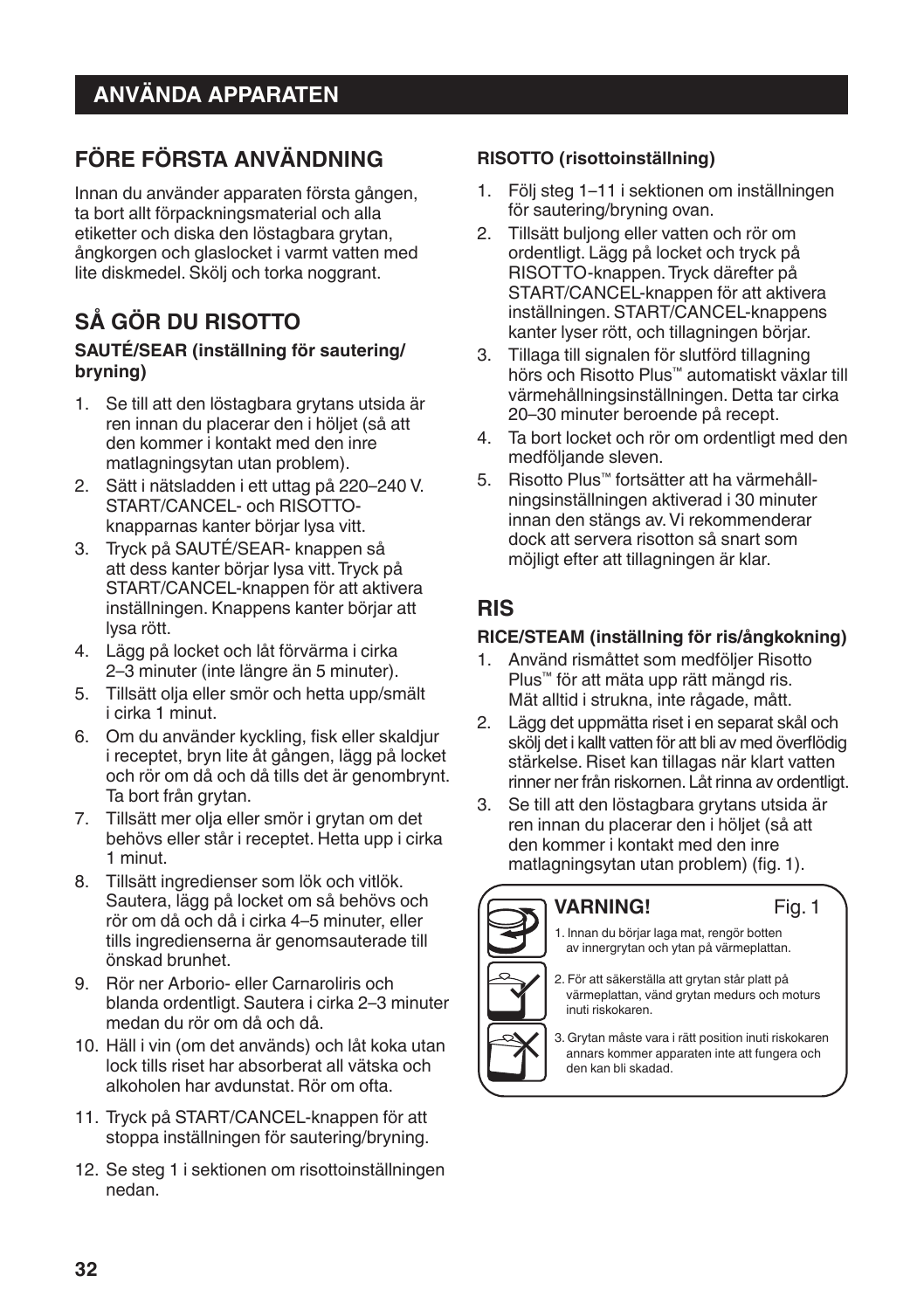# **ANVÄNDA APPARATEN**

- 4. Tillsätt det sköljda riset till den löstagbara grytan och se till att riset är jämnt utspritt över bottnen. Det ska inte ligga i en hög på ena sidan.
- 5. Tillsätt vatten i följande proportioner: Vitt  $ris =$ 1 mått ris: 1 mått vatten. Råris = 1 mått ris: 1½ mått vatten.
- 6. Lägg på glaslocket i rätt position.
- 7. Sätt i nätsladden i ett uttag på 220–240 V. START/CANCEL- och RISOTTOknapparnas kanter börjar lysa vitt.
- 8. Tryck på RICE/STEAM-knappen, och därefter på START/CANCEL-knappen för att aktivera inställningen. START/CANCELknappens kanter lyser rött, och tillagningen börjar.
- 9. När tillagningen är färdig hörs en signal, och Risotto Plus™ växlar automatiskt till värmehållningsinställningen i upp till 5 timmar.
- 10. Ta bort locket och vänd på riset med den medföljande sleven. Sätt tillbaka locket och låt riset stå i 10–15 minuter innan servering. Detta absorberar överflödig fukt och ger riset en fluffig textur.

#### **OBS!**

Ta inte bort glaslocket innan servering (förutom när du ska vända på riset efter tillagning, eller om det står i receptet att du ska göra så).

#### **OBS!**

Dra ut nätsladden för att stänga av värmehållningsinställningen.

# *VIKTIGT*

*Gör ingenting med den automatiska väljarkontrollen medan den körs.*

# *VARNING*

*Se alltid till att nätsladden är utdragen innan du tar bort grytan från höljet. Kontrollera alltid att strömmen är avstängd och att nätsladden är utdragen.*

#### **OBS!**

Risotto Plus™-rismåttet är ingen vanlig måttkopp enligt metersystemet.

1 Risotto Plus™-rismått motsvarar 150 g okokt ris eller 180 ml vatten. Om du tappar bort ditt Risotto Plus™-rismått kan du använda en annan måttkopp så länge samma tillagningsproportioner används och du inte överstiger maxgränslinjen om 10 mått i den löstagbara grytan:

Vitt ris = 1 mått ris + 1 mått vatten Vitt ris = 1 mått ris + 1 mätt vatten Använda Risotto Plus™-rismåttet<br>Råris = 1 mått ris + 1½ mått vatten Använda Risotto Plus™-rismåttet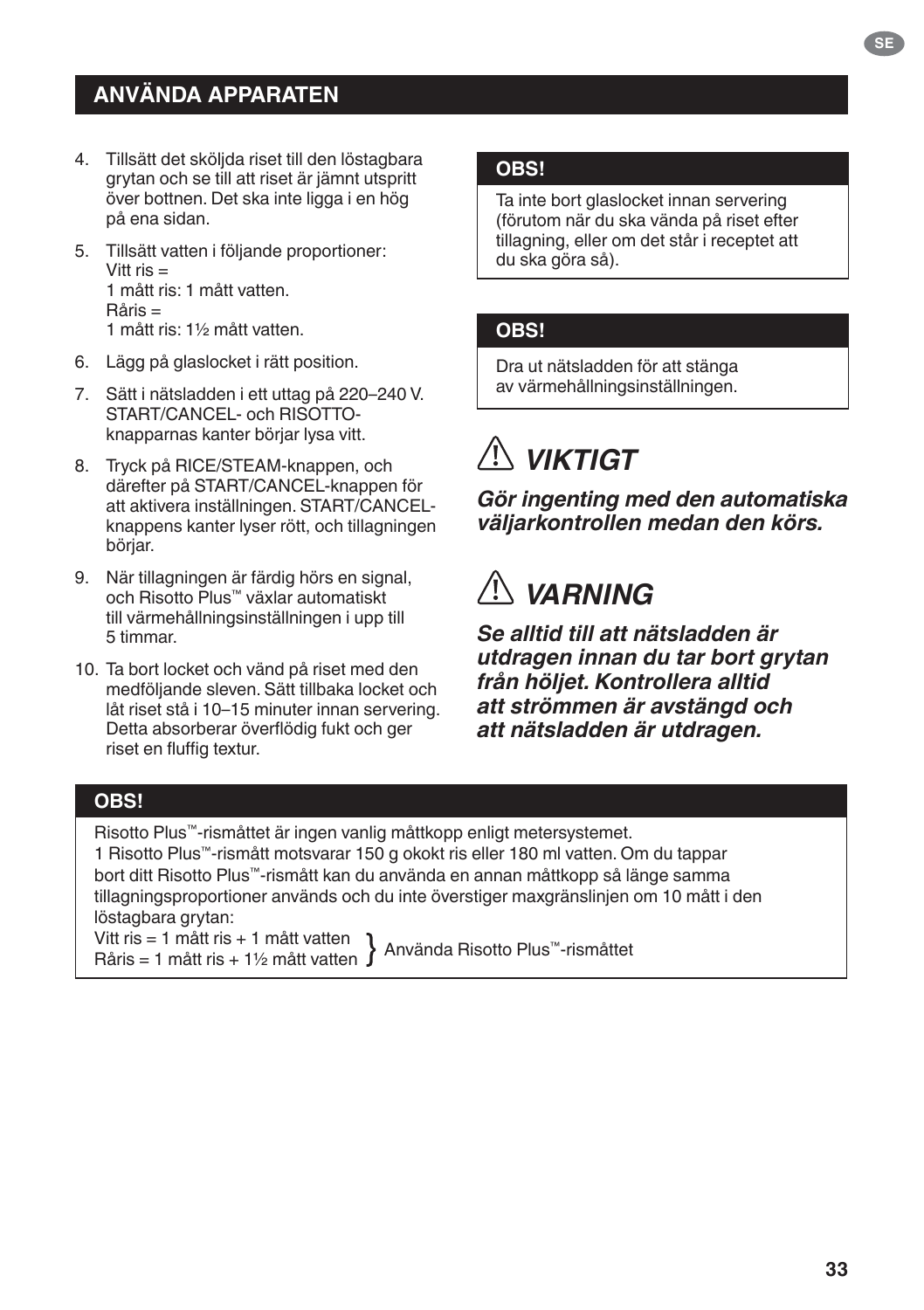# **SEAR (BRYNINGSINSTÄLLNING)**

- 1. Se till att den löstagbara grytans utsida är ren innan du placerar den i höljet (så att den kommer i kontakt med den inre matlagningsytan utan problem).
- 2. Tryck på SAUTÉ/SEAR- knappen så att dess kanter börjar lysa vitt. Tryck på START/CANCEL-knappen för att aktivera inställningen. Knappens kanter börjar att lysa rött.
- 3. Lägg på locket och förvärm i cirka 2–3 minuter (inte längre än 5 minuter).
- 4. Tillsätt olja eller smör och hetta upp/smält i cirka 1 minut med locket på.
- 5. Bryn alltid kött och fågel i små portioner. Lägg på locket och bryn. Rör om då och då tills maten är jämnt brunfärgad. Ta bort från grytan. När du brynt färdigt läser du sektionen Inställningar för långkokning nedan.

#### **Inställningar för långkokning**

Risotto Plus™ har två inställningar för långkokning: Låg och hög. Avgör vilken tillagningstid och vilka värmeinställningar du bör använda med hjälp av riktlinjerna nedan.

En tumregel för merparten av långkoksrecept med kött och grönsaker är:

#### **Inställningarnas tillagningstid**

LOW (låg): 6–7 timmar HIGH (hög): 3–4 timmar

# **ÅNGKOKNING**

Du kan ångkoka mat genom att lägga ingredienser i ångkorgen i rostfritt stål över buljong eller vatten och lägga på glaslocket. Behåll locket på när du ångkokar, såvida det inte står specifikt i receptet eller diagrammet att du ska ta bort det. Tar du bort locket släpps ånga ut i onödan, och tillagningstiden förlängs.

#### **OBS!**

Du kan tillsätta varm vätska under ångkokningen.

Som riktlinje: kött som kyckling och små köttbitar blir bäst om det tillagas på inställningen hög i 3–4 timmar. Större köttbitar som lammläggar blir bäst om de tillagas på inställningen låg i 6–7 timmar.

#### **Låg eller hög inställning för långkokning**

- 1. Tillsätt alla ingredienser i grytan och se till att tjockare ingredienser är jämnt utspridda över bottnen och inte ligger i en hög på ena sidan. Vätskenivån ska ligga mellan grytans MIN- och MAX-markering.
- 2. Lägg på glaslocket i rätt position.
- 3. Tryck på SLOW COOK LOW- eller SLOW COOK HIGH-knappen, och därefter på START/CANCEL-knappen för att aktivera inställningen. START/CANCEL-knappens kanter lyser rött, och tillagningen börjar.
- 4. Tillaga till signalen för slutförd tillagning hörs. Apparaten växlar då automatiskt till värmehållningsinställningen.
- 5. Risotto Plus™ fortsätter att ha värmehållningsinställningen aktiverad i 5 timmar innan den stängs av.

### **KEEP WARM (VÄRMEHÅLL� NINGSINSTÄLLNING)**

Risotto Plus™ växlar automatiskt till inställningen KEEP WARM (värmehållning) när tillagningen på ris-, risotto- och långkokningsinställningarna är klar. Apparaten håller värmehållningen aktiverad i upp till 5 timmar på ris- och långkoksinställningarna och upp till 30 minuter på risottoinställningen.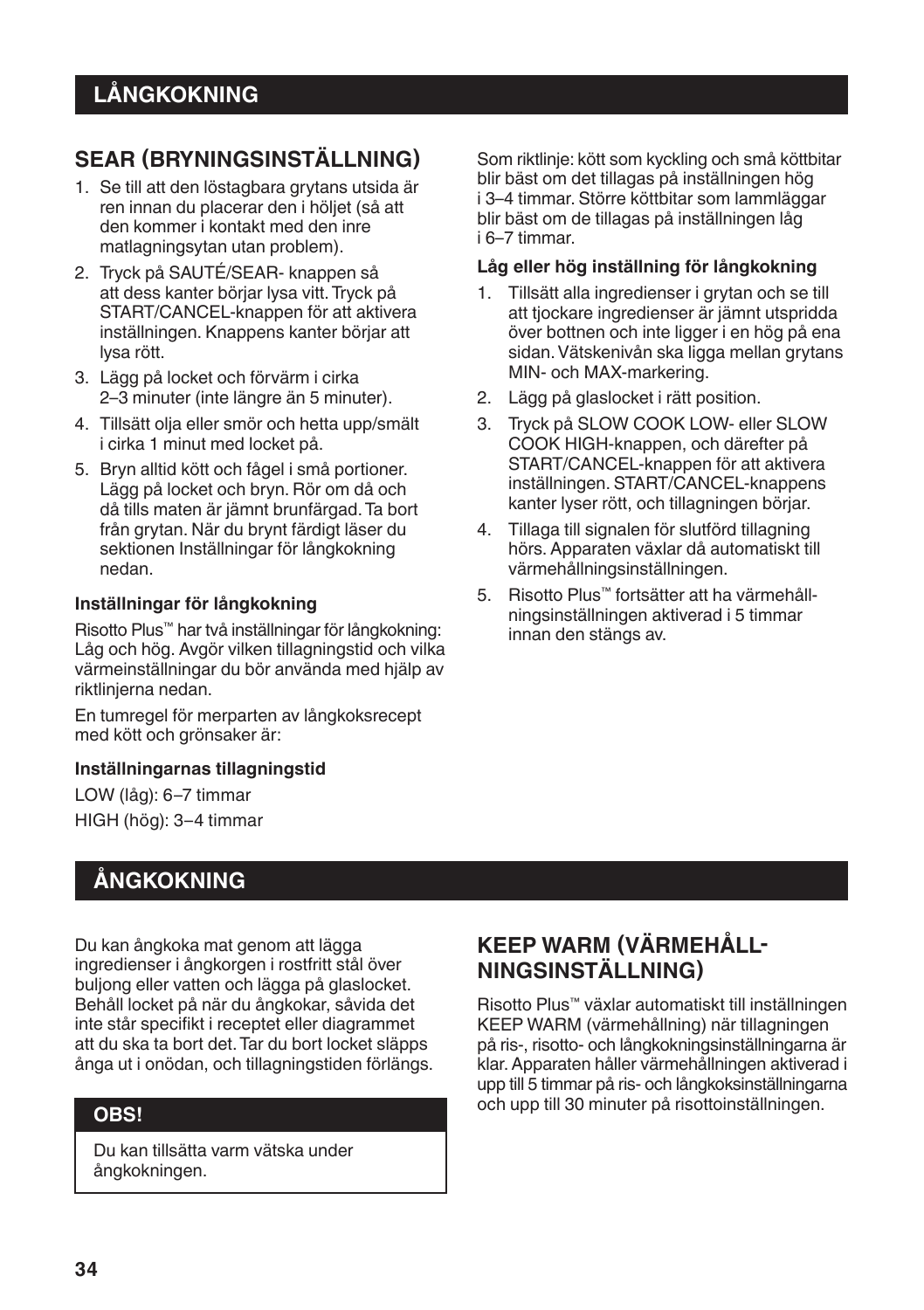# **SKÖTSEL OCH RENGÖRING**

Dra ut nätsladden ur vägguttaget.

Låt alla delar svalna innan du tar bort den löstagbara grytan. Diska den löstagbara grytan, ångkorgen i rostfritt stål och glaslocket i varmt vatten med lite diskmedel. Skölj och torka noggrant.

Vi rekommenderar inte att du diskar några delar av Risotto Plus™ i diskmaskin, eftersom hårda rengöringsmedel och varma vattentemperaturer kan missfärga och missforma den löstagbara grytan och tillbehör.

Använd inte slipande rengöringsmedel eller stålull. De kan skada nonstick-beläggningen.

Rengör höljet med en fuktig trasa och torka noggrant.

Använd inte alkaliskt rengöringsmedel när du rengör, eftersom det är skadligt för apparaten. Använd en mjuk trasa och milt diskmedel.

#### **OBS!**

Om ris fastnat i botten av den löstagbara grytan, fyll den med varmt vatten med lite diskmedel och låt stå i cirka 10 minuter innan du rengör den.

# *VARNING*

*Du måste dra ur kontaktdonet ur Risotto Plus™ innan rengöring, och kontaktingången måste vara torr innan du använder Risotto Plus™ igen.*

*Använd inte alkaliskt rengöringsmedel när du rengör Risotto Plus™, eftersom det är skadligt för apparaten. Använd en mjuk trasa och milt diskmedel.*

*Använd inte kemikalier, stålull eller slipande rengöringsmedel när du rengör utsidan av Risotto Plus™ höljet eller -grytan, eftersom dessa kan skada ytorna.*

*Höljet och nätsladden får inte nedsänkas i vatten eftersom det medför risk för dödliga stötar.*

### **FELSÖKNING**

| <b>PROBLEM</b>                                                                         | <b>VAD MAN SKA GÖRA</b>                                                                                                                                                                                                                                                                                  |
|----------------------------------------------------------------------------------------|----------------------------------------------------------------------------------------------------------------------------------------------------------------------------------------------------------------------------------------------------------------------------------------------------------|
| Risotto Plus™ stängs plötsligt av.                                                     | Se till att nätsladden är rätt ansluten<br>till både apparaten och vägguttaget.                                                                                                                                                                                                                          |
|                                                                                        | Apparaten har överbelastats eller överhettats<br>på grund av tillagningsförhållanden. Tryck<br>på knappen för önskad tillagningsmetod<br>och sedan START/CANCEL-knappen för<br>att återställa apparaten och fortsätta tillaga<br>maten. Låt apparaten värmas upp i några<br>minuter innan du fortsätter. |
| Risotto Plus™ växlar till värmehållnings-<br>inställningen innan tillagningen är klar. | Tryck på START/CANCEL-knappen för att<br>återställa apparaten. Välj sedan önskad<br>tillagningsmetod för att fortsätta tillaga<br>maten.                                                                                                                                                                 |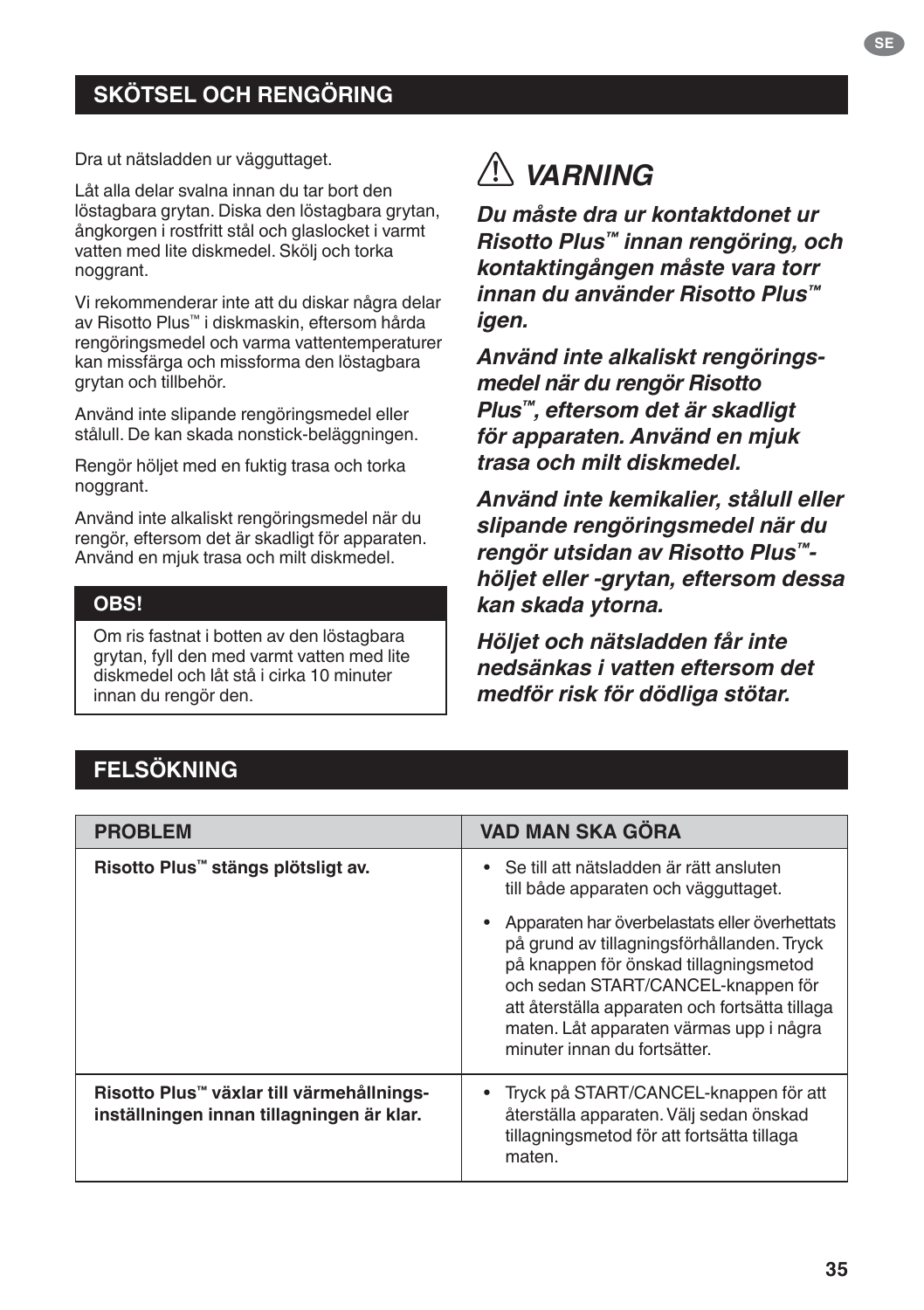# **2 ÅRS BEGRÄNSAD GARANTI**

Sage Appliances garanterar denna produkt för hushållsbruk i specificerade områden i 2 år från inköpsdatum mot fel som orsakats av bristande utförande och material. Under denna garantitid kommer Sage Appliances att reparera, ersätta eller återbetala defekta produkter (enligt Sage Appliances eget gottfinnande).

Alla juridiska garantier enligt gällande nationell lagstiftning respekteras och kommer inte att försämras av vår garanti. För fullständiga villkor i garantin samt anvisningar om hur man framställer ett krav, se www.sageappliances.com.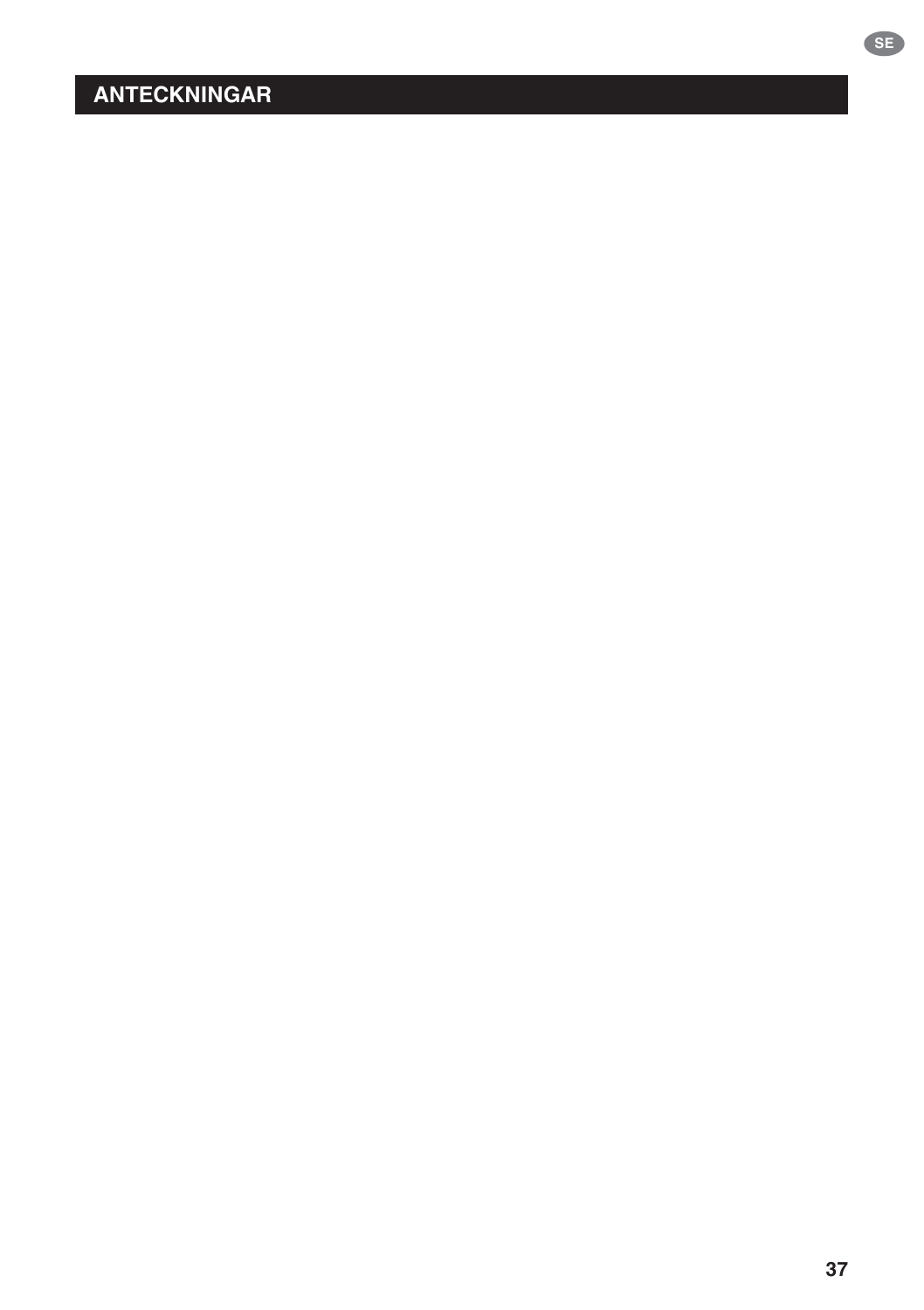## **INNHOLD**

- **38** Sage® setter sikkerheten først
- **43** Bli kjent med det nye apparatet
- **44** Slik betjener du det nye apparatet
- **46** Langtidskoking
- **46** Dampkoking
- **47** Vedlikehold og rengjøring
- **47** Feilsøking
- **48** Garanti

# **SAGE® SETTER SIKKERHETEN FØRST**

**Hos Sage® er vi veldig opptatt av sikkerhet. Vi utvikler og produserer maskiner med kundens sikkerhet som førsteprioritet. Vi ber deg om å være forsiktig når du bruker elektriske apparater, og overholde følgende forholdsregler.**

# **VIKTIGE<br>SIKKERHET-SIKKERHET SANVISNINGER**

# **LES ALLE INSTRUKSJONER FØR BRUK, OG TA VARE PÅ DISSE TIL FREMTIDIG BRUK**

• Du kan også laste ned en versjon av dette dokumentet på sageappliances.com.

- Før du bruker apparatet for første gang må du kontrollere at strømtilførselen er den samme som vist på etiketten på undersiden av apparatet. Hvis du har spørsmål om dette, tar du kontakt med strømleverandøren din.
- Fjern og avhend all emballasje og alle etiketter på en sikker måte før du bruker apparatet for første gang.
- For å unngå kvelningsfare for små barn avhender du beskyttelsesdekslet på stikkontakten til Risotto Plus™ på en sikker måte.
- Ikke sett Risotto Plus™ nær kanten på en benk eller et bord under bruk. Kontroller at underlaget er jevnt, rent og fritt for vann og andre væsker.
- Plasser lokket slik at dampåpningen er vendt bort fra deg. Løft og fjern lokket forsiktig så du ikke skåldes av dampen.
- Sørg alltid for at Risotto Plus™ er riktig montert før bruk. Følg anvisningene i denne håndboken.
- Bruk alltid Risotto Plus™ på et stabilt og varmebestandig underlag.
- Bruk den avtakbare gryten som følger med Risotto Plus™. Ikke bruk andre gryter eller beholdere med Risotto Plus™.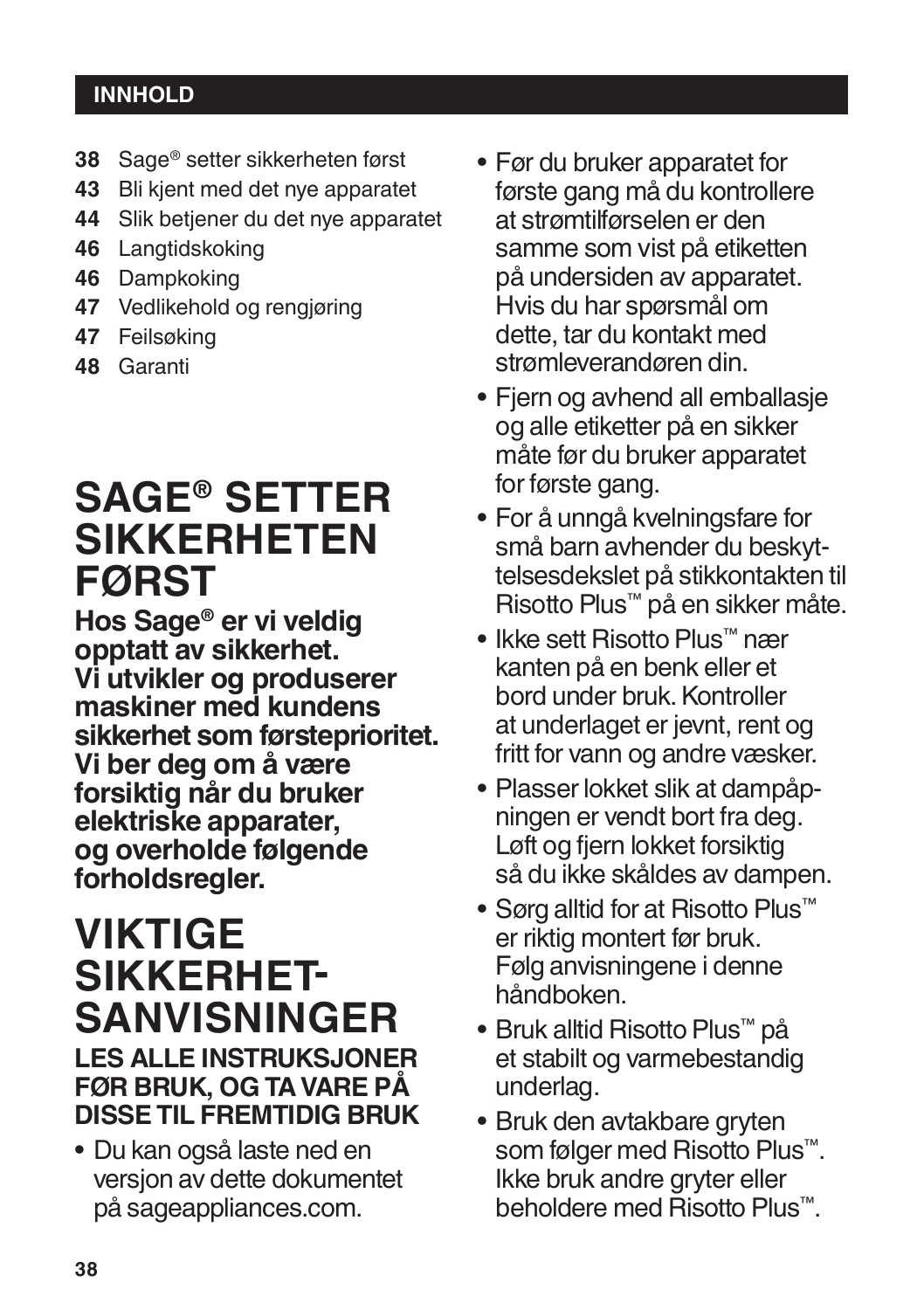- Ikke bruk den avtakbare gryten hvis den er skadet eller bulket. Hvis den er skadet eller bulket, må den skiftes før bruk.
- Risotto Plus™ må ikke brukes på dryppeflaten til oppvaskkummen.
- Du må ikke berøre varme overflater. Ta tak i håndtaket når du skal løfte og bære Risotto Plus™.
- Ikke bruk kjemikalier, stålull, metallskrubb eller slipende rengjøringsmidler når du skal rengjøre utsiden av Risotto Plus™ eller gryten, fordi dette kan skade kjelen eller belegget i gryten.
- Hold Risotto Plus™ ren. Følg rengjøringsinstruksjonene i denne håndboken.
- Du må aldri koble til eller slå på Risotto Plus™ uten at den avtakbare gryten er på plass i den ytre kjelen til Risotto Plus™.
- Ikke ha mat eller væske i Risotto Plus™-kjelen. Det er bare den avtakbare gryten som er beregnet på mat og væske.
- Du må aldri bruke Risotto Plus™ uten mat eller væske i den avtakbare gryten.
- Ikke berør varme overflater. Bruk ovnshansker når du skal ta av lokket og/eller den avtakbare gryten. Løft og fjern lokket forsiktig og bort fra deg selv, så du ikke skåldes av dampen.
- Ikke la det dryppe vann fra lokket ned i Risotto Plus™ kjelen, men bare ned i den avtakbare gryten.
- Ikke la Risotto Plus™ være uten tilsyn når den er i bruk.
- Du må være veldig forsiktig når Risotto Plus™ inneholder varm mat og væske. Apparatet må ikke flyttes under tilberedning.
- Temperaturen på de tilgjengelige overflatene vil være høy når Risotto Plus™ er i drift og en stund etterpå.
- Ikke plasser noe, bortsett fra lokket, på Risotto Plus™ når den er montert, i bruk eller settes til oppbevaring.
- Koble alltid strømledningen til apparatet før du setter støpselet i strømuttaket og slår på apparatet. Sørg for at strøminntaket på apparatet er helt tørt før du kobler til strømledningen.
- Bruk bare kjøkkenredskaper av tre eller plast for å unngå riper i slippbelegget på den avtakbare gryten. Plasser alltid lokket slik at dampåpningen er vendt bort fra deg, så du ikke skåldes av dampen.
- Sørg for at den avtakbare gryten er riktig plassert i Risotto Plus™ basen før du begynner med matlagingen.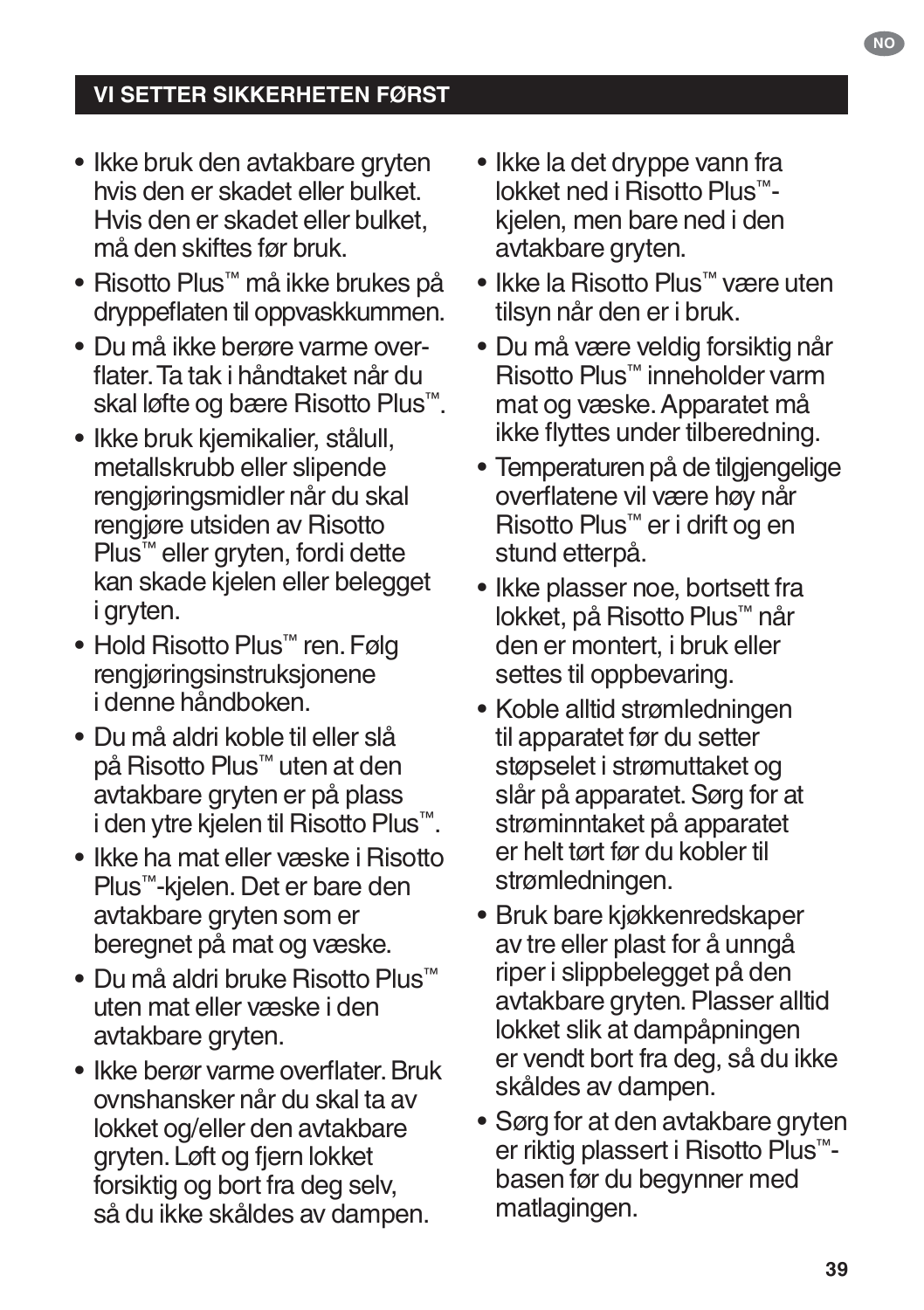- Du må koble strømledningen fra apparatet før du rengjør Risotto Plus™. Deretter tørker du strøminntaket grundig før du bruker Risotto Plus™ igjen.
- For å unngå skader må ikke Risotto Plus™ rengjøres med alkaliske rengjøringsmidler, men med en myk klut og mildt oppvaskmiddel.
- Sørg alltid for at glasslokket er riktig plassert på apparatet under bruk, med mindre det står i oppskriften at det skal være av.
- Glasslokket er spesialbehandlet for å gjøre det sterkere og mer slitesterkt enn vanlig glass, men det er likevel ikke uknuselig. Ved ekstremt harde støt kan det knuses eller svekkes og dermed gå i tusen knas senere uten åpenbare årsaker.

# **VIKTIGE SIKKERHETSAN-VISNINGER FOR ALLE ELEK-TRISKE APPARATER**

- Strømledningen må vikles helt ut før bruk.
- Må kobles til en 220–240V stikkontakt.
- Ikke la strømledningen henge over kanten på benken eller bordet.
- Barn må holdes under oppsyn så de ikke leker med apparatet.
- Du må ikke bruke apparatet hvis strømledningen, støpselet eller apparatet er skadet på noen måte. Hvis apparatet er skadet eller trenger vedlikehold, bortsett fra rengjøring, må du kontakte Sages kundeservice eller gå til sageappliances.com.
- Dette apparatet er kun til husholdningsbruk. Ikke bruk apparatet til noe annet formål enn dets tiltenkte formål. Må ikke brukes i kjøretøy eller båter som er i bevegelse. Må ikke brukes utendørs. **Feil bruk kan føre til personskader.**
- For å unngå fare for elektrisk støt må apparatet bare kobles til riktig jordede stikkontakter.
- Installasjon av en jordfeilbryter anbefales for ekstra sikkerhet ved bruk av elektriske apparater. Vi anbefaler at du installerer en jordfeilbryter som slår ut ved en nominell lekkasjestrøm på maks 30 mA, i kretsen apparatet skal kobles til. Kontakt en elektriker for å få profesjonelle råd.
- Sett alltid apparatet i AVposisjonen, slå av strømuttaket og dra ut stikkontakten når apparatet ikke er i bruk.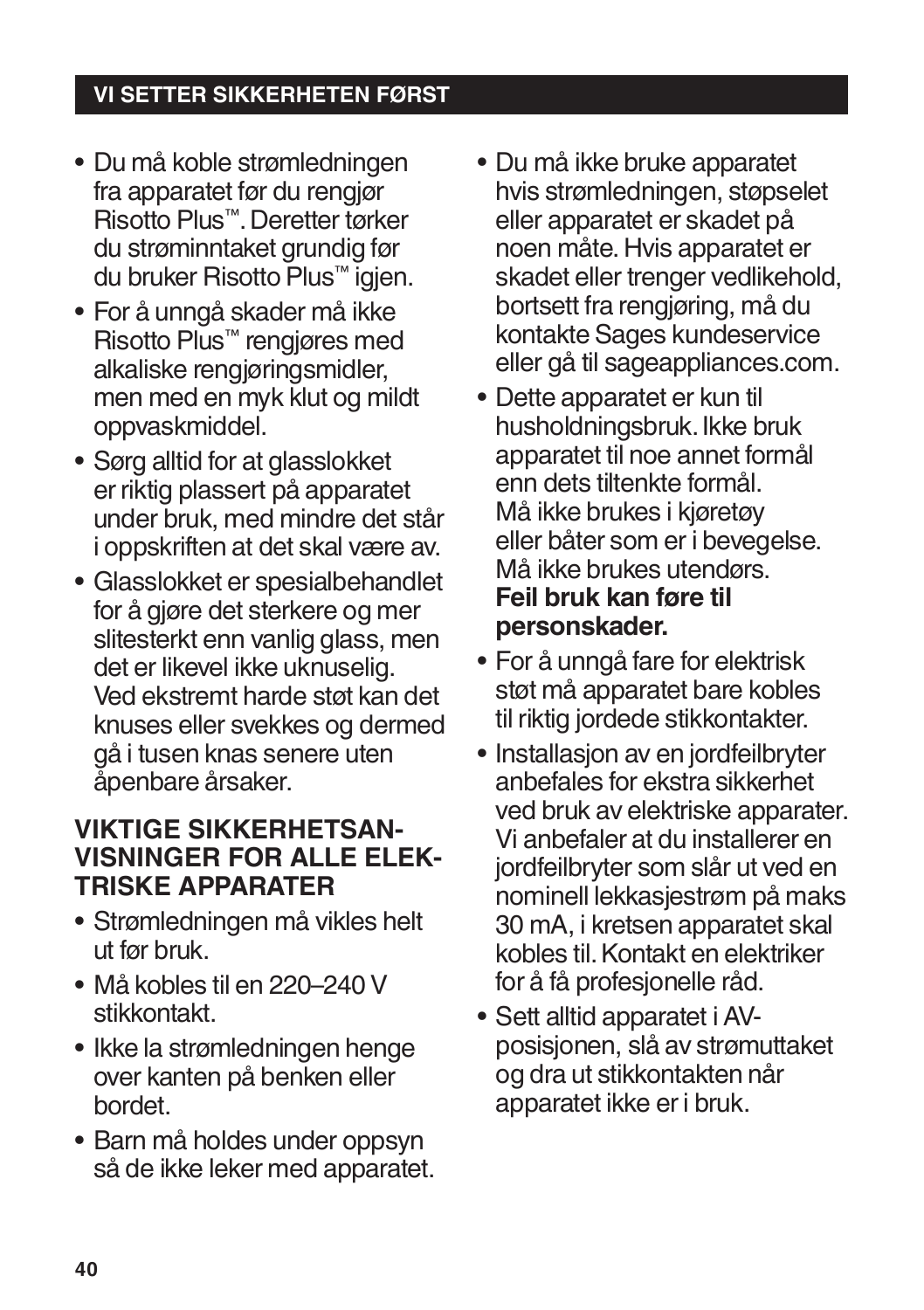- Før rengjøring skal apparatet alltid settes i AV-posisjon, slås av ved stikkontakten og kobles fra strømmen. Deretter fjerner du ledningen (hvis den kan fjernes) og lar alle delene avkjøles.
- Sett apparatet på et stabilt, varmebestandig, flatt og tørt underlag i god avstand fra kanten på benken, og ikke bruk det på eller nær en varmekilde som f. eks. varme plater, ovner eller gasskomfyrer.
- Apparatet skal plasseres minst 20 cm unna vegger, gardiner og andre materialer som er sensitive for varme eller damp, og du må sørge for at det er nok plass til luftsirkulasjon på alle sider av apparatet.
- Dette apparatet kan kun brukes av barn i alderen 8 år eller eldre, og av personer med nedsatte fysiske, sensoriske, eller mentale evner, eller personer med manglende erfaring og kunnskaper, hvis de har fått veiledning eller instruksjoner om bruk av apparatet på en trygg måte og forstår de farene som er involvert.
- Barn må ikke leke med apparatet. Rengjøring og vedlikehold av apparatet skal ikke utføres av barn, med mindre de har fylt 8 år og er under oppsyn av voksne.
- Apparatet og strømledningen skal oppbevares utilgiengelig for barn under 8 år.
- Inspiser strømledningen, støpselet og selve apparatet regelmessig for skader. Hvis apparatet er skadet eller trenger vedlikehold, bortsett fra rengjøring, skal du umiddelbart slutte å bruke apparatet og kontakte Sages kundeservice eller gå til sageappliances.com.

# *VIKTIG*

*Strømledningen må vikles helt ut før bruk. Kontroller at apparatet er helt avkjølt før du legger strømledningen til oppbevaring i den avtakbare gryten.*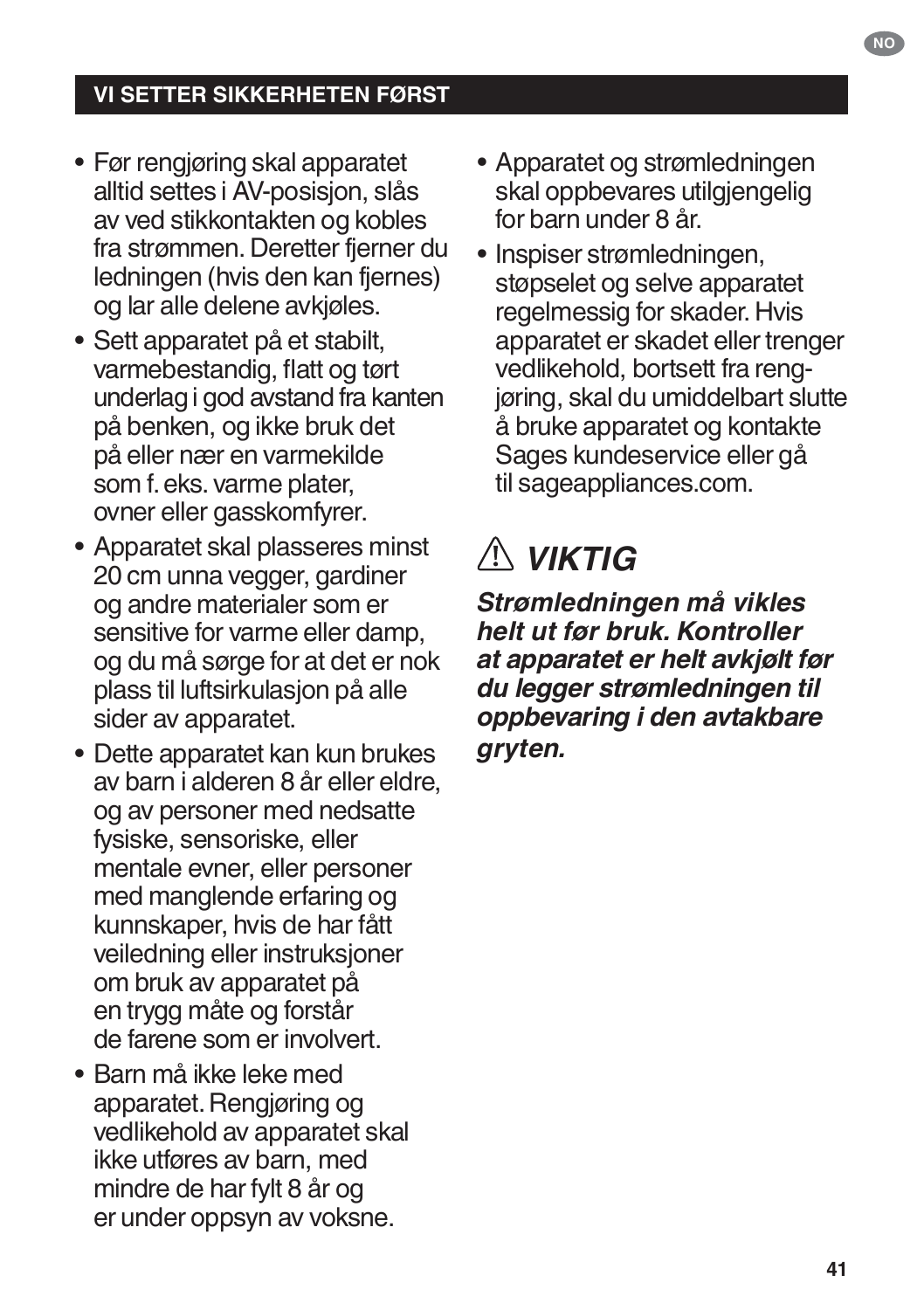Dette symbolet indikerer at dette apparatet ikke bør kasseres i vanlig husholdningsavfall. Det bør tas til et lokalt offentlig avfallsmottak som er tiltenkt dette formålet, eller til en forhandler som tilbyr denne tjenesten. Kontakt lokale myndigheter for mer informasjon.

For å unngå elektrisk støt må du aldri legge strømledningen, støpselet eller apparatet i vann eller annen væske. Du må heller ikke la fukt komme i kontakt med apparatet, med mindre det er anbefalt i rengjøringsanvisningene.

# **TA VARE PÅ DISSE ANVISNINGENE**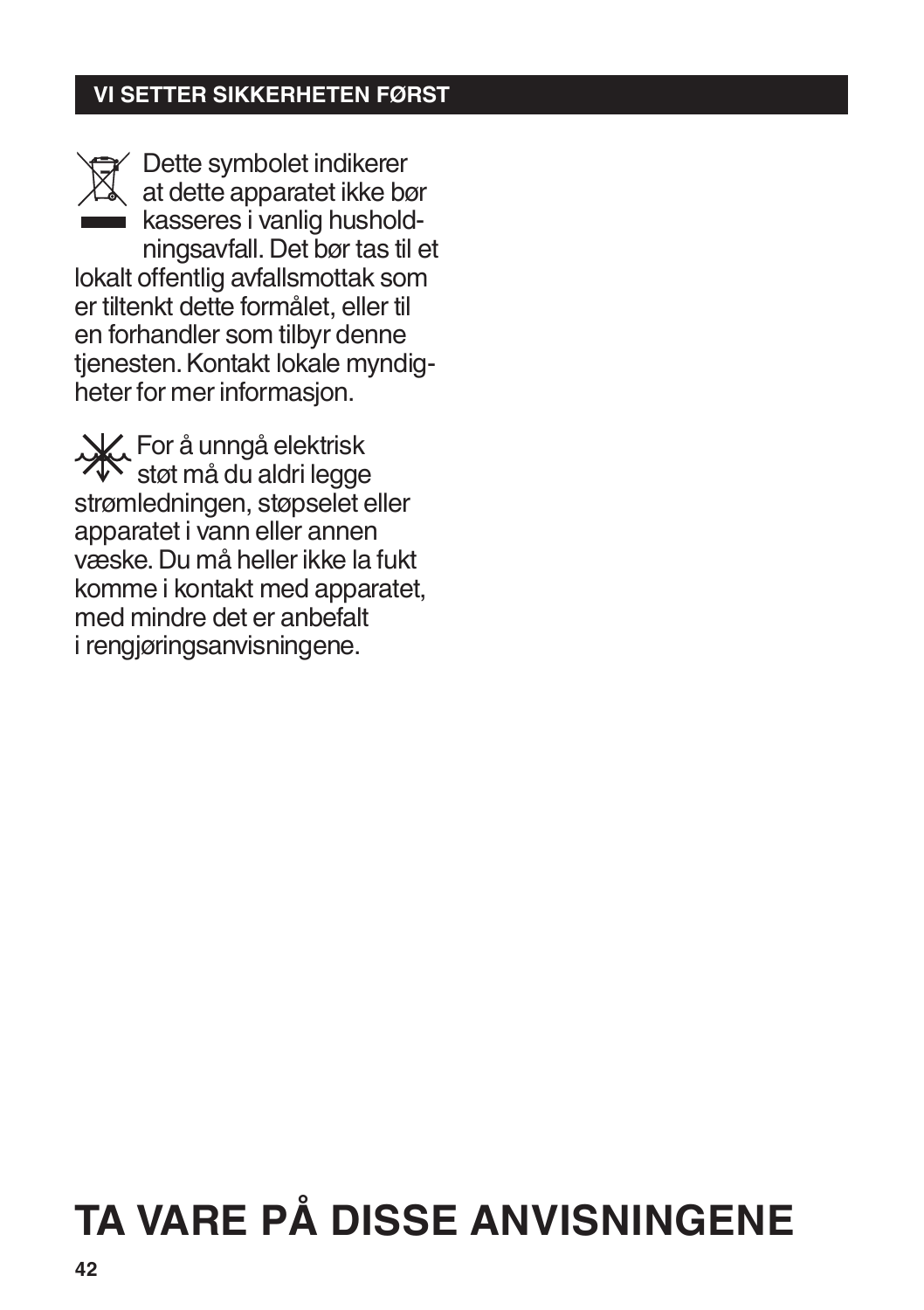### **BLI KJENT MED DET NYE APPARATET**





- B. Avtakbar gryte med slippbelegg
- C. Cool-touch-håndtak
- D. Avtakbar strømledning (ikke på figuren)
- E. RISOTTO-knapp
- F. SAUTÈ/SEAR-knapp (sautering/bruning)
- G. RICE/STEAM-knapp (ris/dampkoking)
- H. Innstillingen SLOW COOK LOW (langtidskoking ved lav effekt)
- I. Innstillingen SLOW COOK HIGH (langtidskoking ved høy effekt)
- J. KEEP WARM (varmholding)
- K. START/CANCEL-knapp (start/avbryt)
- L. Dampkokingsbrett i rustfritt stål
- M. Risskje og serveringsskje

# A. Lokk av herdet glass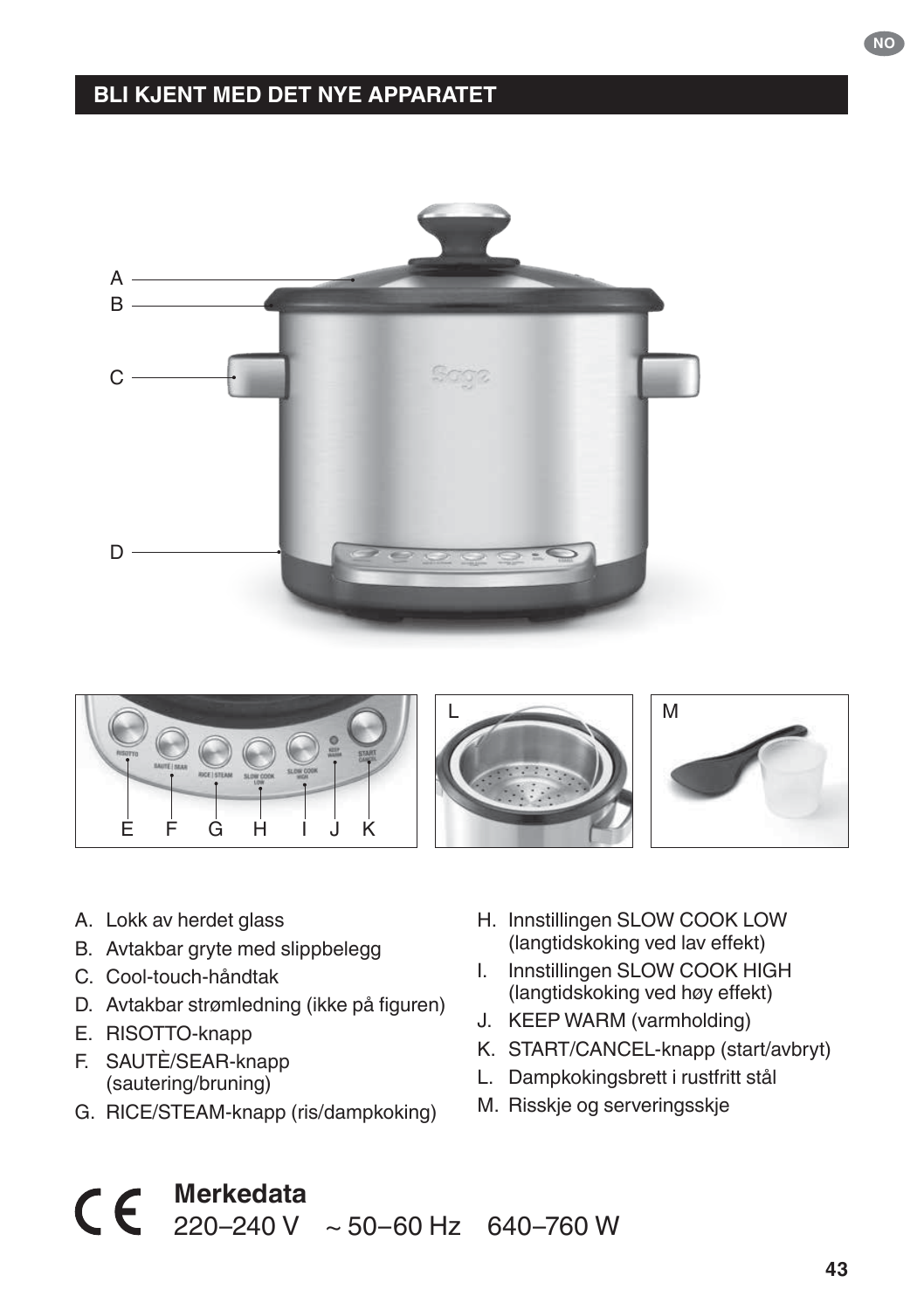# **SLIK BETJENER DU DET NYE APPARATET**

#### **FØR FØRSTEGANGSBRUK**

Før førstegangsbruk fjerner du all emballasje og alle etiketter. Deretter vasker du den avtakbare gryten, dampkokingsbrettet i rustfritt stål og glasslokket i varmt såpevann og skyller og tørker dem grundig.

### **LAGE RISOTTO**

#### **Innstillingen SAUTÉ/SEAR**

- 1. Sørg for at utsiden av den avtakbare gryten er ren før du setter gryten i den ytre kjelen (dette sikrer riktig kontakt med den innvendige kokeflaten).
- 2. Koble strømledningen til en 220–240 V stikkontakt. Lampen rundt START/CANCELknappen og RISOTTO-knappen lyser hvitt.
- 3. Trykk på SAUTÉ/SEAR-knappen. Lampen rundt knappen lyser hvitt. Trykk på START/CANCEL-knappen for å aktivere innstillingen. Lampen rundt knappen lyser rødt.
- 4. Sett på lokket og la apparatet forvarme i ca. 2–3 minutter (ikke la det forvarme i mer enn 5 minutter).
- 5. Tilsett olje/smør og varm opp/smelt i ca. 1 minutt.
- 6. Hvis du bruker kylling eller sjømat i oppskriften, bruner du dette i små porsjoner. Dekk med lokket og rør med jevne mellomrom til kjøttet er ferdig. Ta kjøttet ut av gryten.
- 7. Tilsett mer olje/smør i gryten hvis oppskriften sier det. La oljen/smøret varme opp/smelte i ca. 1 minutt.
- 8. Tilsett ingredienser som løk og hvitløk. Sauter, dekk til med lokk ved behov, og rør jevnlig i ca. 4–5 minutter eller til du får ønsket bruningsgrad.
- 9. Rør inn arborio- eller carnaroliris og rør godt. Sauter i ca. 2–3 minutter, rør av og til.
- 10. Tilsett eventuelt vin og kok uten lokk til risen har absorbert all væsken og alkoholen har fordampet. Rør jevnlig.
- 11. Trykk på START/CANCEL-knappen for å stoppe SAUTÉ/SEAR-syklusen.
- 12. Se trinn 1 i avsnittet Innstillingen RISOTTO under.

#### **Innstillingen RISOTTO**

- 1. Følg trinn 1–11 i avsnittet Innstillingen SAUTÉ/SEAR over.
- 2. Tilsett kraft eller vann og rør godt. Sett på lokket og trykk på RISOTTO-knappen og deretter på START/CANCEL-knappen for å aktivere innstillingen. Lampen rundt START/CANCEL-knappen lyser rødt, og tilberedningen begynner.
- 3. La maten koke til du hører ferdigvarselet og Risotto Plus™ automatisk går over til innstillingen KEEP WARM. Dette tar ca. 20–30 minutter avhengig av oppskriften.
- 4. Ta av lokket og rør godt med den medfølgende serveringskjeen.
- 5. Risotto Plus™ blir stående i innstillingen KEEP WARM i 30 minutter før den slås AV automatisk. Risottoen smaker imidlertid aller best hvis den serveres straks den er ferdig.

#### **RIS**

#### **Innstillingen RICE/STEAM**

- 1. Bruk den medfølgende Risotto Plus™ risskjeen til å måle ønsket mengde ris. Mål alltid med strøkne skjeer, ikke toppede.
- 2. Ha den oppmålte risen i en separat bolle og skyll den i kaldt vann. Risen er klar til tilberedning når vannet har rent av. La det renne av skikkelig.
- 3. Sørg for at utsiden av den avtakbare gryten er ren før gryten plasseres i kjelen (for å sikre riktig kontakt med den innvendige kokeflaten) (fig. 1).

#### **FORSIKTIG!**



1. Du må rengjøre bunnen av den indre gryten og overflaten av varmeplaten før du begynner å tilberede mat.

- 2. Drei gryten inne i riskokeren med og mot klokken for å kontrollere at den sitter flatt på varmeplaten.
- 3. Gryten må være plassert riktig inne i riskokeren. Ellers fungerer ikke enheten som den skal, og den kan bli ødelagt.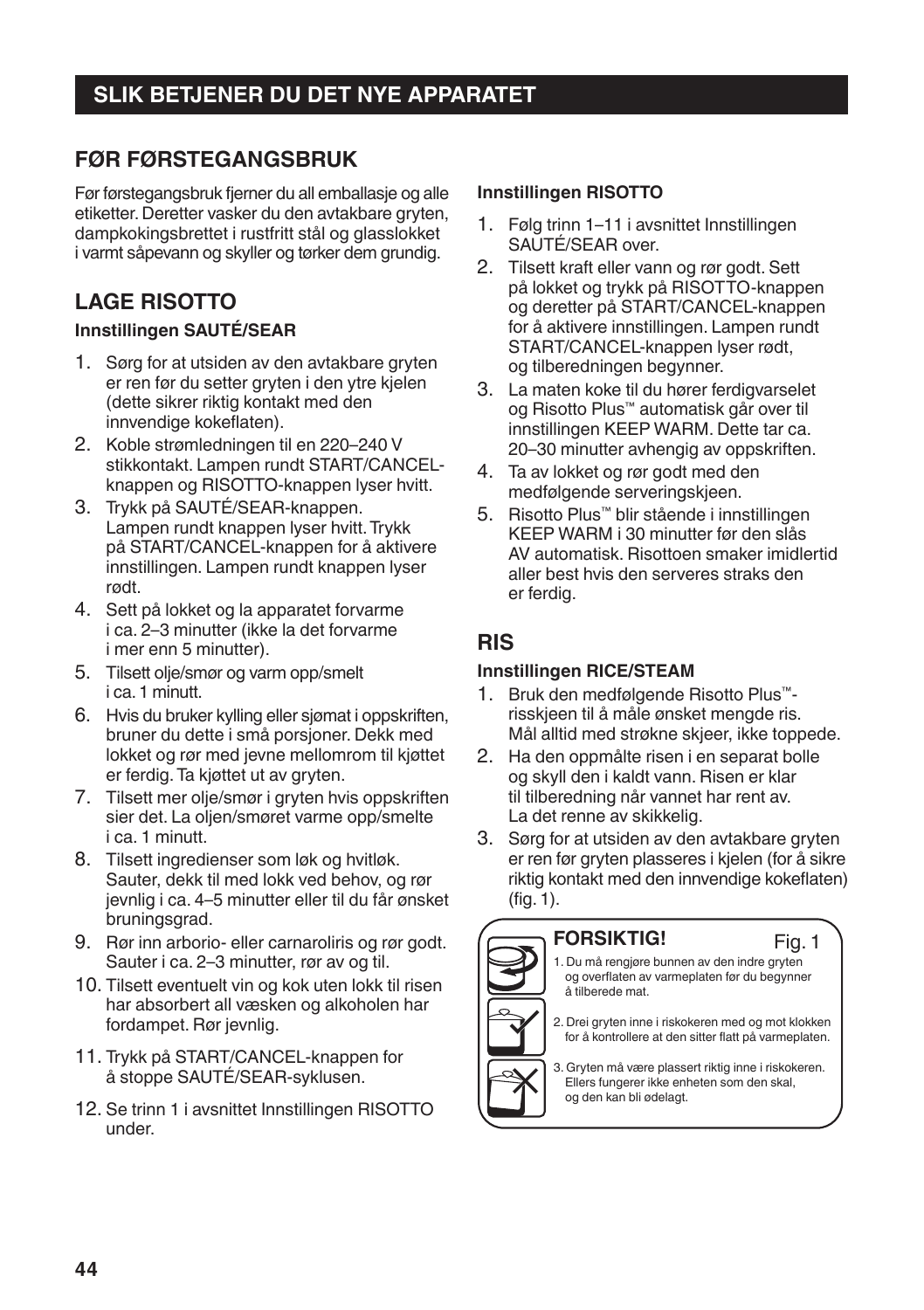### **SLIK BETJENER DU DET NYE APPARATET**

- 4. Ha den skylte risen i den avtakbare gryten, sørg for at risen er jevnt fordelt over bunnen av gryten og ikke ligger i en haug ved den ene siden.
- 5. Fyll på med vann etter følgende forhold: Hvit ris  $=$ 1 skje ris: 1 skje vann. Brun  $ris =$ 1 skje ris: 1½ skje vann.
- 6. Sett på glasslokket.
- 7. Koble strømledningen til en 220–240 V stikkontakt. Lampen rundt START/CANCELknappen og RISOTTO-knappen lyser hvitt.
- 8. Trykk på RICE/STEAM-knappen og deretter på START/CANCEL-knappen for å aktivere innstillingen. Lampen rundt START/CANCEL-knappen lyser rødt. og tilberedningen begynner.
- 9. Når risen er ferdig, hører du ferdigvarselet, og Risotto Plus™ går automatisk over til innstillingen KEEP WARM i opptil 5 timer.
- 10. Åpne lokket og vend risen med den medfølgende serveringsskjeen. Sett på lokket igjen og la risen stå i 10–15 minutter før servering. Det gjør at all fukt absorberes og gir risen en lettere konsistens.

#### **NB!**

Ikke ta av glasslokket før du er klar til å servere risen (bortsett fra når du skal vende risen etter at den er ferdig kokt, eller hvis det anbefales i oppskriften).

#### **NB!**

Koble fra strømmen hvis du vil stoppe KEEP WARM-syklusen.

# *VIKTIG*

*Du må ikke endre den automatiske velgersekvensen underveis.*

# *ADVARSEL*

*Sørg alltid for at strømledningen er koblet fra, før du tar den avtakbare gryten ut av kjelen. Sørg alltid for at apparatet er slått av ved stikkontakten og at strømledningen er koblet fra.*

#### **NB!**

Risotto Plus™-risskjeen er ikke et målebeger i henhold til standard metriske mål. Én Risotto Plus™-risskje rommer 150 g ukokt ris og 180 ml vann. Hvis du har mistet Risotto Plus™-risskjeen, kan du bruke et annet målebeger så lenge du bruker samme blandeforhold og ikke overskrider maksstreken på ti risskjeer som er angitt i den avtakbare gryten: Hvit ris  $= 1$  skje ris  $+ 1$  skje vann.

 $B$ run ris = 1 skje ris + 1  $\frac{1}{2}$  skje vann  $\left.\begin{array}{c} \end{array}\right\}$  Bruke Risotto Plus™-risskjeen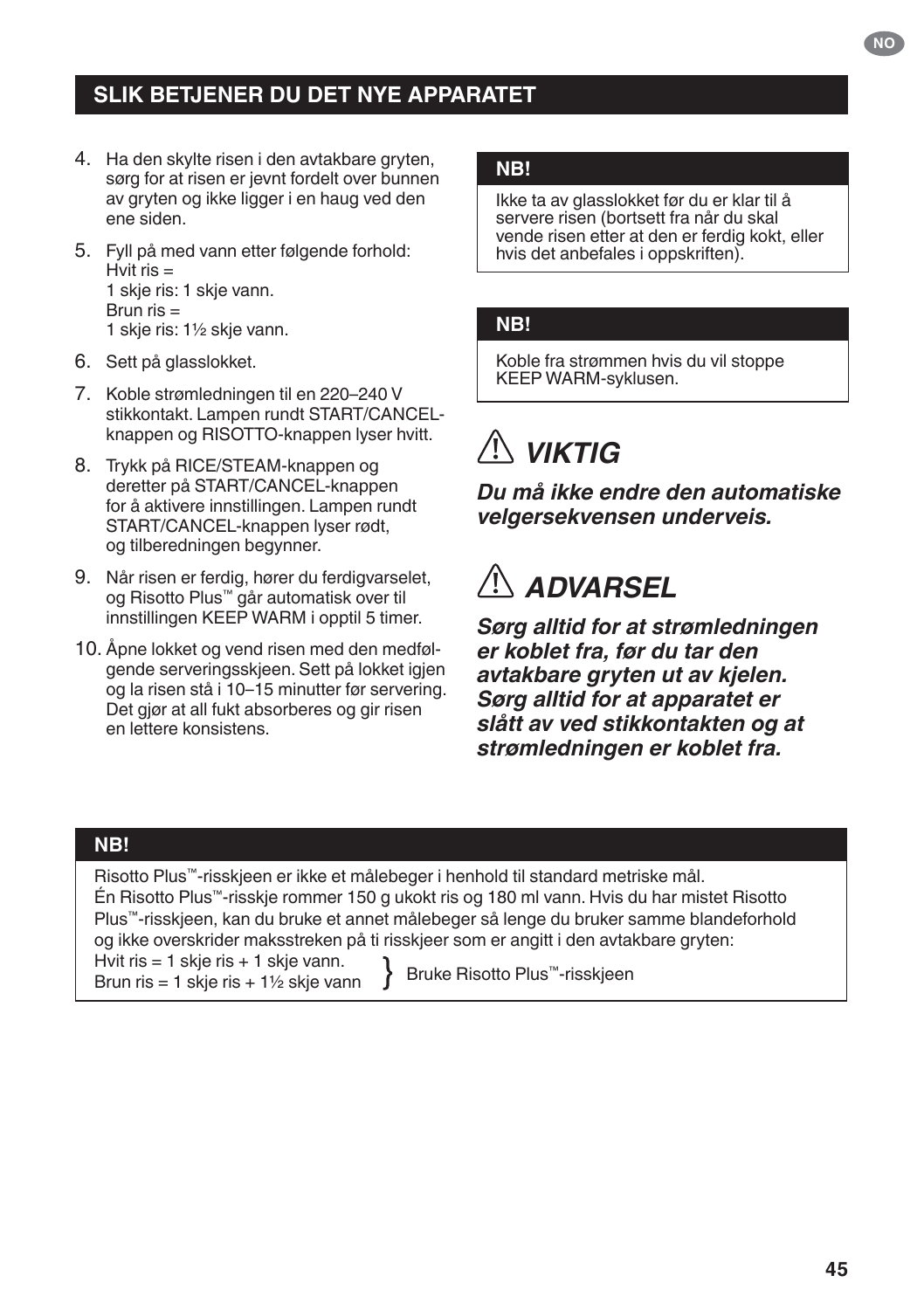#### **INNSTILLINGEN SEAR**

- 1. Sørg for at utsiden av den avtakbare gryten er ren før du setter gryten i den ytre kjelen (dette sikrer riktig kontakt med den innvendige kokeflaten).
- 2. Trykk på SAUTÉ/SEAR-knappen. Lampen rundt knappen lyser hvitt. Trykk på START/ CANCEL-knappen for å aktivere innstillingen. Lampen rundt knappen lyser rødt.
- 3. Sett på lokket og la apparatet forvarme i ca. 2–3 minutter (ikke la det forvarme i mer enn 5 minutter).
- 4. Ha i olje/smør og varm opp/smelt i ca. 1 minutt med lokket på.
- 5. Kjøtt og fjærkre skal alltid brunes i små porsjoner. Sett på lokket. Rør jevnlig til kjøttet er jevnt brunet. Ta kjøttet ut av gryten. Når du er ferdig med å brune kjøttet, går du videre til avsnittet Innstillinger for langtidskoking under.

#### **Innstillinger for langtidskoking**

Risotto Plus™ har to innstillinger for langtidskoking: "Low" og "High". Følg de anbefalte retningslinjene under for å velge riktig tilberedningstid og varmeinnstillinger.

Generelle regler for de fleste oppskrifter med langtidkokt kjøtt og grønnsaker:

#### **Velge tilberedningstid**

LOW (lav effekt): 6–7 timer HIGH (høy effekt): 3–4 timer Generelt får du best resultat med kylling eller små kjøttstykker når de kokes på "High" i 3–4 timer. Større kjøttstykker som lammeskanker osv. blir best når de kokes på "Low" i 6–7 timer.

#### **Langtidskoking ved lav eller høy effekt**

- 1. Ha alle ingrediensene i gryten. Sørg for at de største ingrediensene er fordelt jevnt over bunnen av gryten og ikke ligger i en haug i den ene kanten, samt at væskenivået er mellom MIN- og MAX-merket i gryten.
- 2. Sett på glasslokket.
- 3. Trykk på knappen SLOW COOK LOW eller SLOW COOK HIGH og deretter på START/ CANCEL-knappen for å aktivere innstillingen. Lampen rundt START/CANCEL-knappen lyser rødt, og tilberedningen begynner.
- 4. La det koke til du hører ferdigvarselet. Apparatet går deretter automatisk over til innstillingen KEEP WARM.
- 5. Risotto Plus™ blir stående i innstillingen KEEP WARM i 5 timer før den slås AV automatisk.

#### **DAMPKOKING**

Mat kan dampkokes på dampkokingsbrettet i rustfritt stål, med kraft eller vann under brettet og glasslokket på. Hold glasslokket på mens du dampkoker, med mindre oppskriften eller tabellen sier at kokingen skal skje uten lokk. Hvis du tar av lokket, slipper dampen ut og koketiden forlenges.

#### **NB!**

Du kan helle på varmt vann under dampkokingen.

#### **INNSTILLINGEN KEEP WARM**

Risotto Plus™ går automatisk over til innstillingen KEEP WARM når RICE-, RISOTTO- og SLOW COOK-syklusen er ferdig. Innstillingen KEEP WARM holdes aktivert i opptil 5 timer etter en RICE- og SLOW COOK-syklus, og opptil 30 minutter etter en RISOTTO-syklus.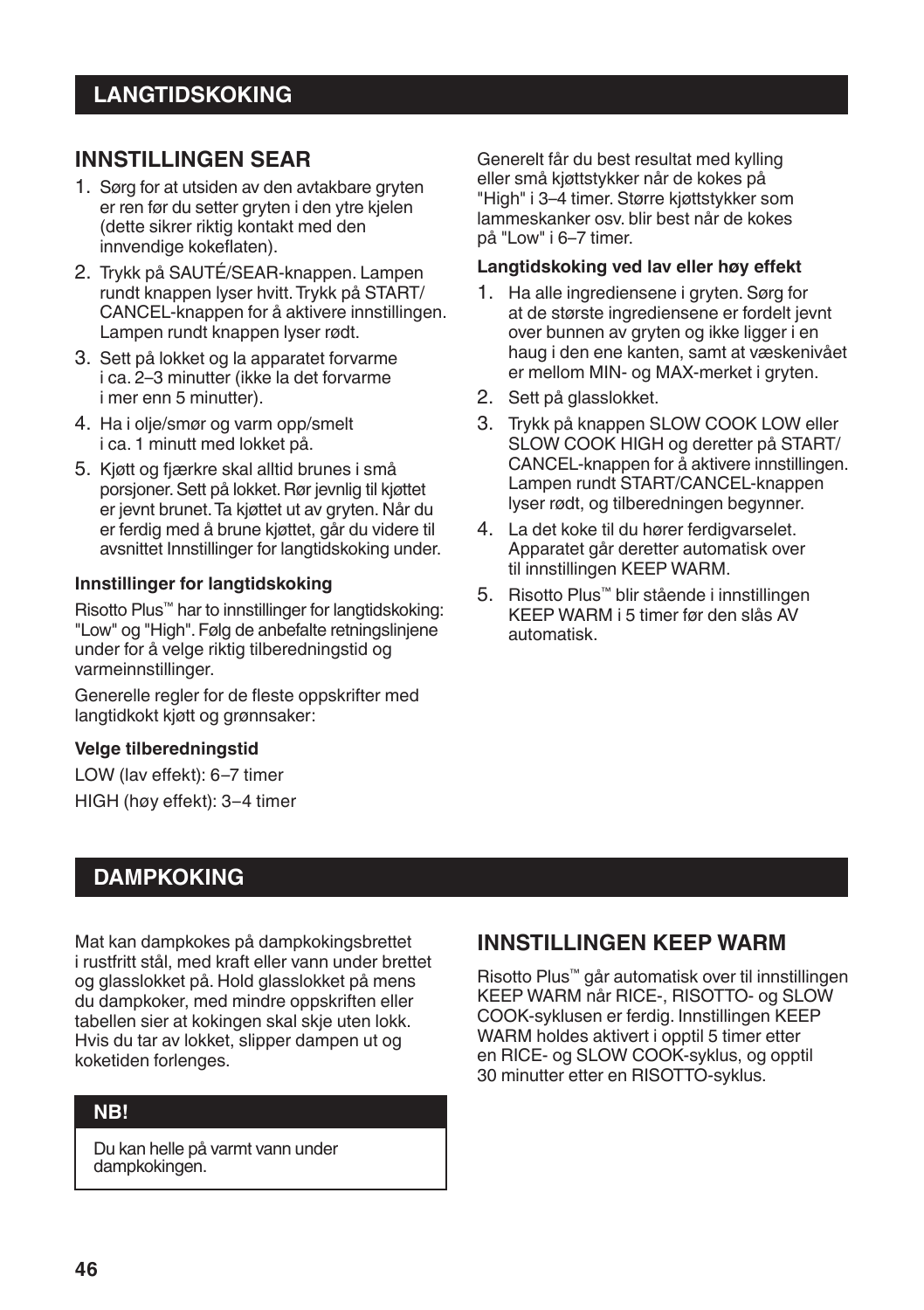### **VEDLIKEHOLD OG RENGJØRING**

Dra støpselet ut av stikkontakten.

La alle delene avkjøles før du tar ut den avtakbare gryten. Vask den avtakbare gryten, dampkokingsbrettet i rustfritt stål og glasslokket i varmt såpevann. Skyll og tørk dem grundig.

Vi anbefaler ikke at noen av delene av Risotto Plus™ vaskes i oppvaskmaskin, fordi sterke oppvaskmidler og den høye temperaturen kan sette flekker eller deformere den avtakbare gryten og tilbehøret.

Ikke bruk slipende rengjøringsmidler, stålull eller metallskrubber fordi disse kan skade slippbelegget.

Kjelen kan tørkes av med en fuktet klut og deretter tørkes godt.

For å unngå skader må ikke apparatet rengjøres med alkaliske rengjøringsmidler, men med en myk klut og mildt oppvaskmiddel.

#### **NB!**

Hvis ris har brent seg fast i bunnen av den avtakbare gryten, fyller du gryten med varmt såpevann og lar det stå i ca. 10 minutter før du vasker den.

# *ADVARSEL*

*Du må koble strømledningen fra apparatet før du rengjør Risotto Plus™. Deretter tørker du strøminntaket grundig før du bruker Risotto Plus™ igjen.*

*For å unngå skader må ikke Risotto Plus™ rengjøres med alkaliske rengjøringsmidler, men med en myk klut og mildt oppvaskmiddel.*

*Ikke bruk kjemikalier, stålull, metallskrubb eller slipende rengjøringsmidler når du skal rengjøre utsiden av Risotto Plus™ eller gryten, da dette kan skade kjelen eller belegget på gryten.*

*Ikke senk kjelen eller strømledningen ned i vann eller annen væske. Det kan føre til livsfarlig elektrisk støt.*

#### **FEILSØKING**

| <b>PROBLEM</b>                                                                                       | <b>HVA GJØR JEG</b>                                                                                                                                                                                                                                                                                   |
|------------------------------------------------------------------------------------------------------|-------------------------------------------------------------------------------------------------------------------------------------------------------------------------------------------------------------------------------------------------------------------------------------------------------|
| Risotto Plus™ slås av plutselig.                                                                     | • Kontroller at strømledningen er tilkoblet<br>apparatet og stikkontakten.                                                                                                                                                                                                                            |
|                                                                                                      | Apparatet har vært overbelastet eller<br>overopphetet under bruk. Trykk på den<br>ønskede tilberedningsknappen og deretter<br>på START/CANCEL-knappen for å avbryte<br>og gjenoppta tilberedningen. La det gå<br>noen minutter slik at apparatet varmes<br>opp igjen og tilberedningen kan fortsette. |
| Risotto Plus <sup>™</sup> har gått over til innstillingen<br>KEEP WARM før tilberedningen er ferdig. | • Trykk på START/CANCEL-knappen<br>for å tilbakestille. Deretter velger du<br>den ønskede innstillingen for å fortsette<br>tilberedningen.                                                                                                                                                            |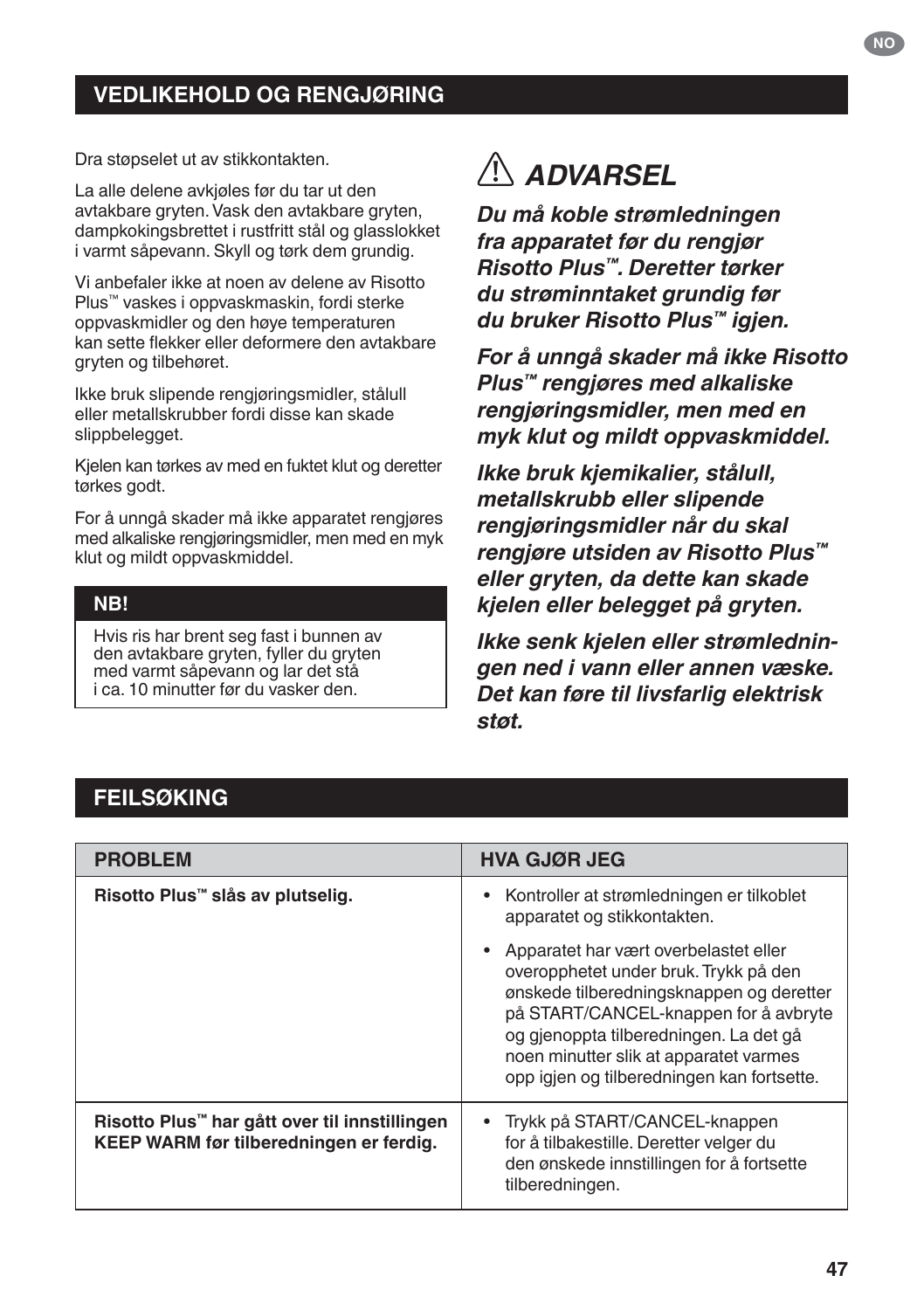# **2 ÅRS BEGRENSET GARANTI**

Sage Appliances garanterer dette produktet for husholdningsbruk i bestemte regioner og områder i 2 år fra kjøpsdatoen, mot feil som skyldes feil i utførelse og materialer. Under denne garantiperioden skal Sage Appliances reparere, erstatte eller refundere eventuelle defekte produkter (etter Sage Appliances eget skjønn).

Alle juridiske garantirettigheter i henhold til gjeldende nasjonal lovgivning skal respekteres, og skal ikke svekkes ikke av garantien vår. Hvis du vil se de fullstendige betingelsene for garantien, samt instruksjoner om hvordan du starter en kravprosedyre, gå til kan du besøke www.sageappliances.com.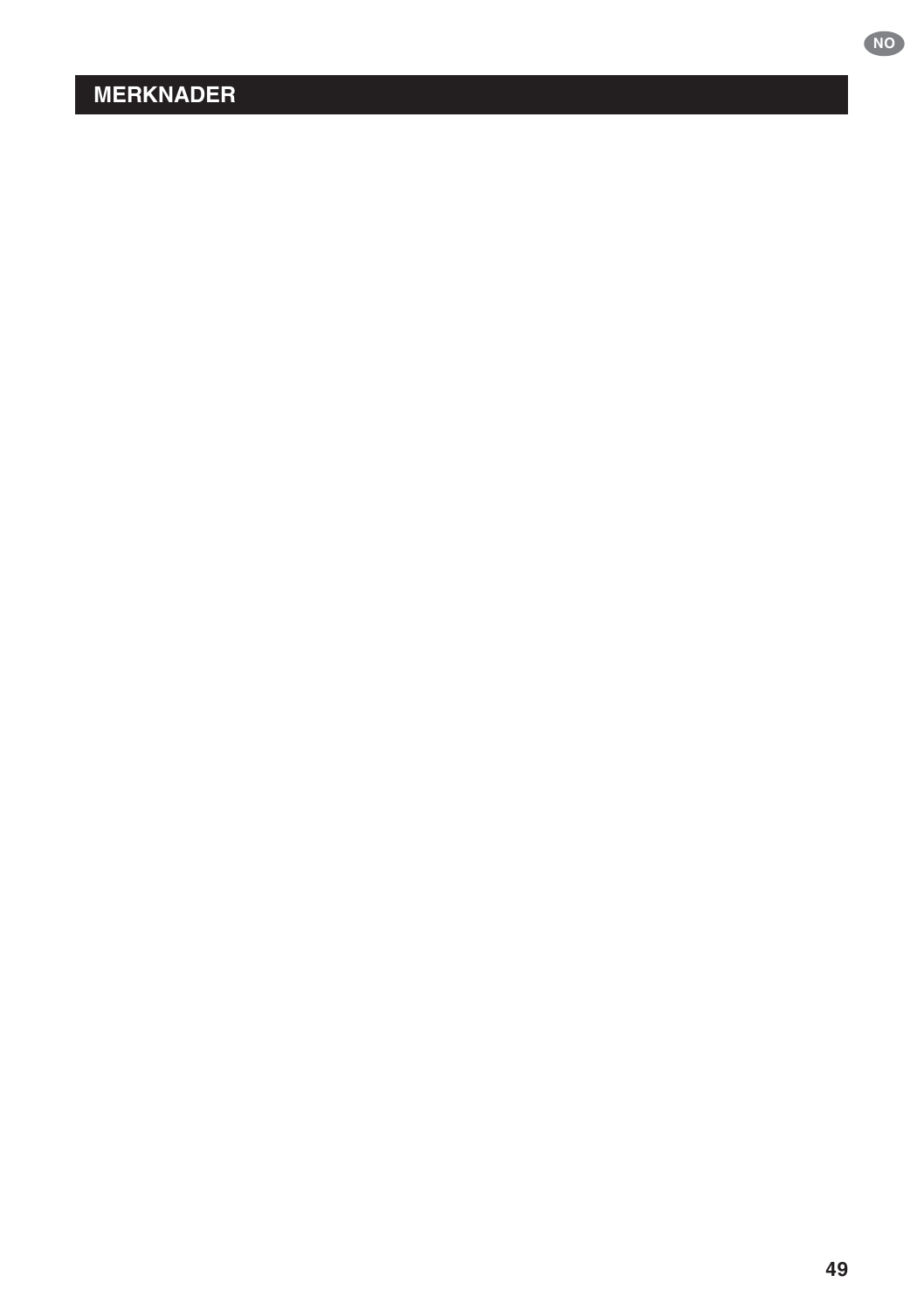# **SISÄLTÖ**

- **50** Sage® suosittelee: turvallisuus ensin
- **55** Tutustu uuteen laitteeseesi
- **56** Näin käytät uutta laitettasi
- **58** Matalalämpökypsennys
- **58** Höyrytys
- **59** Hoito & puhdistus
- **59** Ongelmatilanteet
- **60** Takuu

# **SAGE® SUOSITTELEE: TURVALLISUUS ENSIN**

**Me Sage®lla otamme turvallisuuden erittäin vakavasti. Suunnittelemme ja valmistamme laitteemme ajatellen ensisijaisesti asiakkaidemme turvallisuutta. Pyydämme myös, että käytät sähkölaitteita varoen ja noudatat seuraavia varotoimenpiteitä.**

# **TÄRKEÄT VARO� TOIMENPITEET**

# **LUE KAIKKI OHJEET ENNEN KÄYTTÖÄ JA SÄÄSTÄ NE MYÖHEMPÄÄ TARVETTA VARTEN**

• Tämän asiakirjan ladattava versio on saatavilla osoitteessa sageappliances.com

- Varmista ennen ensimmäistä käyttöä, että käyttämäsi sähkövirta vastaa laitteen pohjaan merkittyjä luokitustietoja. Jos tarvitset lisätietoja, ota yhteyttä paikalliseen sähköyhtiöön.
- Irrota ja hävitä pakkausmateriaalit ja mainosetiketit asianmukaisesti ennen laitteen ensimmäistä käyttökertaa.
- Hävitä Risotto Plus™ -laitteen pistokkeen suojus turvallisesti pienten lasten tukehtumisvaaran välttämiseksi.
- Älä sijoita Risotto Plus™ -laitetta tason tai pöydän reunalle käytön aikana. Varmista, että taso on tasainen, puhdas ja kuiva.
- Aseta kansi paikalleen ja suuntaa höyryventtiili poispäin itsestäsi. Nosta kansi paikaltaan varovasti, ettei kuuma höyry aiheuta palovammaa.
- Varmista ennen käyttöä, että Risotto Plus™ on koottu oikein. Noudata tämän oppaan ohjeita.
- Käytä laitetta aina vakaalla ja lämpöä kestävällä pinnalla.
- Käytä Risotto Plus™ -laitteen mukana tullutta kypsennyskulhoa. Älä käytä muita kulhoja Risotto Plus™ -laitteessa.
- Älä käytä vaurioitunutta tai kolhiintunutta kulhoa. Vaihda vaurioitunut tai kolhuinen kulho uuteen.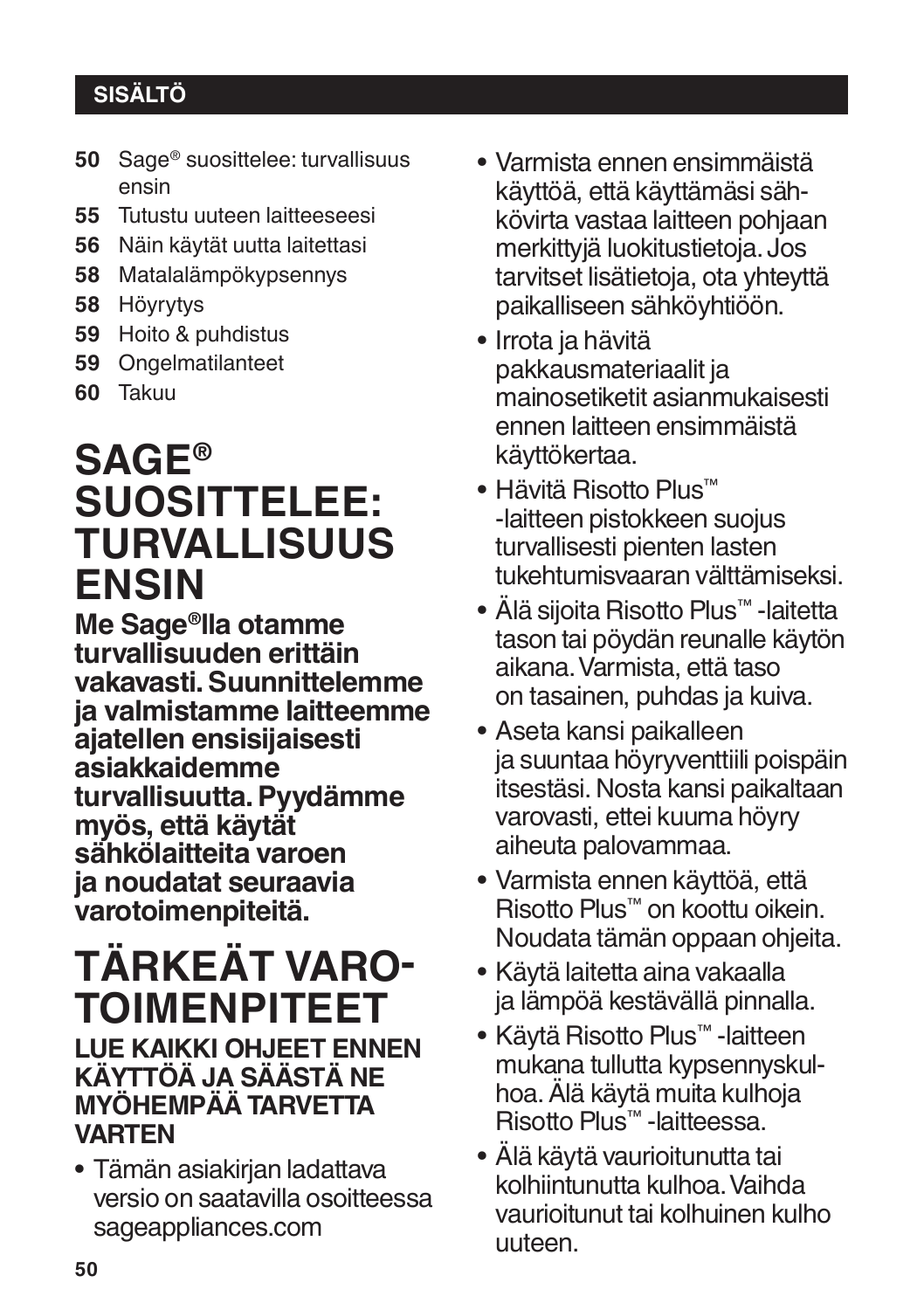- Älä käytä Risotto Plus™ -laitetta tiskipöydän kuivaustasolla.
- Älä koske kuumiin pintoihin. Käytä Risotto Plus™ -laitteen kahvaa nostoon ja siirtoon.
- Älä käytä kemikaaleja, teräsvillaa, karhunkieltä tai hankaavia puhdistusaineita Risotto Plus™ -laitteen pinnan tai kulhon puhdistukseen, sillä ne voivat vaurioittaa laitteen pintaa tai kulhon pinnoitetta.
- Pidä Risotto Plus™ puhtaana. Noudata tässä ohjekirjassa annettuja puhdistusohjeita.
- Älä koskaan kytke Risotto Plus™ -laitetta verkkovirtaan tai käynnistä sitä ilman, että kulho on paikallaan Risotto Plus™ -laitteen sisällä.
- Älä laita ruokaa tai nestettä suoraan Risotto Plus™ -laitteen rungon sisään. Vain irrotettava kulho on tarkoitettu ruuan tai nesteen käsittelyyn.
- Älä koskaan käytä Risotto Plus™ -laitetta ilman, että kulhossa on ruokaa ja nestettä.
- Älä koske kuumiin pintoihin, ja käytä patakintaita kannen tai kulhon poistoon. Nosta kansi varovasti paikaltaan ja itsestäsi poispäin, jottei kuuma höyry aiheuta palovammaa.
- Älä anna vesipisaroiden pudota kannesta Risotto Plus™ -laitteen

rungon sisään vaan ainoastaan kulhoon.

- Älä jätä Risotto Plus™ -laitetta vahtimatta käytön aikana.
- Ole todella varovainen, kun Risotto Plus™ -laitteessa on kuumaa ruokaa ja nesteitä. Älä siirrä laitetta käytön aikana.
- Pinnat ovat kuumia, kun Risotto Plus™ on käytössä ja vähän aikaa sen jälkeen.
- Älä aseta mitään muuta kuin kansi Risotto Plus™ -laitteen päälle, kun se on käytössä tai säilössä.
- Kiinnitä aina virtajohdon liitinpää laitteeseen, ennen kuin kytket pistokkeen pistorasiaan tai käynnistät laitteen. Varmista, että virtajohdon paikka on täysin kuiva, ennen kuin kiinnität virtajohdon.
- Jottei kulhon tarttumaton pinnoite vaurioidu, käytä aina puisia tai muovisia keittiövälineitä kulhon kanssa. Suuntaa höyryventtiili aina itsestäsi poispäin, jottei kuuma höyry aiheuta palovammaa.
- Varmista, että kulho on kunnolla paikallaan Risotto Plus™ -laitteessa, ennen kuin alat valmistaa ruokaa.
- Laitteen virtajohto täytyy irrottaa ennen Risotto Plus™ -laitteen puhdistusta, ja liittimien tulee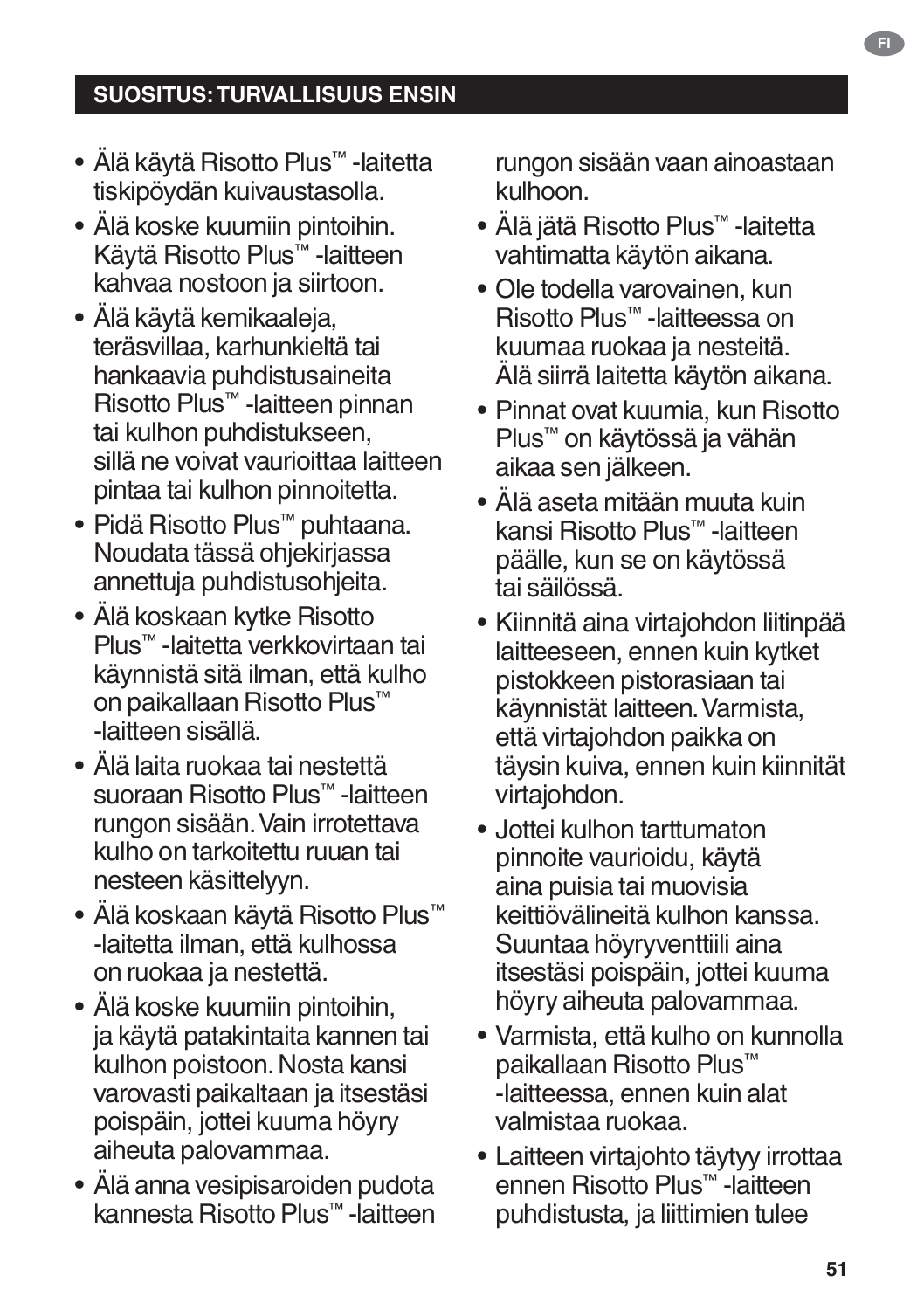## **SUOSITUS: TURVALLISUUS ENSIN**

olla kuivat ennen kuin Risotto Plus™ -laitetta käytetään uudelleen.

- Jottei Risotto Plus™ vaurioidu, älä käytä emäksisiä puhdistusaineita. Käytä pehmeää liinaa ja mietoa puhdistusainetta.
- Aseta lasikansi aina oikealle paikalleen laitteen käytön ajaksi, ellei reseptissä kehoteta nostamaan kantta pois paikaltaan.
- Lasikansi on käsitelty, jotta se olisi kestävämpää ja turvallisempaa kuin tavallinen lasi. Kansi ei kuitenkaan ole rikkoutumaton. Kansi voi särkyä tai heikentyä todella kovasta iskusta, minkä jälkeen se voi myöhemmin hajota pieniksi paloiksi ilman selvää syytä.

# **SÄHKÖLAITTEIDEN KÄYTTÖÖN LIITTYVÄT VAROTOIMET**

- Kelaa virtajohto kokonaan auki ennen käyttöä.
- Kytke laite vain 220–240 V pistorasiaan.
- Älä anna virtajohdon riippua työtason tai pöydän reunan yli, koskea kuumia pintoja tai mennä solmuun.
- Valvo, että lapset eivät pääse leikkimään laitteella.
- Älä käytä laitetta, jos virtajohto, pistoke tai laite vaurioituu jollain

tavoin. Jos laite vaurioituu tai vaatii muuta huoltoa kuin puhdistusta, ota yhteys Sagen asiakaspalveluun tai mene osoitteeseen sageappliances.com.

- Laite on tarkoitettu ainoastaan kotikäyttöön. Älä käytä laitetta muuhun kuin sen oletettuun käyttötarkoitukseen. Älä käytä liikkuvissa kulkuvälineissä tai veneissä. Älä käytä ulkona. **Väärinkäyttö voi aiheuttaa vahinkoja.**
- Sähköiskun välttämiseksi kytke laite vain asianmukaisesti maadoitettuihin pistorasioihin.
- Jäännösvirtasuojakytkimen asennus on suositeltavaa, sillä se antaa lisäsuojaa aina sähkölaitteita käytettäessä. On suositeltavaa, että käytetään suojakytkintä, jonka nimellisvirta on enintään 30 mA. Ota yhteyttä sähköasentajaan, jos tarvitset ammattilaisen neuvoa.
- Katkaise aina virta laitteesta ja irrota virtajohto pistorasiasta, kun laite ei ole käytössä.
- Ennen laitteen puhdistusta sammuta aina laitteen virta, irrota pistoke pistorasiasta, ja jos virtajohto on irrotettava, irrota se laitteesta ja anna osien jäähtyä.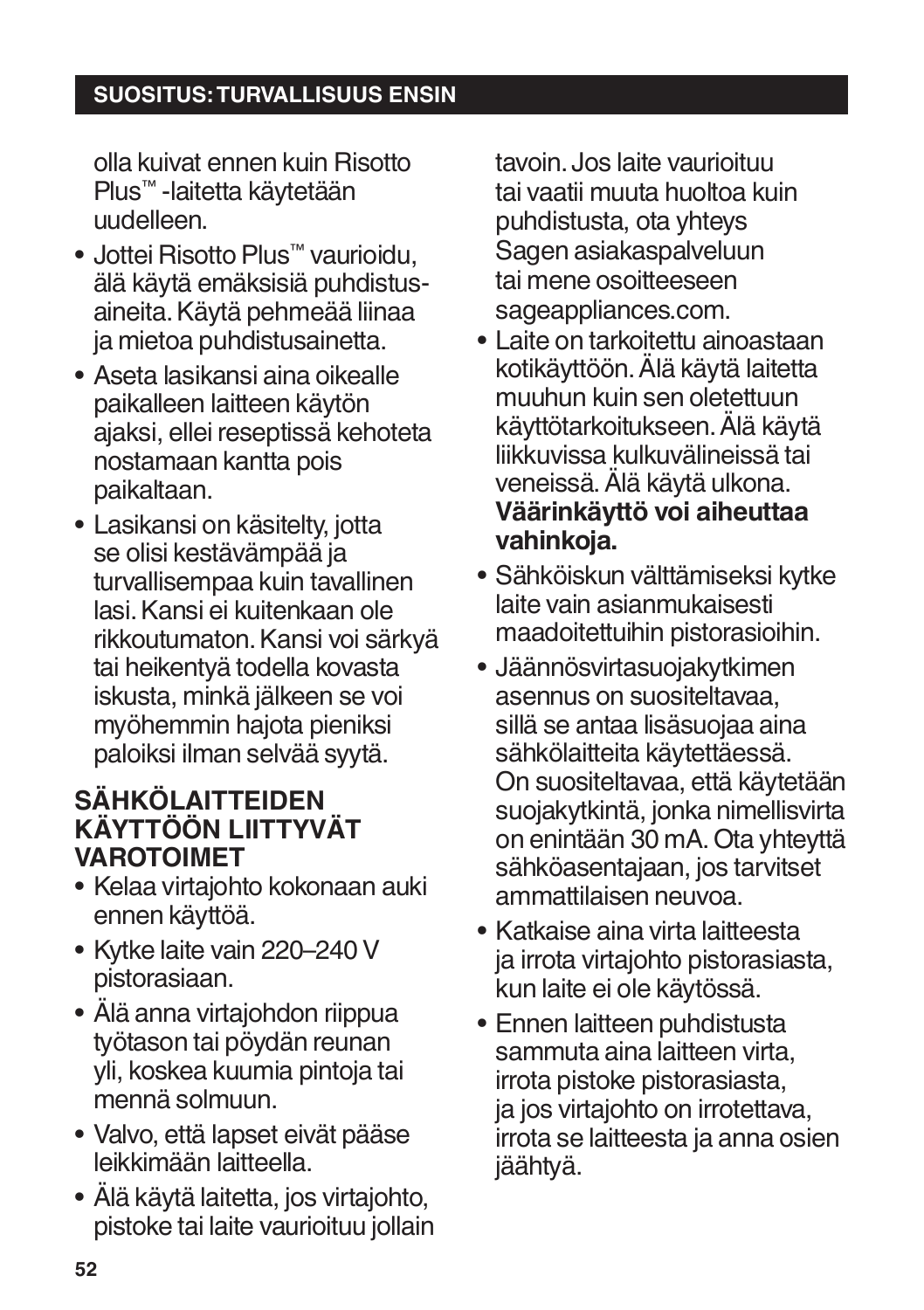### **SUOSITUS: TURVALLISUUS ENSIN**

- Älä sijoita laitetta lieden tai uunin kaltaisten lämmönlähteiden päälle tai lähistölle.
- Sijoita laite vähintään 20 cm päähän seinistä, verhoista ja muista lämmölle tai höyrylle alttiista materiaaleista ja varmista, että laitteen yllä ja ympärillä mahtuu ilma kiertämään.
- Kahdeksanvuotiaat tai sitä vanhemmat lapset sekä henkilöt, joiden fyysinen, aistitoiminnallinen tai henkinen toimintakyky on alentunut tai joiden kokemus ja tiedot ovat puutteelliset, voivat käyttää laitetta valvottuna tai jos heitä on opastettu laitteen turvallisessa käytössä ja jos he ymmärtävät käyttöön liittyvät riskit.
- Lapset eivät saa leikkiä laitteella. Lapsen ei tule puhdistaa tai hoitaa laitetta, ellei häntä valvota ja ellei hän ole yli 8-vuotias.
- Pidä laite ja sen johto alle 8-vuotiaiden lasten ulottumattomissa.
- Tarkista virtajohto, pistoke ja itse laite säännöllisesti vioittumisen varalta. Jos laite vahingoittuu tai vaatii huoltoa, lopeta käyttö heti ja ota yhteys Sagen asiakaspalveluun tai mene osoitteeseen sageappliances.com.

# *TÄRKEÄÄ TIETOA*

*Kelaa virtajohto kokonaan auki ennen käyttöä. Varmista, että laite on jäähtynyt, ennen kuin laitat virtajohdon kulhoon säilytykseen.*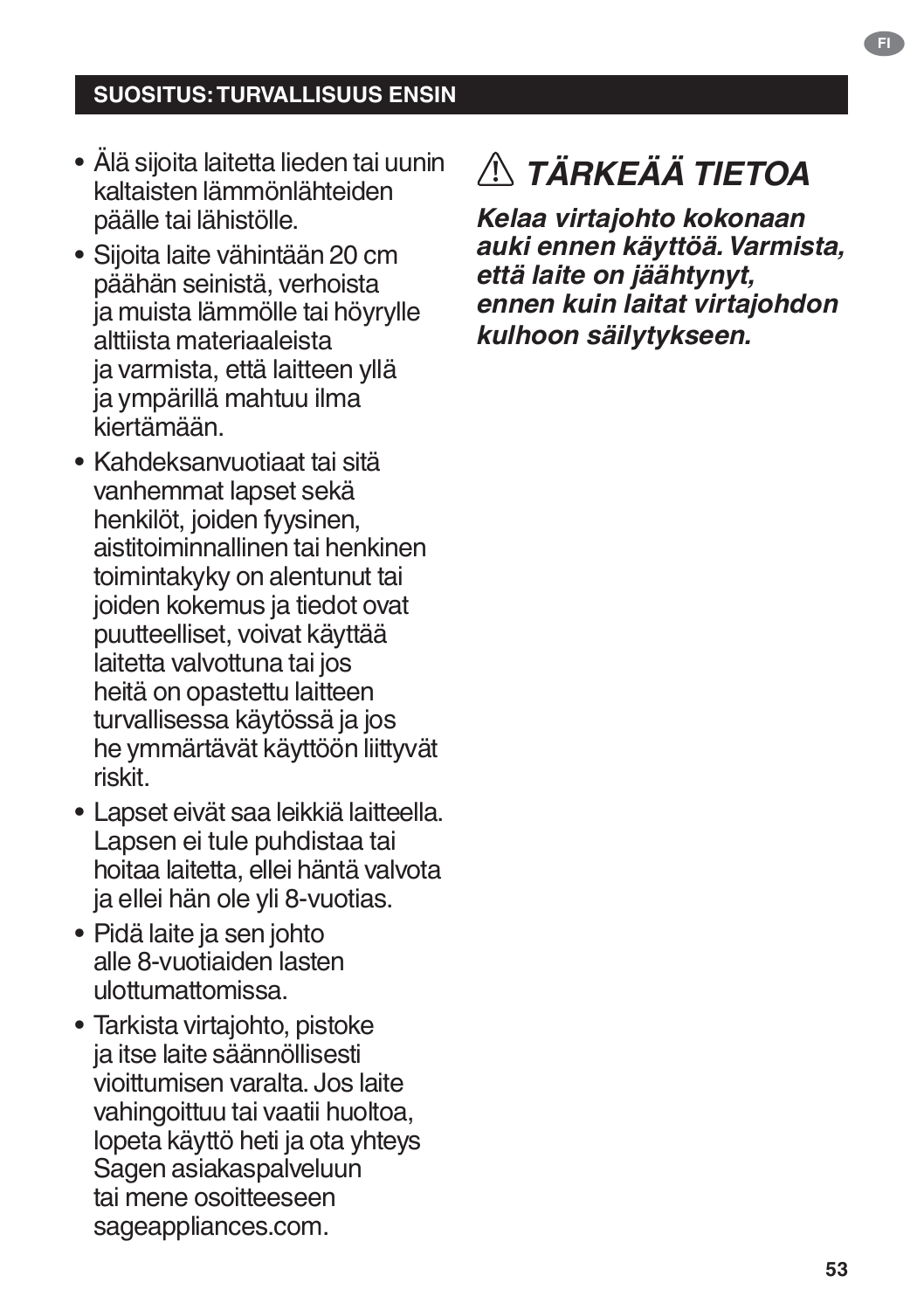### **SUOSITUS: TURVALLISUUS ENSIN**



sistä.

Tämä symboli tarkoittaa, että tätä laitetta ei saa hävittää normaalin kotitalousjätteen mukana. Laite täytyy viedä asianmukaiselle elektroniikkajätteen keräyspaikalle tai sähkölaitteita vastaanottavaan liikkeeseen. Lisätietoja saat kunnalta tai jätehuoltomääräyk-

Välttääksesi sähköiskut älä kasta virtajohtoa, pistoketta tai laitetta veteen tai muuhun nesteeseen äläkä altista laitetta kosteudelle muuten kuin ohjeiden mukaisesti puhdistettaessa.

# **PIDÄ OHJEET TALLESSA**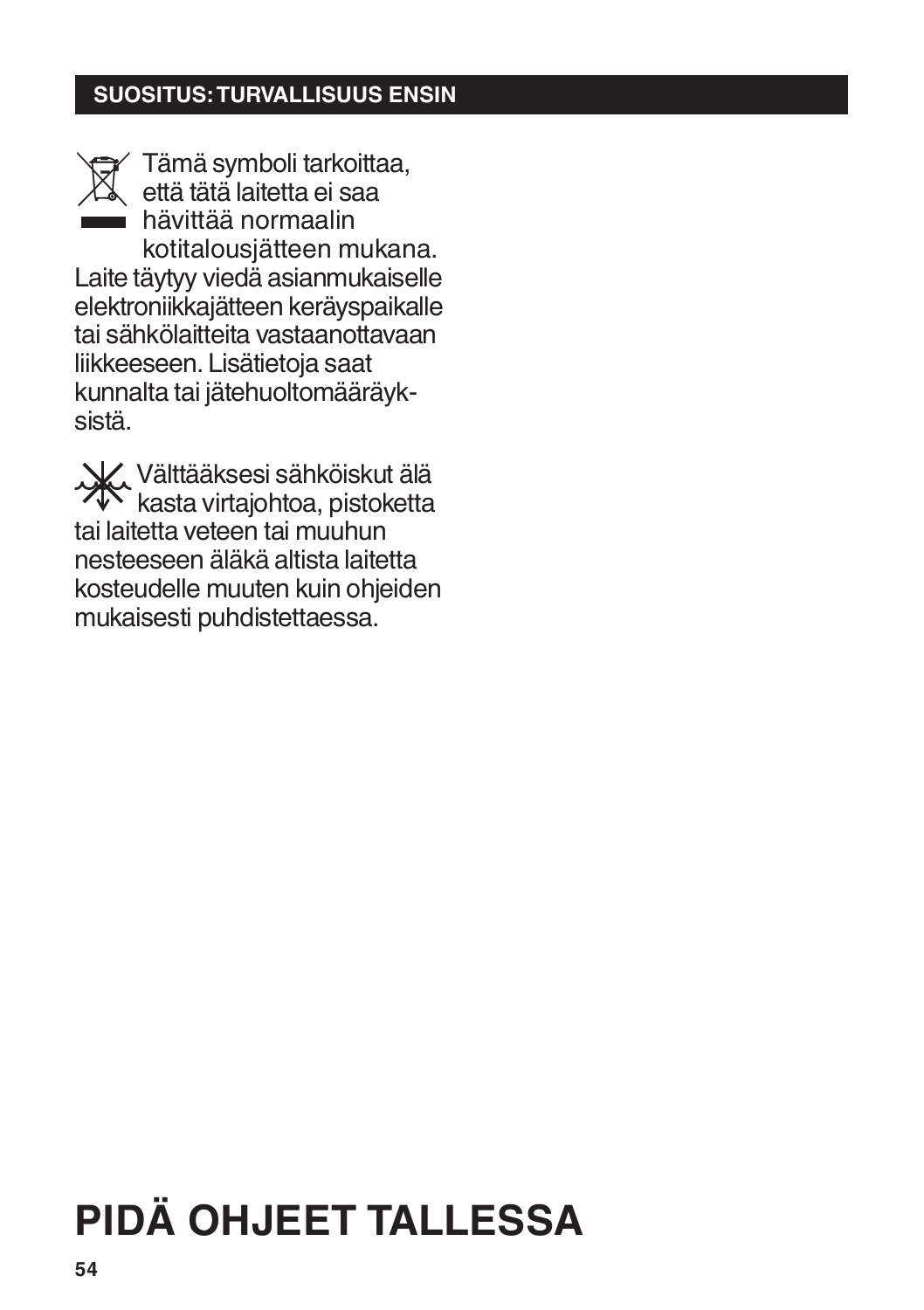### **TUTUSTU UUTEEN LAITTEESEESI**





- A. Lasikansi (karkaistua lasia)
- B. Kypsennyskulho (tarttumaton pinta)
- C. Kuumenemattomat kahvat
- D. Irrotettava virtajohto (ei kuvassa)
- E. RISOTTO
- F. SAUTÉ / SEAR (Kuullotus/haudutus)
- G. RICE / STEAM (Riisi/höyrytys)
- H. SLOW COOK LOW (Haudutus, matalalämpö)
- I. SLOW COOK HIGH (Haudutus, korkea lämpö)
- J. KEEP WARM (pidä lämpimänä)
- K. START / CANCEL (Käynnistys/pysäytys)
- L. Höyrytysastia (ruostumatonta terästä)
- M. Riisimitta ja tarjoilulusikka

 $\mathsf{C} \in \mathsf{F}^{\mathsf{Tehot}}$ 220–240 V ~ 50–60 Hz 640–760 W

**55**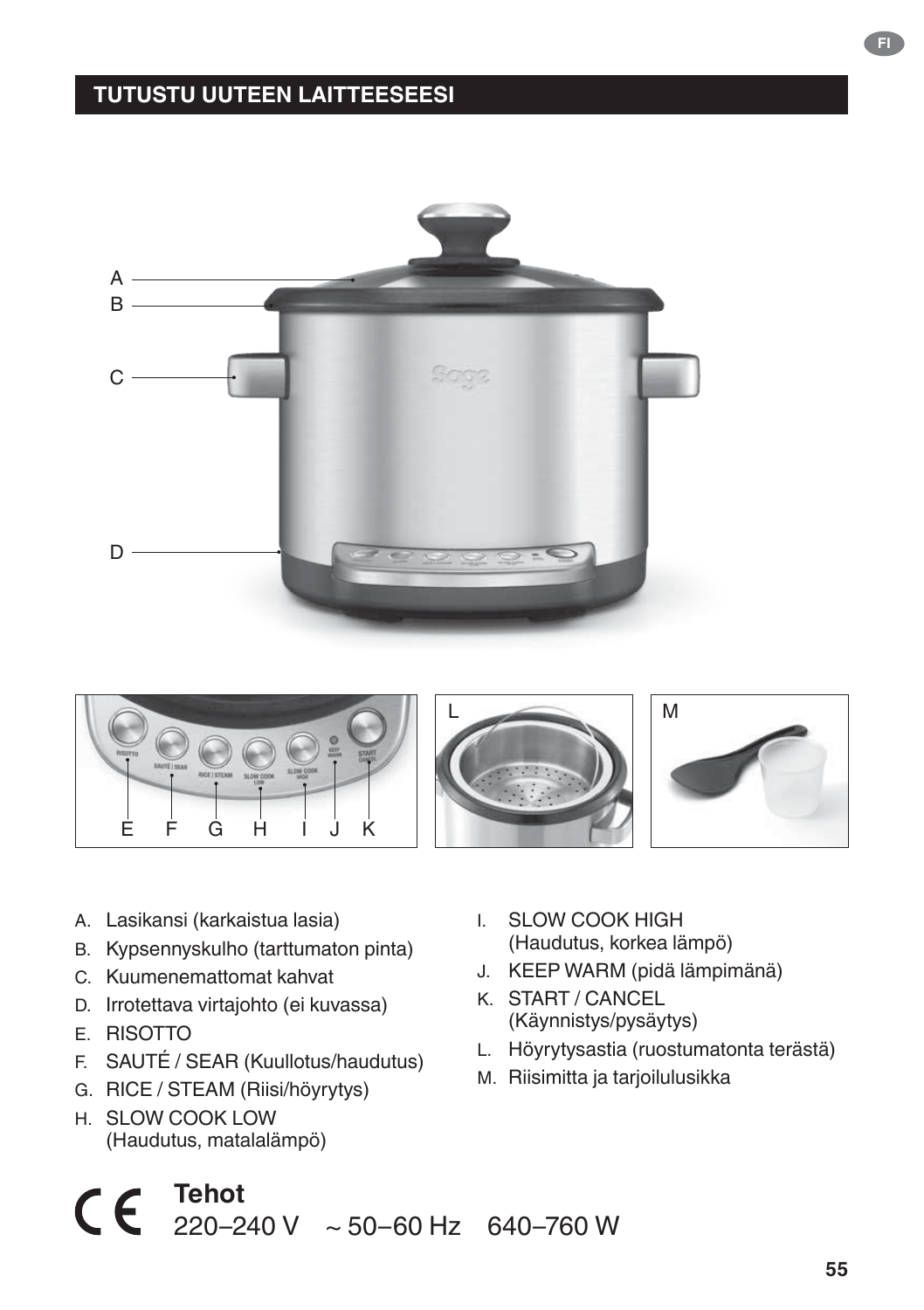# **NÄIN KÄYTÄT UUTTA LAITETTASI**

# **ENNEN ENSIMMÄISTÄ KÄYTTÖÄ**

Irrota ennen ensimmäistä käyttökertaa kaikki pakkausmateriaalit ja mainosetiketit ja pese kypsennyskulho, höyrytysastia ja lasikansi kuumalla saippuavedellä, huuhtele ne ja kuivaa hyvin.

#### **NÄIN VALMISTAT RISOTTOA SAUTÉ / SEAR (Kuullotus/haudutus)**

- 1. Varmista, että kypsennyskulhon ulkopinta on puhdas, ennen kuin asetat kulhon laitteeseen (näin varmistat, että se on oikein kosketuksissa laitteen sisällä olevaan keittopintaan).
- 2. Kytke virtapistoke 220–240 V pistorasiaan. START / CANCEL -painikkeen ja RISOTTOpainikkeen valkeat valot syttyvät.
- 3. Paina SAUTÉ / SEAR -painiketta, jolloin valkea valo syttyy. Paina START / CANCEL -painiketta, niin toiminto käynnistyy ja painikkeen punainen valo syttyy.
- 4. Aseta kulhon kansi paikalleen ja esilämmitä 2–3 minuuttia (älä esilämmitä yli 5 minuutin ajan).
- 5. Lisää öljy/voi ja anna sen sulaa noin minuutin ajan.
- 6. Jos resepti sisältää kanaa tai mereneläviä, ruskista ne erissä, käytä lasikantta ja hämmennä välillä, kunnes ruoka on kypsää. Poista ruuat kulhosta.
- 7. Lisää öljyä/voita, jos se on tarpeen tai resepti kehottaa niin. Anna lämmetä minuutin ajan.
- 8. Lisää ainekset, esim. sipuli tai valkosipuli. Ruskista, peitä tarvittaessa kannella ja hämmennä välillä n. 4 tai 5 minuutin ajan tai kunnes väri on oikea.
- 9. Lisää Arborio- tai Carnaroli-riisi ja sekoita hyvin. Ruskista n. 2–3 minuuttia ja hämmennä välillä.
- 10. Lisää viini (valinnainen) ja kypsennä ilman kantta, kunnes riisi on imenyt nesteet itseensä ja alkoholi on haihtunut. Hämmennä välillä.
- 11. Paina START / CANCEL -painiketta, kun haluat sammuttaa SAUTÉ / SEAR -toiminnon.
- 12. Katso alta RISOTTO-osion kohta 1.

#### **RISOTTO-asetus**

- 1. Noudata SAUTÉ / SEAR -osion vaiheita 1–11 (yllä).
- 2. Lisää liemi tai vesi ja hämmennä. Peitä kannella ja paina RISOTTO-painiketta. Paina START / CANCEL -painiketta, jotta toiminto käynnistyy. START / CANCEL -painikkeen punainen valo syttyy ja kypsennys alkaa.
- 3. Kypsennä ruokaa, kunnes kuulet äänimerkin ja Risotto Plus™ siirtyy automaattisesti KEEP WARM -tilaan. Reseptistä riippuen se kestää noin 20–30 minuuttia.
- 4. Nosta kansi ja hämmennä hyvin laitteen tarioilulusikalla.
- 5. Risotto Plus™ jatkaa lämmön ylläpitoa KEEP WARM -tilassa 30 minuuttia ennen sammumista. Risotto on kuitenkin parhaimmillaan heti kypsennyksen jälkeen.

#### **RIISI**

#### **RICE / STEAM (Riisi/höyry)**

- 1. Käytä Risotto Plus™ -riisimittaa, kun mittaat riisin. Älä täytä mittaa sen yläreunan yli.
- 2. Laita mitattu riisi erilliseen kulhoon ja huuhtele kylmällä vedellä liika tärkkelys pois. Riisi on kypsennysvalmista, kun sen läpi valuva vesi on kirkasta. Kaada neste pois.
- 3. Varmista, että kypsennyskulhon ulkopinta on puhdas, ennen kuin asetat kulhon laitteeseen. (Silloin lämmönsiirto toimii oikein.) (Kuva 1).



#### **VAROITUS!**

1. Puhdista ennen ruoanlaiton aloittamista sisäkattilan pohja ja keittolevyn pinta.

Kuva 1

2. Käännä kattilaa myötä- ja vastapäivään riisinkeittimen sisällä varmistaaksesi, että se on vaakasuorassa keittolevyn päällä.

3. Kattila on asetettava oikeaan asentoon riisinkeittimen sisälle. Muuten laite ei toimi oikein ja voi vahingoittua.

4. Lisää pesty riisi kypsennyskulhoon ja varmista, että riisi levittyy tasaisesti kulhon pohjalle eikä kasaannu yhteen kohtaan.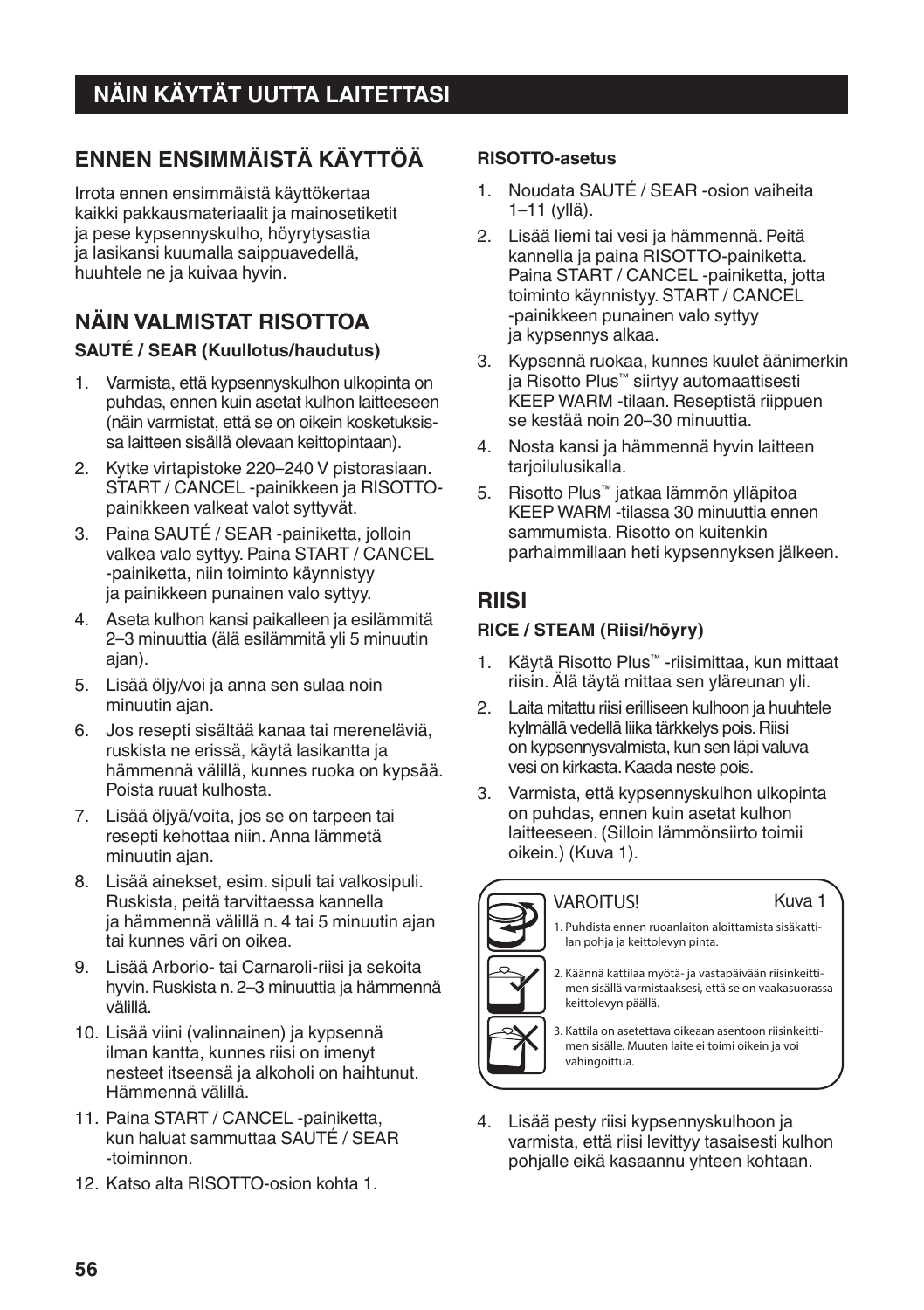- 5. Lisää vettä seuraavissa suhteissa: Valkoinen riisi = 1 riisimitta : 1 mitallinen vettä. Tumma riisi = 1 riisimitta : 1½ mitallista vettä.
- 6. Laita lasikansi paikalleen.
- 7. Kytke virtapistoke 220–240 V pistorasiaan. START / CANCEL -painikkeen ja RISOTTOpainikkeen valkeat valot syttyvät.
- 8. Paina ensin RICE / STEAM -painiketta ja käynnistä toiminto painamalla START / CANCEL. START / CANCEL -painikkeen punainen valo syttyy ja kypsennys alkaa.
- 9. Kun kypsennys päättyy, kuulet äänimerkin ja Risotto Plus™ siirtyy automaattisesti KEEP WARM -tilaan jopa 5 tunniksi.
- 10. Nosta kansi ja käännä riisi ympäri laitteen tarioilulusikalla. Laita kansi takaisin ja anna riisin asettua 10–15 minuuttia ennen tarioilua. Näin ylimääräinen kosteus imeytyy riisiin ja riisi on kuohkeampaa.

#### **HUOM.**

Älä nosta kantta pois paikaltaan, ennen kuin haluat tarjoilla ruuan (paitsi jos käännät valmista riisiä tai resepti kehottaa nostamaan kannen).

#### **HUOM.**

Lämmön ylläpito sammuu, kun irrotat pistokkeen seinästä.

# *TÄRKEÄÄ TIETOA*

*Älä puutu automaattiseen ohjaukseen toiminnan aikana.*

# *VAROITUS*

*Irrota aina virtajohto seinästä, ennen kuin nostat kypsennyskulhon pois laitteesta. Varmista aina, että jatkojohdon virta on sammutettu ja pistoke ei ole pistorasiassa.*

#### **HUOM.**

Risotto Plus™ -riisimitta ei ole metrijärjestelmän mukainen mitta.

1 Risotto Plus™ -riisimitallinen vastaa 150 g raakaa riisiä tai 180 ml vettä. Jos Risotto Plus™ -riisimitta katoaa, käytä toista mittaa, mutta säilytä samat ainesuhteet äläkä ylitä kypsennyskulhon 10 mitallisen ylärajamerkkiä:

Vaalea riisi =1 riisimitta + 1 mitallinen vettä vaalea nisi = 1 riisimitta + 1 mitallinen vettä } Risotto Plus™ -mittaa käyttäen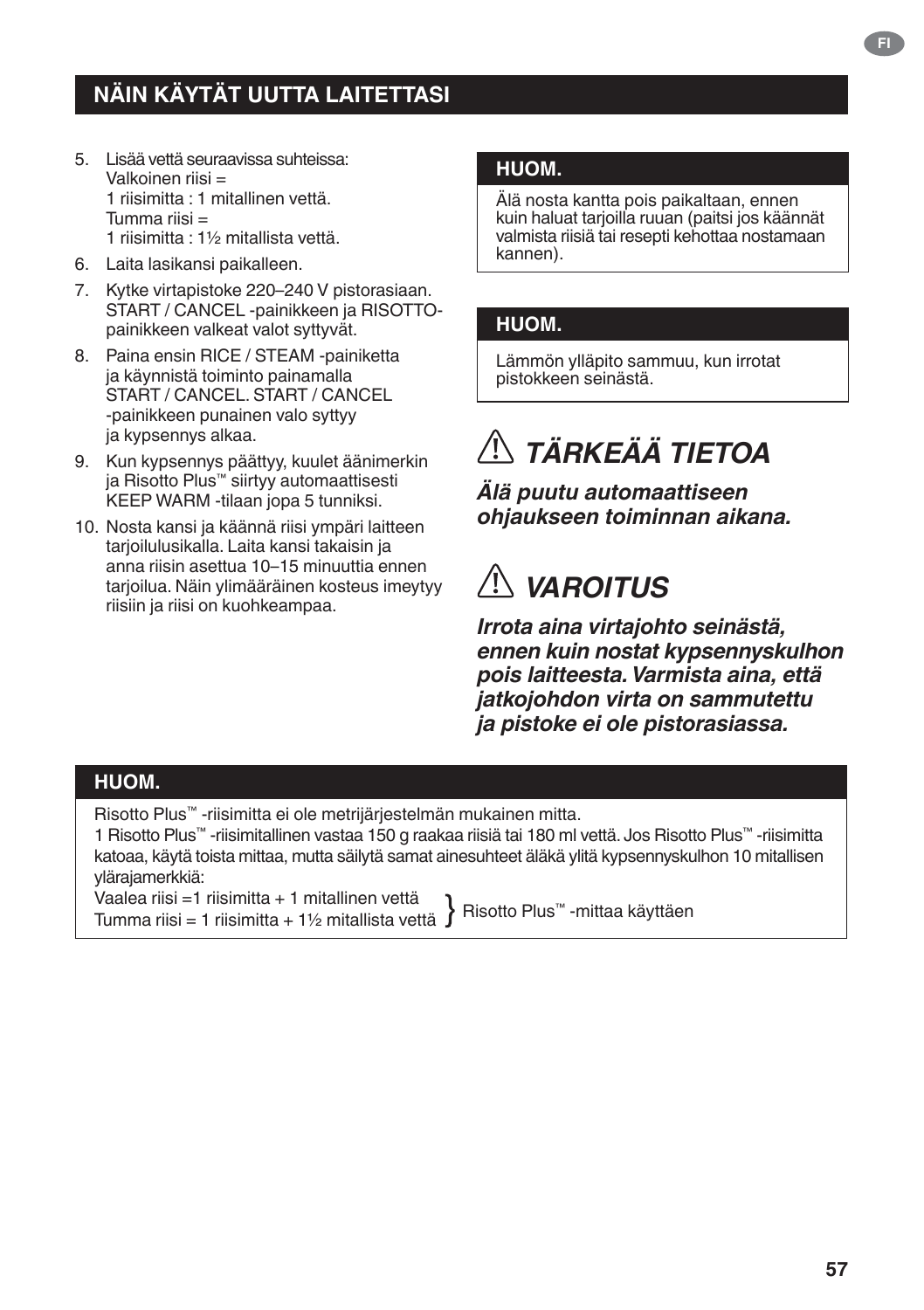### **SEAR-ASETUS (RUSKISTUS)**

- 1. Varmista, että kypsennyskulhon ulkopinta on puhdas, ennen kuin asetat kulhon laitteeseen (näin varmistat, että se on oikein kosketuksissa laitteen sisällä olevaan keittopintaan).
- 2. Paina SAUTÉ / SEAR -painiketta, niin painikkeen valkea valo syttyy. Paina START / CANCEL -painiketta, niin toiminto käynnistyy ja painikkeen punainen valo syttyy.
- 3. Aseta kansi paikalleen ja esilämmitä 2–3 minuuttia (älä esilämmitä yli 5 minuutin ajan).
- 4. Lisää öljy/voi ja anna sen sulaa noin minuutin ajan.
- 5. Ruskista liha ja linnunliha aina pienissä erissä. Laita kansi paikalleen, kypsennä ja hämmennä, kunnes ruuan väri on hyvä. Poista ruoat kulhosta. Kun ruskistus on valmis, jatka matalalämpökypsennysasetuksiin (alla).

#### **Slow Cook (haudutus)**

Risotto Plus™ -laitteessa on kaksi matalalämpökypsennysasetusta: Low (matala) ja High (korkea). Käytä alta löytyviä ohjeita kypsennysajan ja lämmön suhteen.

Nyrkkisääntö useimmille hitaasti kypsennettäville liha- ja vihannesresepteille:

#### **Kypsennysajan asettaminen**

LOW (matala): 6–7 tuntia HIGH (korkea): 3–4 tuntia

# **HÖYRYTYS**

Ruokaa voi höyryttää asettamalla sen höyrytysastiaan veden tai liemen ylle ja laittamalla kannen paikalleen. Pidä lasikansi paikallaan höyrytyksen aikana, ellei reseptissä tai ohjeessa erikseen kehoteta toisin. Kannen nosto pidentää kypsennysaikaa, koska höyryä poistuu kulhosta.

#### **HUOM.**

Kuumaa nestettä voidaan lisätä höyrytyksen aikana.

Kanankaltaisten lihojen ja pienten lihapalojen tapauksessa parhaan lopputuloksen saat yleensä 3-4 tunnin kypsennyksellä. Suuremmat lihanpalat, kuten lampaan potkat, kypsyvät parhaiten matalalla asetuksella 6–7 tunnissa.

#### **Haudutuksen Low- tai High-asetus**

- 1. Lisää kaikki ainekset kulhoon ja varmista, että raskaammat ainekset on levitetty tasaisesti kulhon pohjalle (ts. ne eivät ole kasaantuneet yhteen paikkaan) ja että nesteen taso on kulhon MIN- ja MAX-merkintöjen välissä.
- 2. Laita lasikansi paikalleen.
- 3 Paina SLOW COOK LOW- tai SLOW COOK HIGH -painiketta ja käynnistä toiminto START / CANCEL -painiketta painamalla. START / CANCEL -painikkeen punainen valo syttyy ja kypsennys alkaa.
- 4. Kypsennä, kunnes kuulet merkkiäänen. Laite siirtyy itsestään lämmön ylläpitoon (KEEP WARM).
- 5. Risotto Plus™ jatkaa lämmön ylläpitoa KEEP WARM -tilassa 5 tuntia ennen sammumista.

#### **KEEP WARM -ASETUS**

Kun RICE-, RISOTTO- ja SLOW COOK-ohjelma on valmis, Risotto Plus™ siirtyy automaattisesti KEEP WARM -tilaan. Ruoka säilyy lämpimänä jopa 5 tuntia RICE- ja SLOW COOK -asetuksilla ia 30 minuuttia RISOTTO-asetuksella.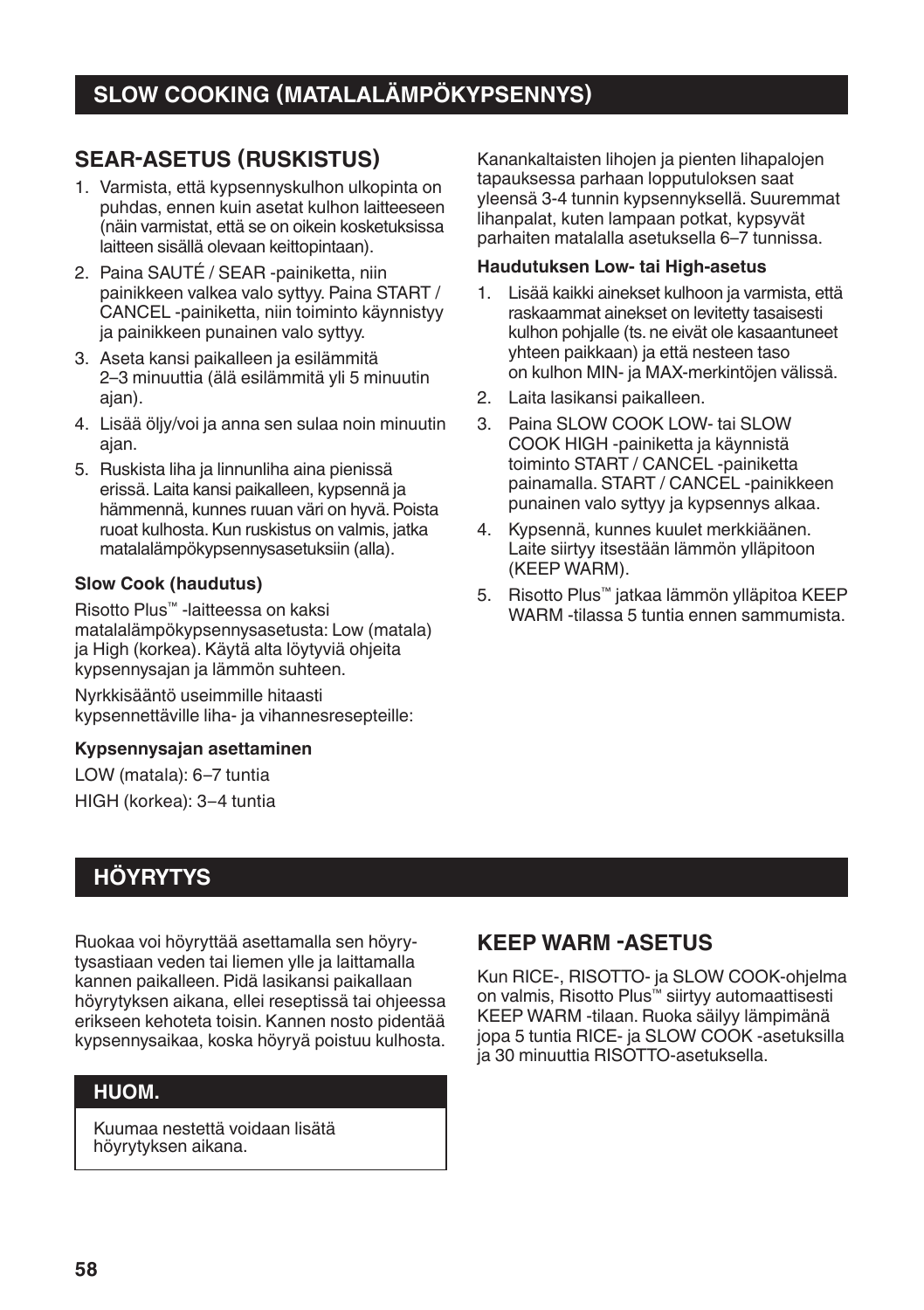### **HOITO & PUHDISTUS**

Irrota pistoke pistorasiasta.

Anna osien jäähtyä, ennen kuin irrotat kypsennyskulhon. Pese kypsennyskulho, höyrytysastia ja lasikansi kuumalla saippuavedellä, huuhtele ne ja kuivaa ne hyvin.

Emme suosittele Risotto Plus™ -laitteen osien pesua astianpesukoneessa, sillä hankaavat pesuaineet ja todella kuuma vesi voivat tahria kulhoa ja lisätarvikkeita tai aiheuttaa niiden vääntymistä.

Älä käytä hankaavia pesuaineita, teräsvillaa tai karhunkieltä. Ne voivat vaurioittaa tarttumatonta pintaa.

Rungon voit pyyhkiä kostealla liinalla ja kuivata perusteellisesti.

Älä käytä emäksisiä puhdistusaineita, jottei laite vaurioidu. Käytä pehmeää liinaa ja mietoa puhdistusainetta.

#### **HUOM.**

Jos riisiä on palanut kiinni kulhon pohjaan, täytä kulho kuumalla saippuavedellä ja anna liota noin 10 minuuttia ennen puhdistusta.

# *VAROITUS*

*Laitteen virtajohto täytyy irrottaa ennen Risotto Plus™ -laitteen puhdistusta, ja liittimien tulee olla kuivat ennen kuin Risotto Plus™ -laitetta käytetään uudelleen.*

*Jottei Risotto Plus™ vaurioidu, älä käytä emäksisiä puhdistusaineita. Käytä pehmeää liinaa ja mietoa puhdistusainetta.*

*Älä käytä kemikaaleja, teräsvillaa, karhunkieltä tai hankaavia puhdistusaineita Risotto Plus™ -laitteen rungon tai kulhon puhdistukseen, sillä ne voivat vaurioittaa runkoa tai kulhon pinnoitetta.*

*Älä kasta virtajohtoa tai itse laitetta veteen sähköiskun välttämiseksi.*

#### **ONGELMATILANTEET**

| <b>ONGELMA</b>                                                        | <b>MITÄ TEHDÄ</b>                                                                                                                                                                                                                     |
|-----------------------------------------------------------------------|---------------------------------------------------------------------------------------------------------------------------------------------------------------------------------------------------------------------------------------|
| Risotto Plus™ sammuu yllättäen.                                       | Varmista, että virtajohto on kiinni laitteessa<br>٠<br>ja pistorasiassa.                                                                                                                                                              |
|                                                                       | Laitetta on ylikuorimitettu tai se on<br>ylikuumentunut kypsennyksessä. Paina<br>halutun ohjelman painiketta ja START<br>/ CANCEL, niin ohjelma nollautuu ja<br>voit jatkaa. Anna laitteen lämmetä pari<br>minuuttia ja jatka sitten. |
| Risotto Plus™ siirtyi lämmön ylläpitoon<br>ennen kypsennyksen loppua. | • Nollaa laite START / CANCEL -painikkeesta.<br>Valitse sitten kypsennysohjelma ja jatka<br>ruuanlaittoa.                                                                                                                             |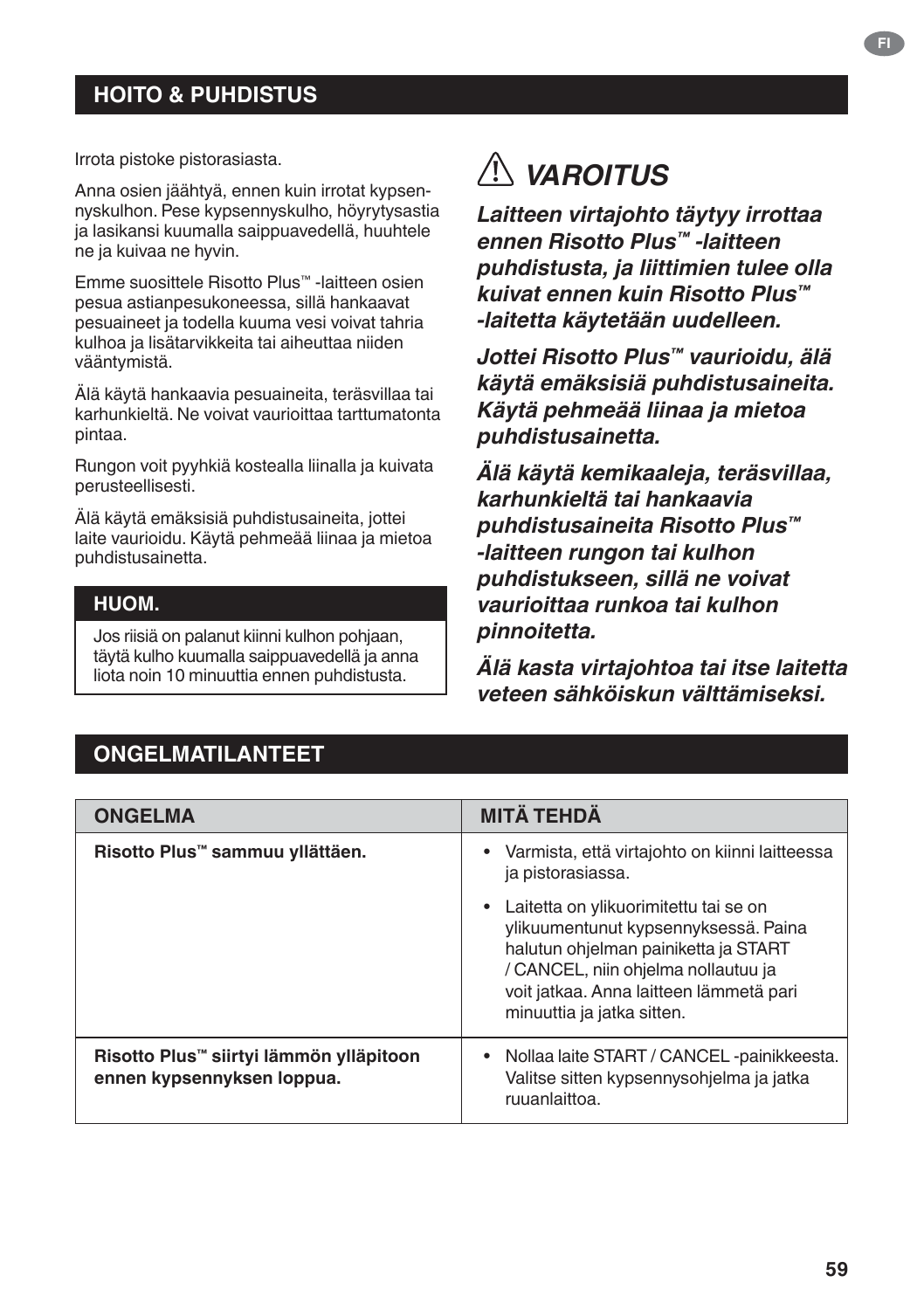### **2 VUODEN RAJOITETTU TAKUU**

Sage Appliances myöntää tälle tuotteelle kotitalouskäytössä määritetyillä alueilla 2 vuoden takuun ostopäivästä lukien. Takuu kattaa viat, jotka aiheutuvat valmistus- ja materiaalivirheistä. Takuuaikana Sage Appliances korjaa, vaihtaa tai hyvittää vialliset tuotteet (Sage Appliancesin harkinnan mukaan).

Kaikki lakisääteiset virhevastuuoikeudet ovat voimassa, eikä valmistajan myöntämä takuu vaikuta niihin. Täydelliset takuuehdot ja lisätietoja takuupyynnön tekemisestä on osoitteessa www.sageappliances.com.